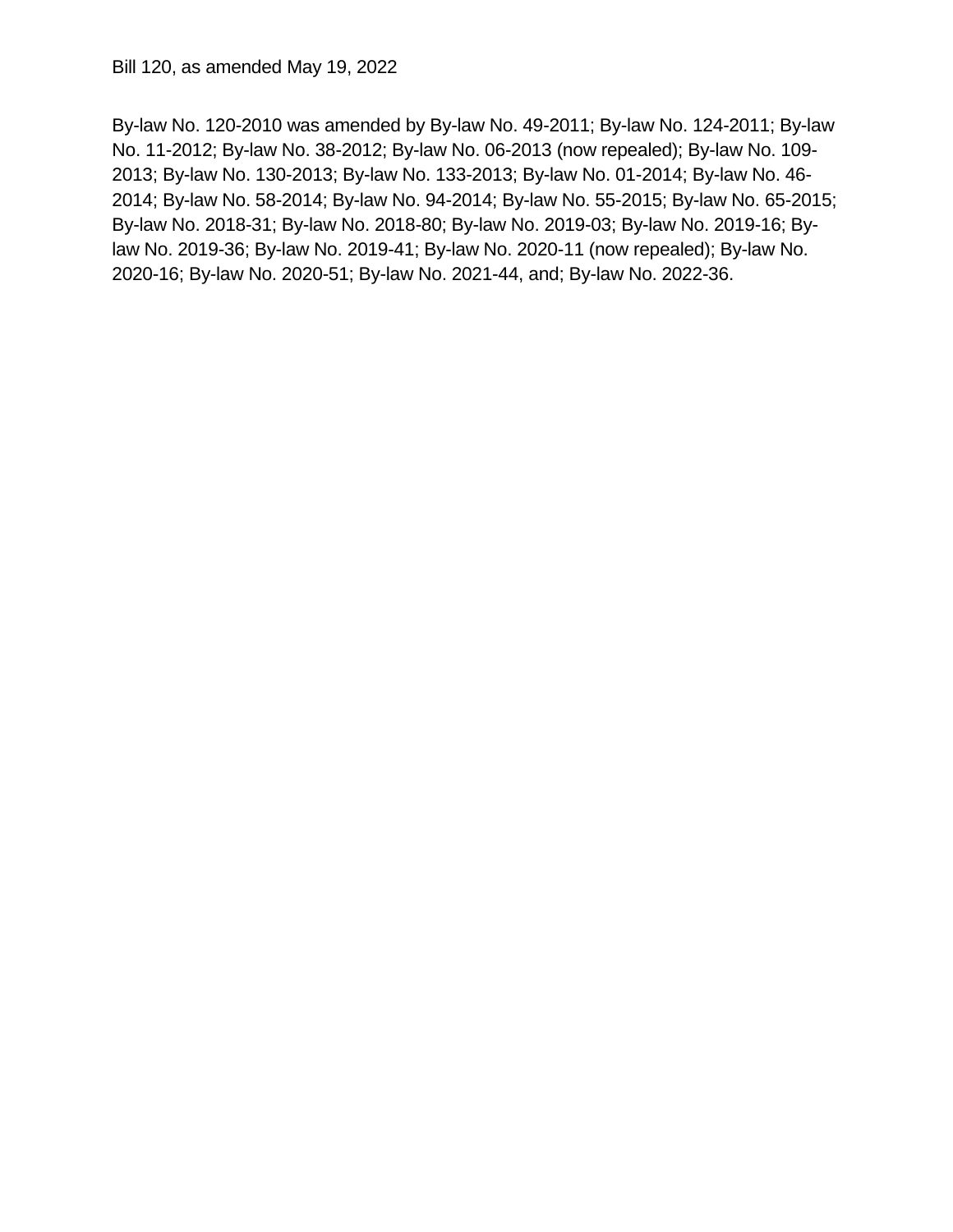# **THE REGIONAL MUNICIPALITY OF NIAGARA Procedural By-law**

### **By-law No. 120-2010**

#### **Amendments Date**

By-law No. 49-2011 **By-law No. 49-2011**  By-law No. 124-2011 December 8, 2011 By-law No. 11-2012 **February 9, 2012** By-law No. 38-2012 **May 3, 2012**  By-law No. 06-2013 January 18, 2013 By-law No. 109-2013 **Detection 10, 2013** By-law No. 130-2013 **November 21, 2013**  By-law No. 133-2013 December 12, 2013 By-law No. 01-2014 **January 16, 2014** By-law No. 46-2014 **April 10, 2014**  By-law No. 58-2014 June 19, 2014 By-law No. 94-2014 **November 6, 2014** By-law No. 55-2015 **May 21, 2015** By-law No. 65-2015 **GMS** 300 Section 10 August 2, 2015 By-law No. 2018-31 March 22, 2018 By-law No. 2018-80 **November 1, 2018**  By-law No. 2019-03 January 17, 2019 By-law No. 2019-16 By-law No. 2019-36 March 28, 2019 By-law No. 2019-41 **By-law No. 2019** By-law No. 2020-11) **March 18, 2020** By-law No. 2020-16 **March 26, 2020** By-law No. 2020-51 **July 30. 2020** By-law No. 2021-44 **July 22, 2021** By-law No. 2022-36 **May 19, 2022** 

February 28, 2019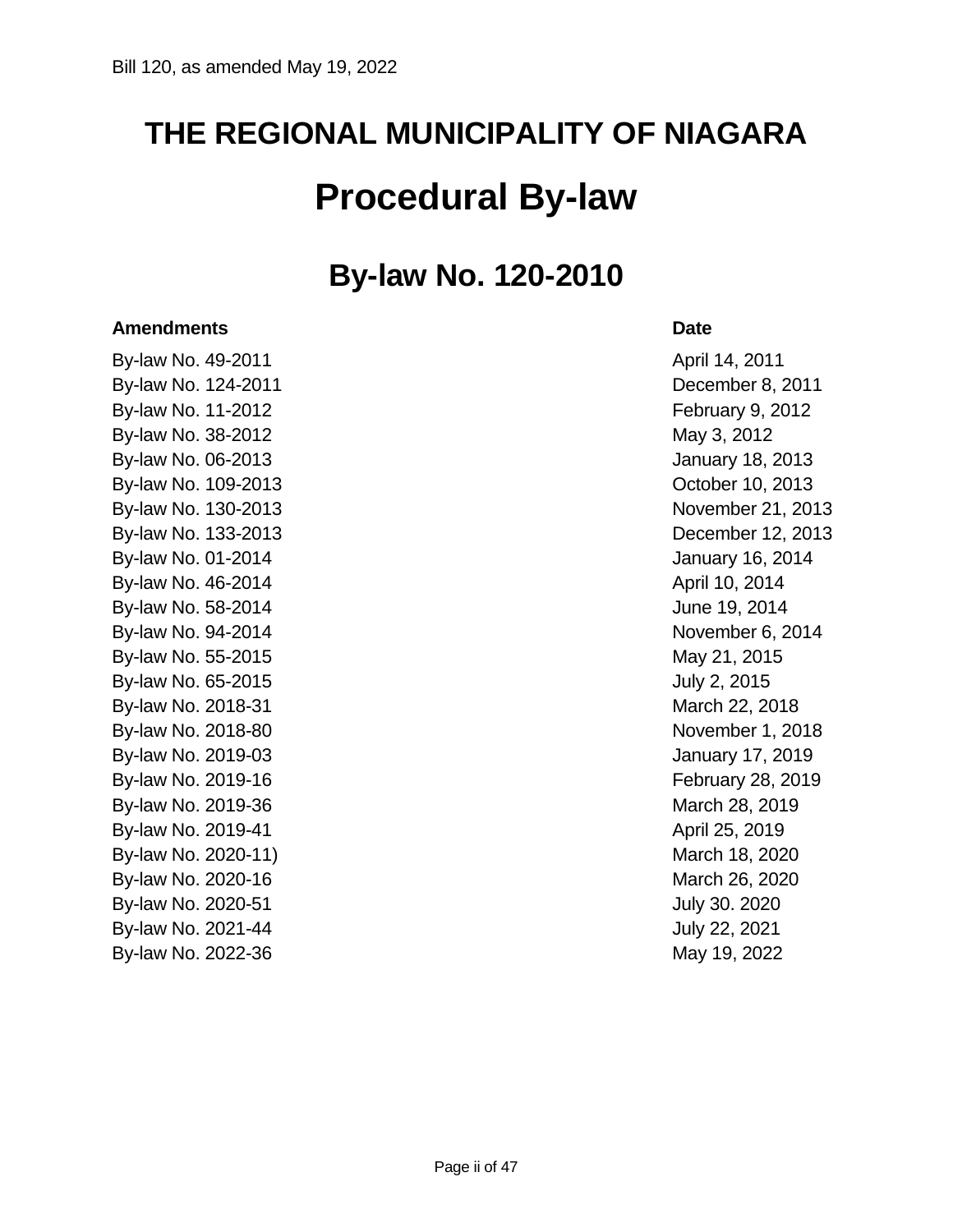#### **TABLE OF CONTENTS**

| <b>SECTION</b>   | <b>PAGE</b>                                               |
|------------------|-----------------------------------------------------------|
| 1.               |                                                           |
| 2.               |                                                           |
| 3.               |                                                           |
| $\overline{4}$ . |                                                           |
| 5.               | REGULAR MEETINGS OF COUNCIL AND COMMITTEE OF THE WHOLE  9 |
| 6.               |                                                           |
| 7.               |                                                           |
| 8.               |                                                           |
| 9.               |                                                           |
| 10.              |                                                           |
| 11.              |                                                           |
| 12.              |                                                           |
| 13.              |                                                           |
| 14.              |                                                           |
| 15.              |                                                           |
| 16.              |                                                           |
| 17.              |                                                           |
| 18.              |                                                           |
| 19.              |                                                           |
| 20.              |                                                           |
| 21.              |                                                           |
| 22.              |                                                           |
| 23.              |                                                           |
| 24.              |                                                           |
| 25.              |                                                           |
| 26.              |                                                           |
| 27.              |                                                           |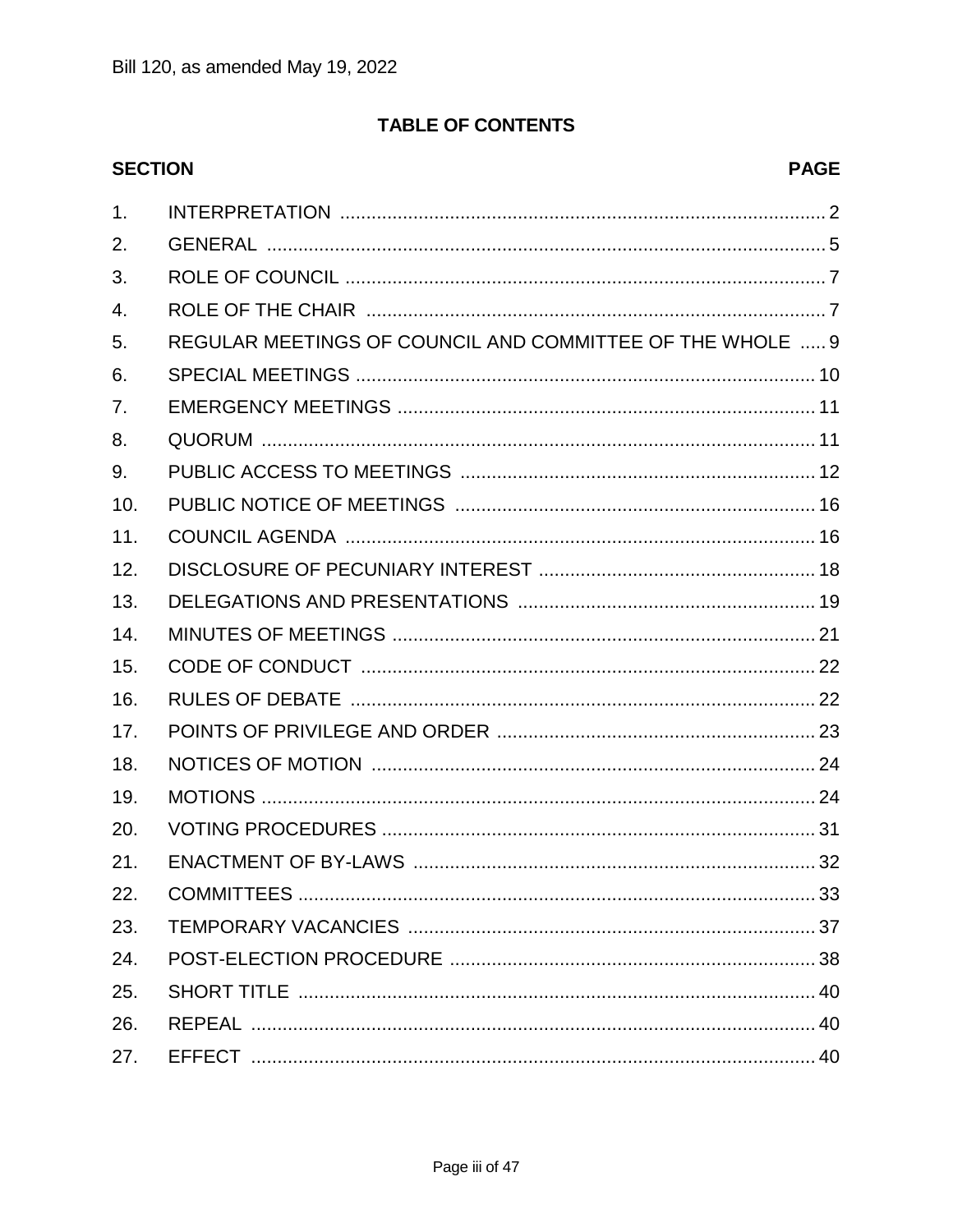### **APPENDICES**

| <b>APPENDIX</b> |                                        | <b>PAGE</b> |
|-----------------|----------------------------------------|-------------|
| APPENDIX "A"    | CODE OF CONDUCT FOR MEMBERS OF COUNCIL | 41          |
| APPENDIX "B"    | <b>MOTIONS TABLE</b>                   | 46          |
| APPENDIX "C"    | <b>COUNCIL / COMMITTEE DIFFERENCES</b> |             |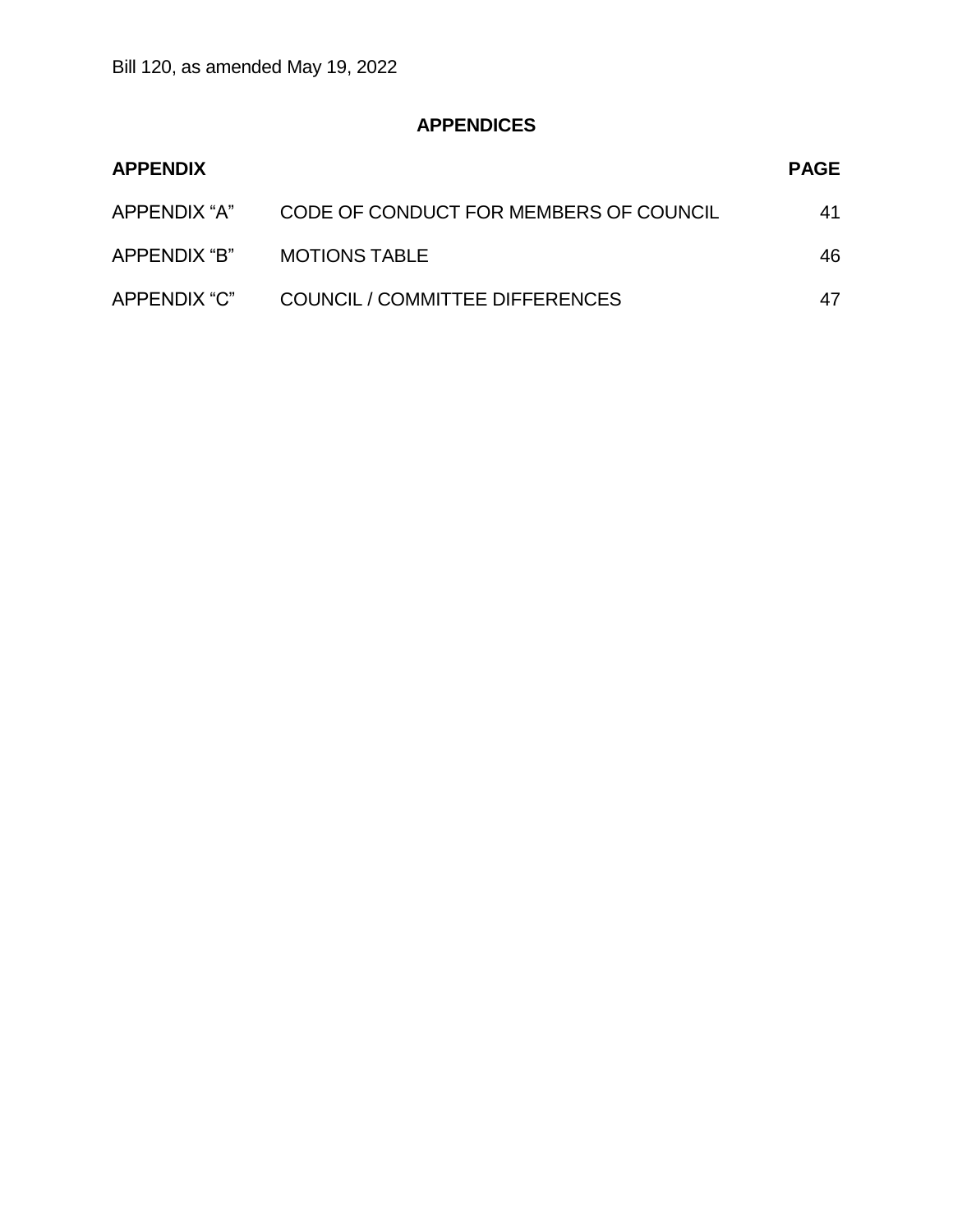#### THE REGIONAL MUNICIPALITY OF NIAGARA

#### PROCEDURAL BY-LAW

#### BY-LAW NO. 120-2010

#### A BY-LAW TO GOVERN THE CALLING, PLACE AND PROCEEDINGS OF THE MEETINGS OF COUNCIL AND ITS **COMMITTEES**

 WHEREAS subsection 238(2) of the Municipal Act, 2001, S.O. 2001, Chapter 25, as amended, provides that every municipality shall pass a procedure by-law for governing the calling, place and proceedings of meetings;

 NOW THEREFORE THE COUNCIL OF THE REGIONAL MUNICIPALITY OF NIAGARA HEREBY ENACTS AS FOLLOWS:

#### **1. INTERPRETATION**

#### **1.1 Definitions**

For the purposes of this By-law:

- (a) "Act" means the Municipal Act, 2001, S.O. 2001, c.25, as amended from time to time;
- (b) "Acting Chair" means the Member appointed by by-law to act in the place and stead of the Chair;
- (c) "Acting Committee Chair/Co-Chair" means the Member appointed by the members of the Committee to act as Chair/Co-Chair of the Committee in the place and stead of the Committee Chair/Co-Chair;
- (d) "Ad Hoc Committee" means an Advisory Committee of specified duration, established by Council to undertake the review of a special issue or short term project. Such a Committee shall be governed by clear terms of reference including a clause indicating when the Committee will cease to Bill 120, as amended May 19, 2022 exist;
	- (e) "Advisory Committee" means any board, commission or committee established by Council, other than a Standing Committee, which has at least one (1) Member appointed from Council. The member(s) appointed by Council may be Member(s), staff of the Region, and/or member(s) of the public;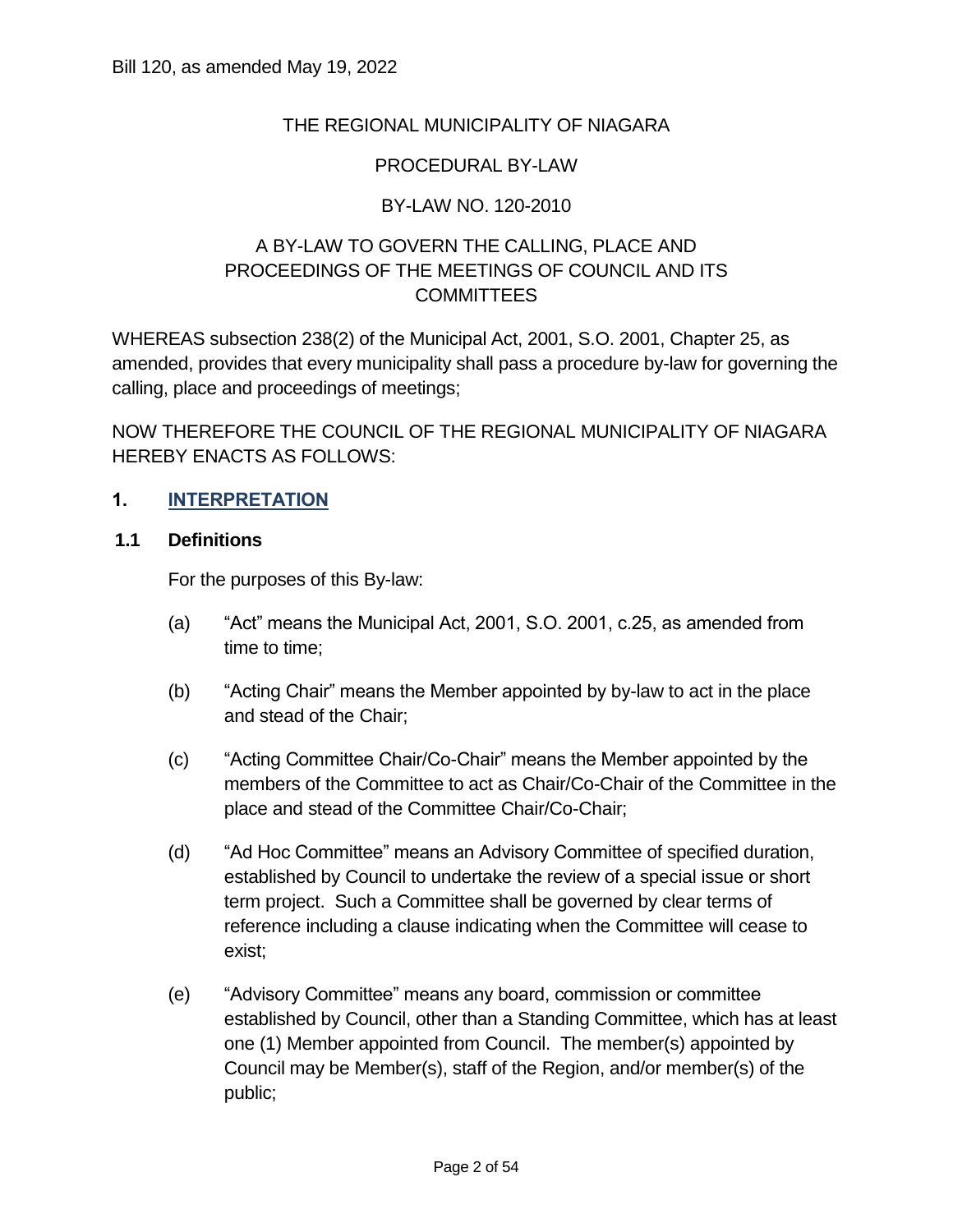- (f) "Area Municipality" means any one of the municipalities of the Town of Fort Erie, Town of Grimsby, Town of Lincoln, City of Niagara Falls, Town of Niagara-on-the-Lake, Town of Pelham, City of Port Colborne, City of St. Catharines, City of Thorold, Township of Wainfleet, City of Welland, and the Township of West Lincoln; Bill 120, as amended May 19, 2022<br>
(f) "Area Municipality" me<br>
Erie, Town of Grimsby<br>
Niagara-on-the-Lake,<br>
Catharines, City of The<br>
Township of West Line<br>
(g) "Chair" means the head<br>
(h) "Clerk mass the Cle<br>
include a "De
	- (g) "Chair" means the head of Council;
	- (h) "Clerk" means the Clerk of the Region appointed under the Act and shall include a "Deputy Clerk" and any other employee of the Region to whom the Clerk has delegated any of the Clerk's powers and duties under the Act, to the extent that they are authorized to perform any of the duties of the Clerk under this By-law; Municipality" means ar<br>own of Grimsby, Towr<br>a-on-the-Lake, Town of<br>ines, City of Thorold, 1<br>hip of West Lincoln;<br>' means the head of Co<br>means the Clerk of th<br>a "Deputy Clerk" and<br>as delegated any of th<br>ent that they are au
	- (i) "Closed Session" means a Meeting or a part of a Meeting of Council, a Committee or Committee of the Whole, which is not open to the public in accordance with the Act;
	- (j) "Committee" means any Standing, Ad Hoc, Steering or Advisory Committee, Sub-Committee or board and any other similar group composed of individuals appointed by Council, or similar entity established by Council and composed of Members;
	- (k) "Committee Chair/Co-Chair" means the chair or co-chair of a Committee;
	- (l) "Committee of the Whole" means a Standing Committee composed of all the members of Council;
	- (m) "Committee Vice-Chair" means the vice-chair of a Committee;
	- (n) "Council" means the Council of the Region;
	- (o) "Councillor" means a person elected or appointed as a member of Council;
	- (p) "Majority" means more than half of the votes cast by the Members who are present and eligible to vote;
	- (q) "Meeting" means any regular, special, committee or other meeting of Council;
	- (r) "Member" means a member of Council, including the Chair;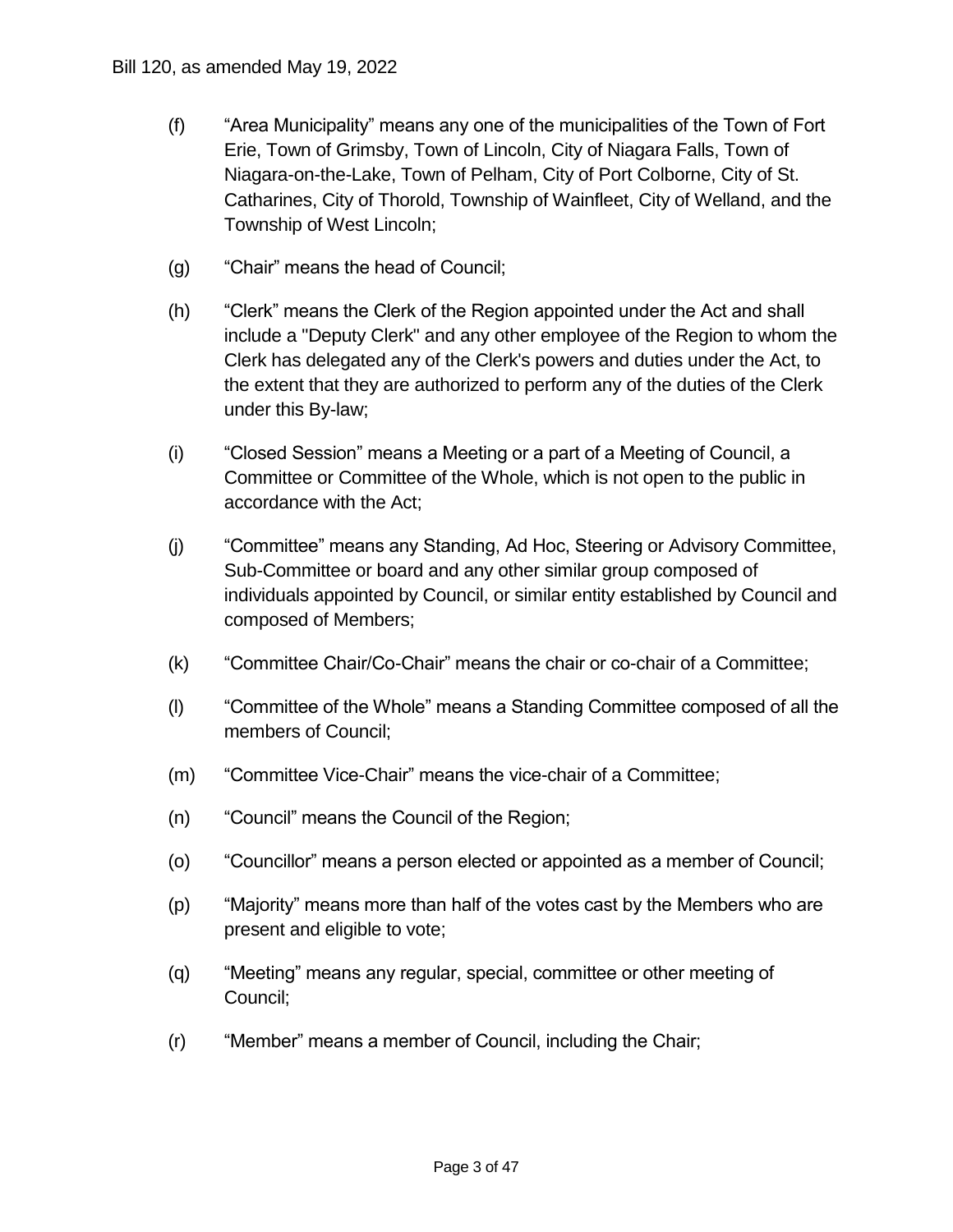- (s) "Motion" means a proposal by a Member presented in a Meeting in accordance with the Rules of Procedure for the consideration of Council or Bill 120, as amended May 19, 2022<br>
(s) "Motion" means a prop<br>
accordance with the R<br>
Committee;<br>
(t) "Notice of Motion" mea<br>
received by the Clerk's<br>
therein will be brought<br>
(u) "Pecuniary Interest" m<br>
Member as defined i Committee;
	- (t) "Notice of Motion" means an oral notice at Council or a written notice received by the Clerk's Office advising Council that the Motion described therein will be brought at a future meeting of Council;
	- (u) "Pecuniary Interest" means a direct or indirect pecuniary interest of a Member as defined in the Municipal Conflict of Interest Act, R.S.O. 1990, c. M.50;
	- (v) "Procedural Motion" means any Motion concerning the manner or time of consideration of any matter before the Council, as opposed to the substance thereof, and includes, without limitation, the following:
		- (i) to extend the time of the meeting;
		- (ii) to refer;
		- (iii) to defer to a specific date;
		- (iv) to recess;
		- (v) to adjourn;
		- (vi) to move the question be put; or
		- (vii) to suspend the Rules of Procedure;
	- (w) "Recorded Vote" means a written record of the name and vote of each Member who votes on a question and of each Member present who does not vote;
	- (x) "Region" means the Regional Municipality of Niagara;
	- (y) "Rules of Procedure" means the rules and procedures set out in this By-law for the calling, place and proceedings of the meetings of Council and its Committees;
	- (z) "Special Meeting" means a meeting other than a regularly scheduled meeting, called pursuant to the Act or the provisions of this By-law;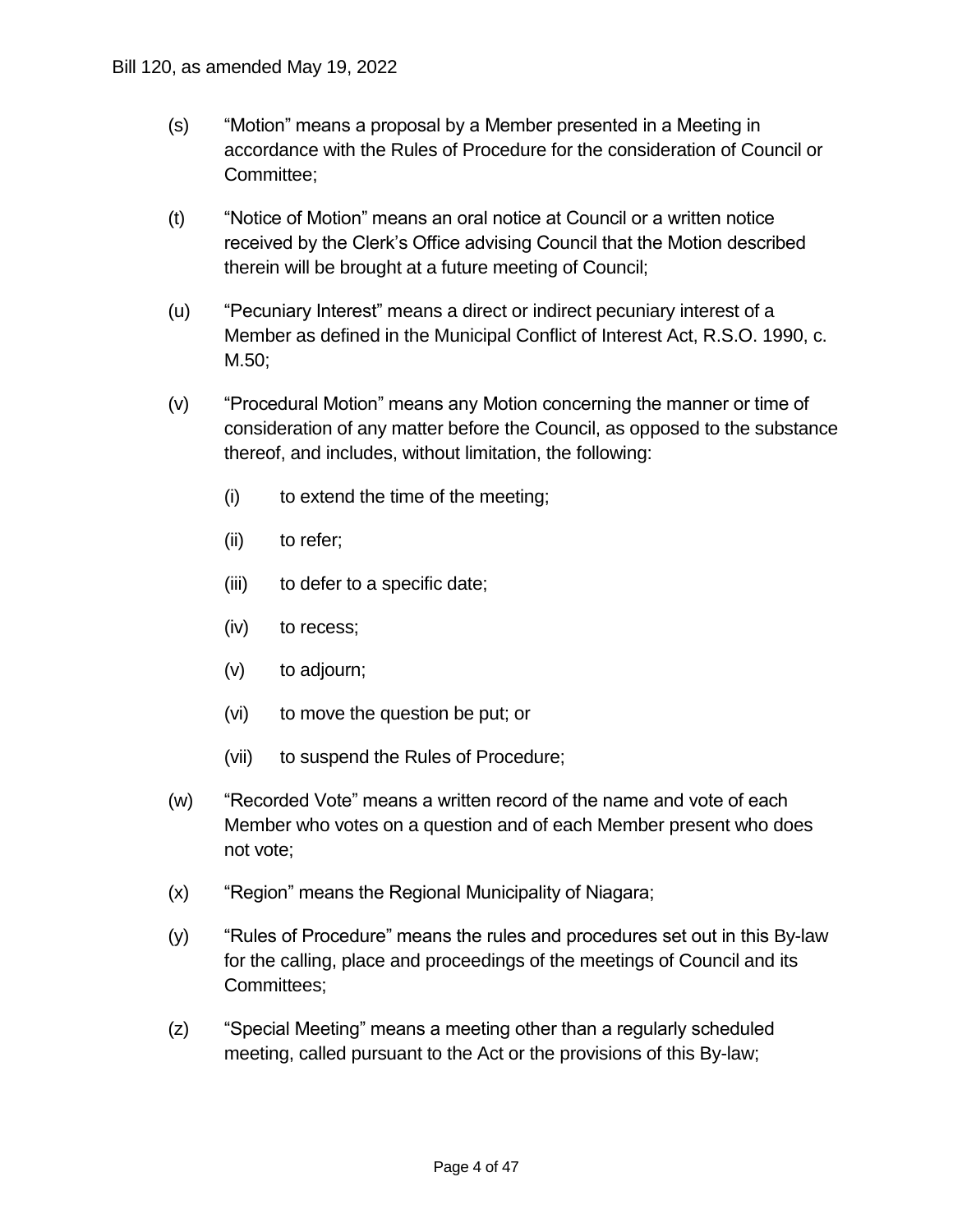- (aa) "Standing Committee" means a Committee established by Council, composed entirely of members of Council, to carry out duties on an ongoing basis, as specified by Council; and
- (bb) "Substantive Motion" means any Motion other than a Procedural Motion.
- (cc) "Authorized Leave" from a Committee meeting means an approved absence that is beyond an individual's control, such as bereavement; serving as a juror or witness, or as the parent or guardian of a minor who has been compelled to attend court to serve as a witness in any court; an illness that has prevented a member to attend two or more consecutive meetings; hospitalization and caring for a sick child or parent. bstantive Motion" meand<br>thorized Leave" from<br>is beyond an individur or witness, or as the<br>ppelled to attend courre<br>prevented a member<br>pitalization and caring<br>authorized Leave" fro<br>to a vacation; short-te<br>the member miss of Bill 120, as amended May 19, 2022<br>
(aa) "Standing Committee"<br>
composed entirely of r<br>
basis, as specified by<br>
(bb) "Substantive Motion" r<br>
(cc) "Authorized Leave" fro<br>
that is beyond an indiv<br>
juror or witness, or as<br>
comp
	- (dd) "Unauthorized Leave" from a Committee meeting means an absence that is due to a vacation; short-term illness; work commitments; an event that would have the member miss one meeting for the reason cited.
	- (ee) "Electronic Participation" means participation in a Meeting from a remote location by electronic means or service as determined and provided by the Clerk.

#### **2. GENERAL**

- 2.1 The Rules of Procedure contained in this By-law shall be observed in all proceedings of Council and shall be the rules for the order and dispatch of business in Council.
- 2.2 The Rules of Procedure contained in this By-law shall be observed, with necessary modifications, in proceedings of all Committees.
- 2.3 All matters not specifically provided for in this By-law shall be regulated in accordance with the parliamentary procedures outlined in Bourinot's Rules of Order.
- 2.4 In the absence of any statutory obligations, the Rules of Procedure may be temporarily suspended by Council by an affirmative vote of two-thirds of the Members present.
- 2.5 This By-law shall not be amended or repealed except by an affirmative vote of two- thirds of the Members present, but no such amendment or repeal may be considered at any meeting of Council unless notice of the proposed amendment or repeal has been given at a previous regular meeting of Council. The requirement to give notice shall not be waived.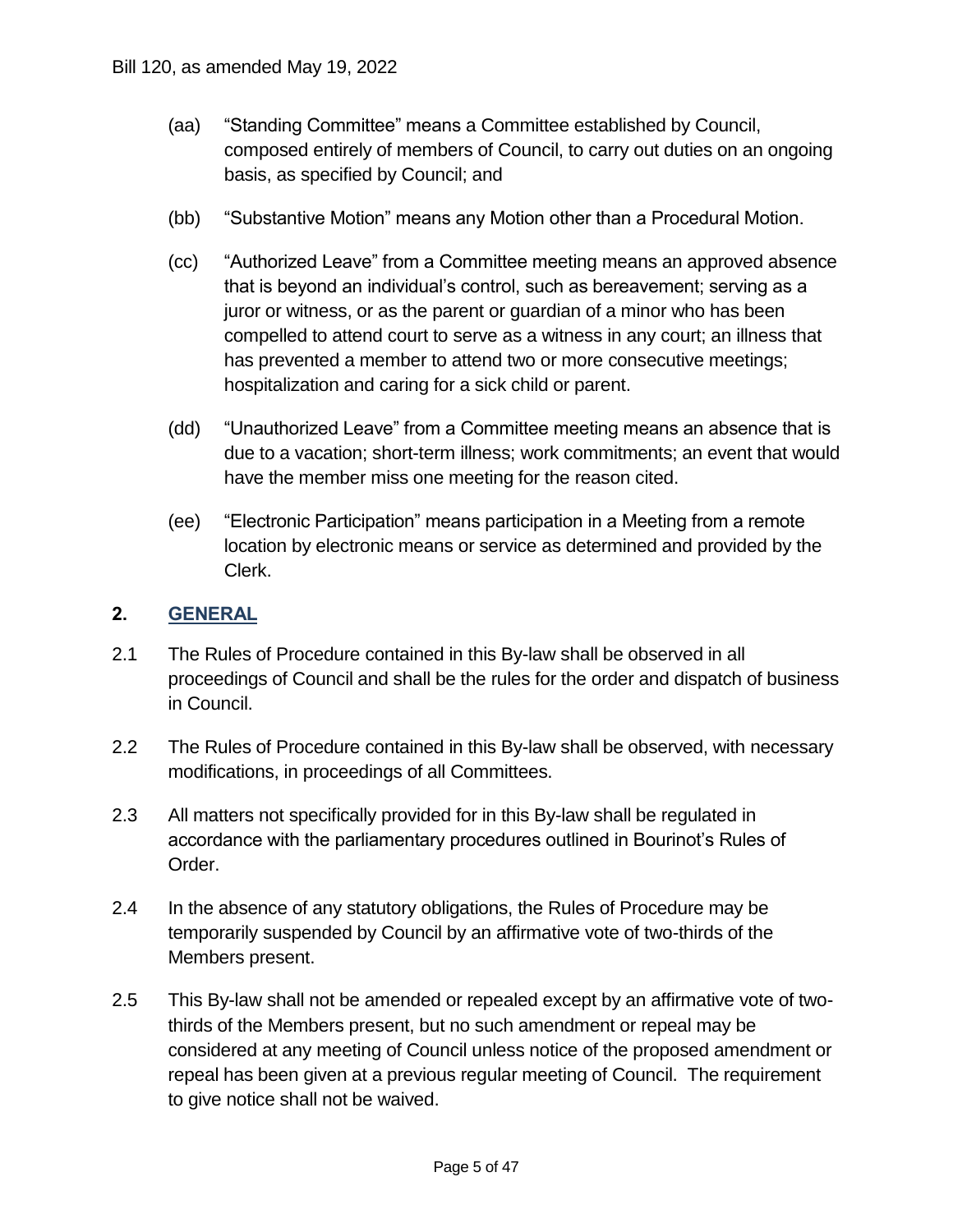- 2.6 If any section or part of this By-law is found by any court of competent jurisdiction to be illegal or beyond the power of Council to enact, such section or part shall be deemed to be severable and all other sections or parts of this By-law shall be deemed to be separate and independent therefrom and to be enacted as such.
- 2.7 Members of the public, including accredited and other representatives of any news media, may use cameras, recording equipment, television cameras, and any other devices of a mechanical, electronic, or similar nature to transcribe or record open session proceedings of Council and Committees. These devices may not be used in such a way as to obstruct or disrupt the proceedings of the meeting.
- 2.8 A Council, Committee or Board member who participates in a Board, Committee or Council meeting remotely via electronic means (e.g. audio and/or video), will have the same rights and responsibilities as if he or she were in physical attendance, including the right to vote.
- 2.9 The method and technology used for Electronic Participation in open or closed session meetings and the procedure for voting shall be determined by the Clerk and Chief Administrative Officer, in consultation with the Regional Chair, based on advice and resource available form Information Technology staff and the prevailing Bill 120, as amended May 19, 2022<br>
2.6 If any section or part of this B<br>
be illegal or beyond the powe<br>
deemed to be severable and<br>
deemed to be severable and<br>
12.7 Members of the public, includ<br>
media, may use cameras, re circumstances.
- 2.10 [deleted]
- 2.11 [deleted]
- 2.12 The Regional Chair or Acting Regional Chair and/or Committee Chairs/Co-Chairs of the Budget Review Committee of the Whole, Corporate Services Committee, Planning and Economic Development Committee, Public Health and Social Services Committee and Public Works Committee shall not be permitted to participate electronically at any meeting over which they are presiding.
	- (a) A Committee or Board Chair (including Co-Chair\Vice Chair) may participate electronically at any meeting, other than those noted above, subject to consultation with Clerk's staff and the staff representative for that Committee in advance to ensure appropriate procedures are in place for electronic participation.
- 2.13 Any Council or Committee member who wishes to participate in a meeting electronically shall provide the Clerk a minimum of 24 hours' notice in advance.
- 2.14 Members who are participating electronically in a closed session meeting must ensure that no other person is in the location from which they are taking part in the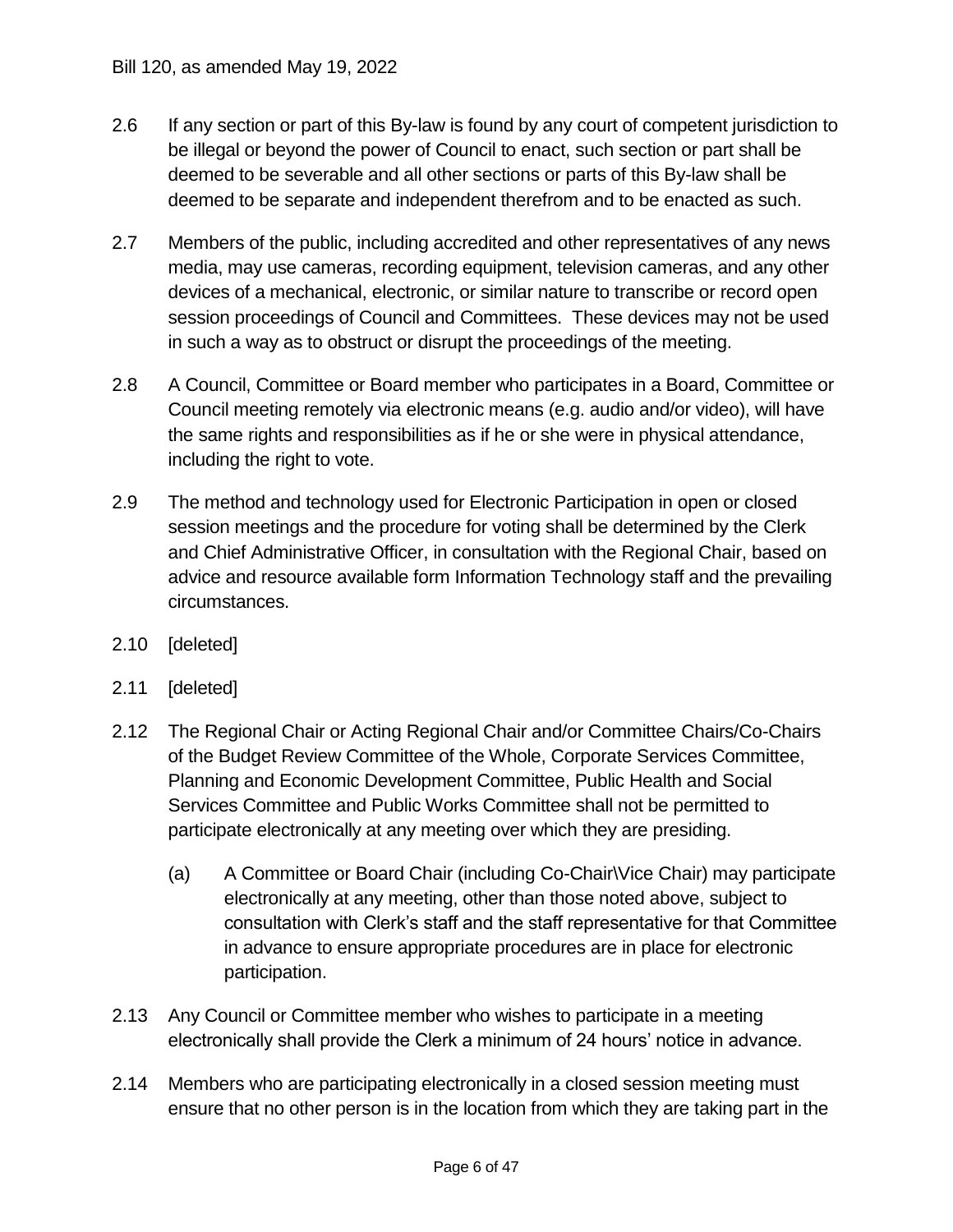meeting, or make appropriate arrangements so that any other persons cannot see or hear any of the confidential deliberations taking place. If this is not possible, the Member must withdraw from the meeting until it has reconvened in open session.

#### **3. ROLE OF COUNCIL**

- 3.1 It is the role of Council:
- (a) to represent the public and to consider the well-being and interests of the Region;
- (b) to develop and evaluate the policies and programs of the Region;
- (c) to determine which services the Region provides;
- (d) to ensure that administrative policies, practices and procedures and controllership policies, practices and procedures are in place to implement the decisions of Council;
- (e) to ensure the accountability and transparency of the operations of the Region, including the activities of the senior management of the Region;
- (f) to maintain the financial integrity of the Region; and
- (g) to carry out the duties of Council under the Act or any other statute.

#### **4. ROLE OF THE CHAIR**

- 4.1 It is the role of the Chair:
	- (a) to act as chief executive officer of the Region;
	- (b) to preside over Council meetings so that its business can be carried out efficiently and effectively;
	- (c) to provide leadership to Council;
	- (d) without limiting clause (c), to provide information and recommendations to Council with respect to the role of Council described in clauses 3.1(d) and 3.1(e) of this By-law;
	- (e) to represent the Region at official functions; and
	- (f) to carry out the duties of the head of council under the Act and any other statute.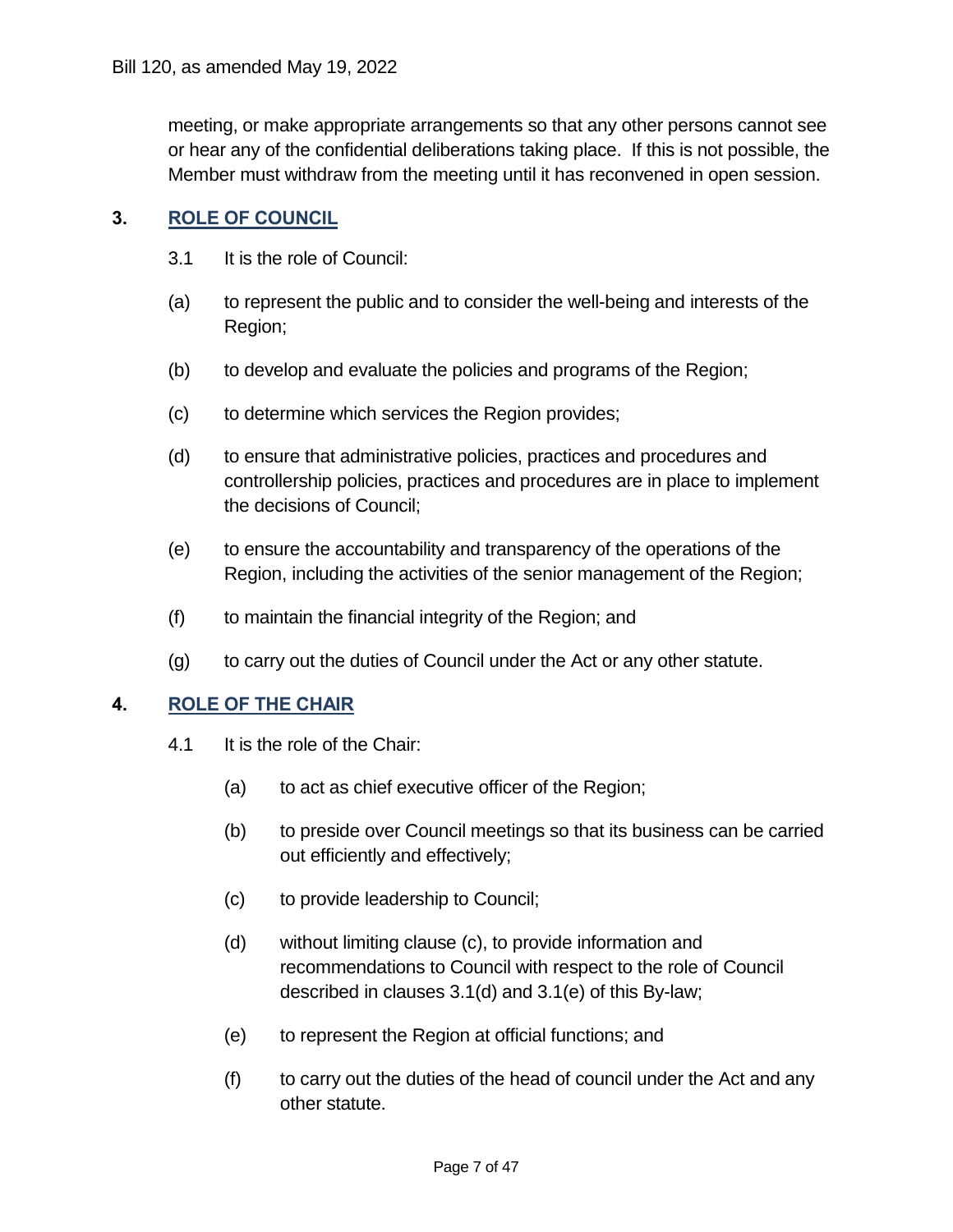- 4.2 As chief executive officer of the Region, the Chair shall:
	- (a) uphold and promote the purposes of the Region;
	- (b) promote public involvement in the Region's activities;
	- (c) act as the representative of the Region both within and outside Niagara Region, and promote the Region locally, nationally and internationally; and
	- (d) participate in and foster activities that enhance the economic, social and environmental well-being of the Region and its residents.
- 4.3 It shall be the duty of the Chair, with respect to any meetings over which he or she presides, to:
	- (a) preserve order and decide all questions of order, subject to appeal, and without argument or comment, state the rule applicable to any point of order if called upon to do so;
	- (b) receive and submit to a vote all Motions presented by the members of Council or Committee, as the case may be, which do not contravene the Rules of Procedure;
	- (c) announce the results of the vote on any Motions so presented;
	- (d) decline to put to a vote Motions which are contrary to the Rules of Procedure or which are beyond the jurisdiction of Council;
	- (e) enforce on all occasions the observance of order and decorum among the Members;
	- (f) authenticate by his or her signature, when necessary, all by-laws, minutes and resolutions of Council or Committee;
	- (g) adjourn the meeting when business is concluded;
	- (h) adjourn the sitting without a question being put or suspend or recess the sitting for a time to be named if considered necessary;
	- (i) represent and support Council, declaring its will and implicitly obeying its decisions in all things; and
	- (j) perform other duties when directed to do so by resolution of Council.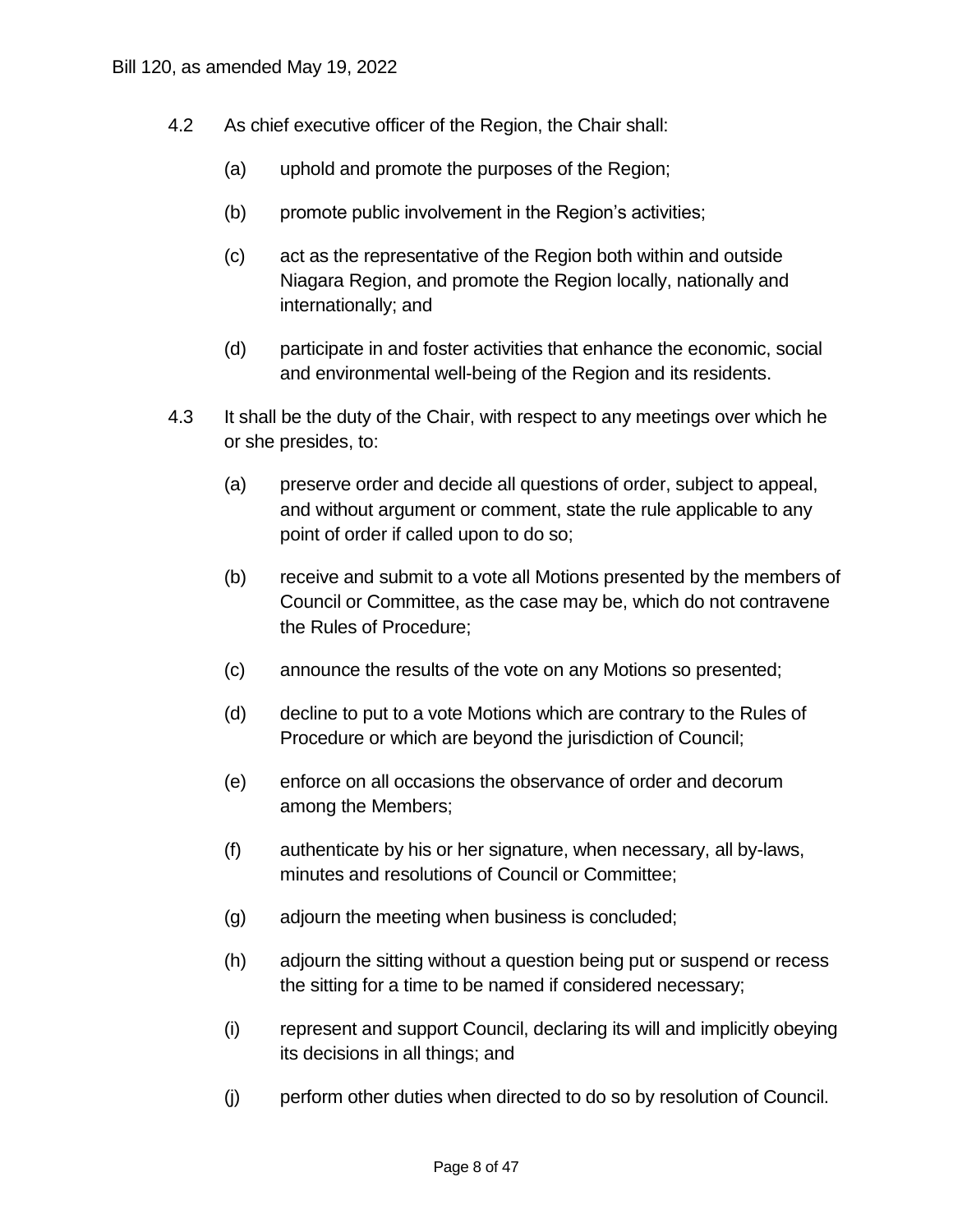- 4.4 The Chair shall be the chair of the Committee of the Whole meetings except for Budget Review Committee of the Whole Meetings. The Chair may also select another Member to Chair Committee of the Whole meetings.
- 4.5 The Chair shall be a member of all Committees and shall have full privileges, including the right to vote at meetings thereof, but shall not be eligible to be the Committee Chair/Co-Chair or Committee Vice-Chair.
- 4.6 The Chair shall only vote in a Council meeting to break a tie vote.
- 4.7 In accordance with the Act, in each term, as soon after the commencement of the term as is reasonably possible, Council shall appoint by by-law, and in alphabetical order, each of the members of council to serve as Acting Chair for designated periods of time, which periods shall insofar as is practicable, be of equal duration. The Acting Chair shall serve in circumstances where the Chair is absent or refuses to act or the office is vacant and while so acting in the place and stead of the Chair, such Member shall have all powers and duties of the Chair. Bill 120, as amended May 19, 2022<br>
4.4 The Chair shall be the<br>
for Budget Review Co<br>
select another Membe<br>
4.5 The Chair shall be a m<br>
including the right to v<br>
the Committee Chair/<br>
4.6 The Chair shall only ve<br>
4.7 In acc

#### **5. REGULAR MEETINGS OF COUNCIL AND COMMITTEE OF THE WHOLE**

- 5.1 All meetings of Council and Committee of the Whole shall be held in the Council Chambers at 2201 St. David's Road, Thorold, according to the schedule to be set annually and approved by Council, or at such other time or place as may be designated by Council from time to time.
- 5.2 Regular meetings of Council shall be held on a Thursday, commencing at 6:30 p.m. in Open Session or at such other time as may be designated by the Regional Chair from time to time.
- 5.3 All Closed Session items for discussion at Regional Council shall be discussed in Closed Session following 'Other Business'.
- 5.4 The curfew for each regular meeting of Council is 10:30 p.m. The meeting shall stand adjourned at that curfew, unless the curfew is extended to 11:00 p.m. at the latest, by an affirmative vote of the majority of Members present.
- 5.5 Council may, by resolution, go into Committee of the Whole and the Chair shall chair the meeting and shall maintain order during the meeting.
- 5.6 The Rules of Procedure contained in this By-law shall be observed in the Committee of the Whole, with necessary modifications, except that: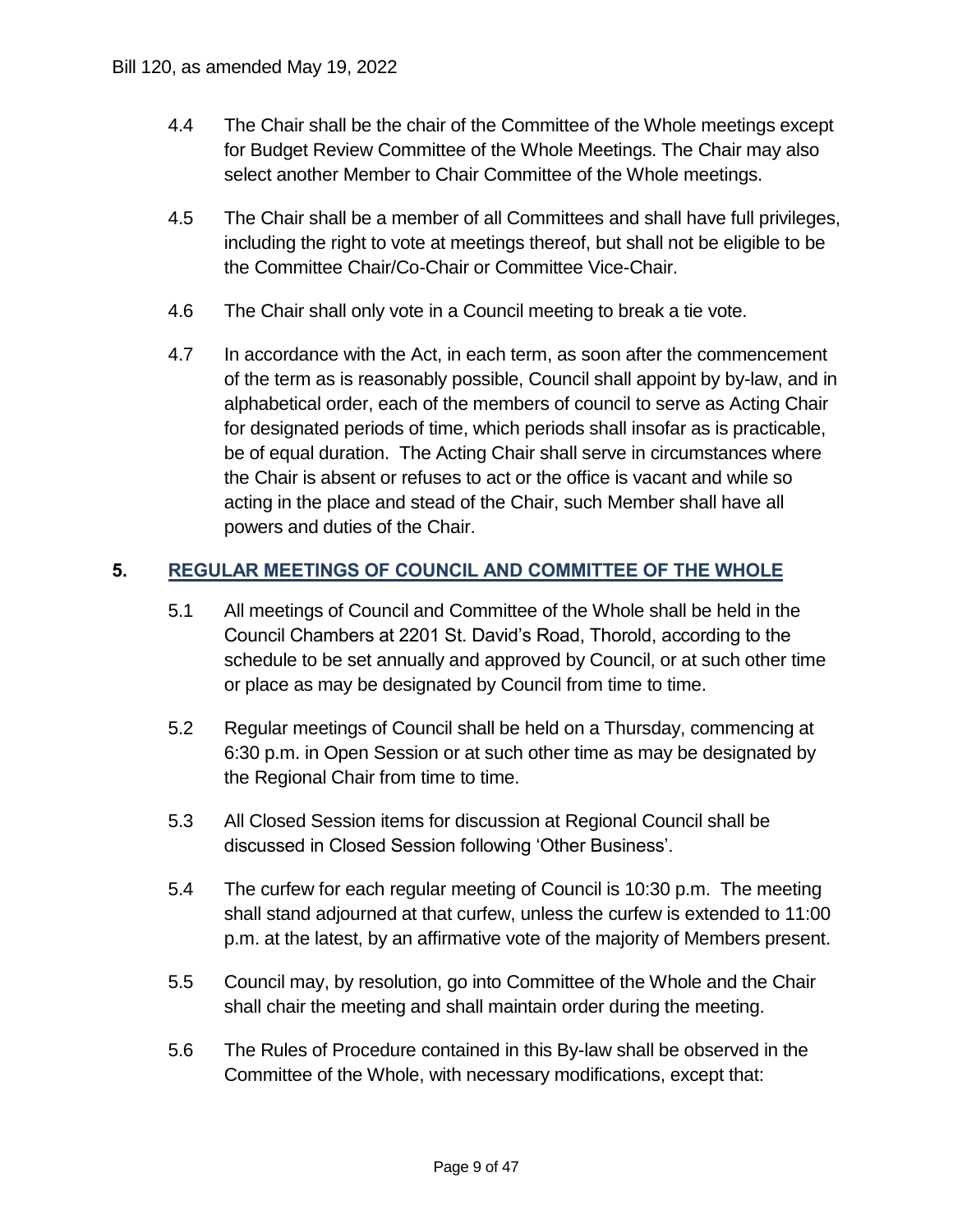- (a) the number of times a Member may speak on any question shall not be limited; and
- (b) a Motion to adjourn shall not be permitted, except when meeting apart from a regular Council Meeting.
- 5.7 The proceedings of the Committee of the Whole, when held as part of the proceedings at a Council Meeting, shall be reported by the Chair of Committee of the Whole as soon as the Committee of the Whole rises.
- 5.8 The report of the Committee of the Whole, when held apart from a regular Council Meeting, shall be treated in the same manner as a Committee report when being considered by Council.
- 5.9 The Chair and Vice Chair of the Budget Review Committee of the Whole shall be elected for a term of two (2) budget years directly at Council.
- 5.10 The Budget Review Committee of the Whole shall receive delegations from interested persons at public participation meetings designated as part of the budget process.
- 5.11 The meetings of the Council Business Planning Committee of the Whole may be chaired by the Chair or a Member selected by the Chair. The use of meeting facilitators shall also be permitted at Council Business Planning Committee of the Whole meetings and participation in such meetings but not voting may be extended by the Committee to parties who are not members of the Committee.
- 5.12 The Chair shall have a pre-meeting to review the agenda prior to Council meetings to ensure the appropriate placement of items on the agenda, to provide appropriate timing for presentations and to ensure an effective meeting.

#### **6. SPECIAL MEETINGS**

- 6.1 Upon notice as set out in Section 6.2, the Chair may, at any time, call a Special Meeting of Council or the Committee of the Whole and upon receipt of a petition of the majority of the Members, the Clerk shall call a Special Meeting of Council or Committee of the Whole for the purpose and at the time and place set out in the petition.
	- (a) Every effort should be made to circulate a petition for a call for a special meeting to all members of Council.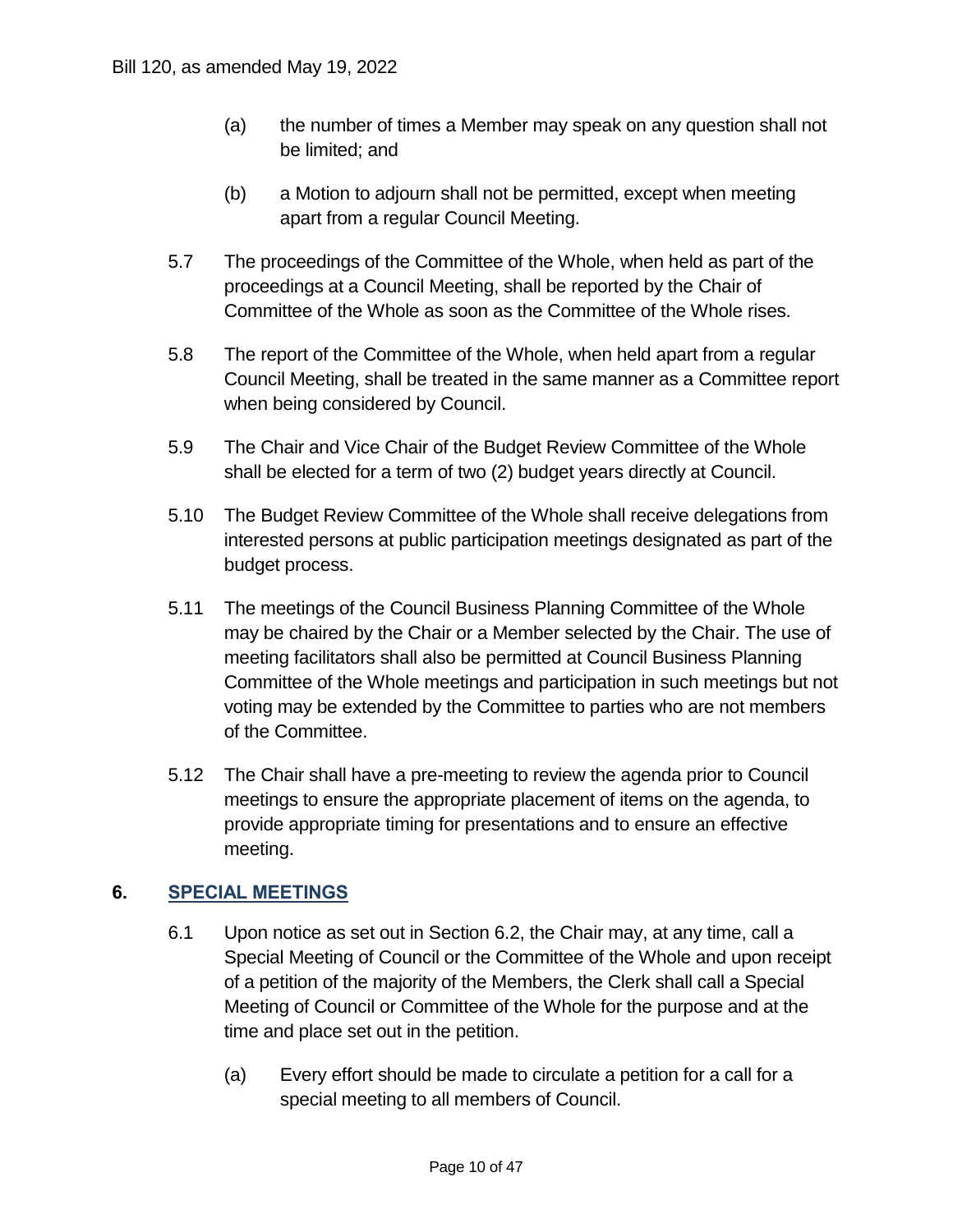- Bill 120, as amended May 19, 2022<br>6.2 The Clerk shall provide<br>forty-eight (48) hours k<br>personal delivery, facs<br>Member's residence o 6.2 The Clerk shall provide all Members with notice of a Special Meeting at least forty-eight (48) hours before the time appointed for such meeting by personal delivery, facsimile, e-mail or other electronic means to the Member's residence or office, or by contacting the Member by telephone.
	- 6.3 No business may be transacted at a Special Meeting of Council other than that specified in the notice or agenda.
	- 6.4 The lack of receipt of a notice of, or an agenda for, a Special Meeting by any Member shall not affect the validity of the Special Meeting or any action taken thereat.

#### **7. EMERGENCY MEETINGS**

- 7.1 Notwithstanding any other provision of this By-law, an Emergency Meeting of Council may be called by the Chair without written notice to deal with an emergency or extraordinary situation, provided that an attempt has been made by the Clerk to notify the Members about the meeting as soon as possible and in the most expedient manner available.
- 7.2 The only business to be dealt with at an Emergency Meeting shall be business dealing directly with the emergency or extraordinary situation.
- 7.3 The lack of receipt of a notice of, or an agenda for, an Emergency Meeting by any Member shall not affect the validity of the Emergency Meeting or any action taken thereat.

#### **8. QUORUM**

- 8.1 A majority of Members representing at least one-half of the Area Municipalities is necessary to form a quorum of Council and Committee of the Whole.
- 8.2 As soon as there is a quorum after the time set for the Meeting, the Chair shall call the meeting to order.
- 8.3 If a quorum is still not present within thirty (30) minutes after the time set for the Meeting, then the Clerk shall record the names of the Members present and the Meeting shall stand adjourned until the date of the next Meeting.
- 8.4 If a quorum is lost during a Meeting and is not regained within fifteen (15) minutes, the Meeting shall stand adjourned until the next Meeting.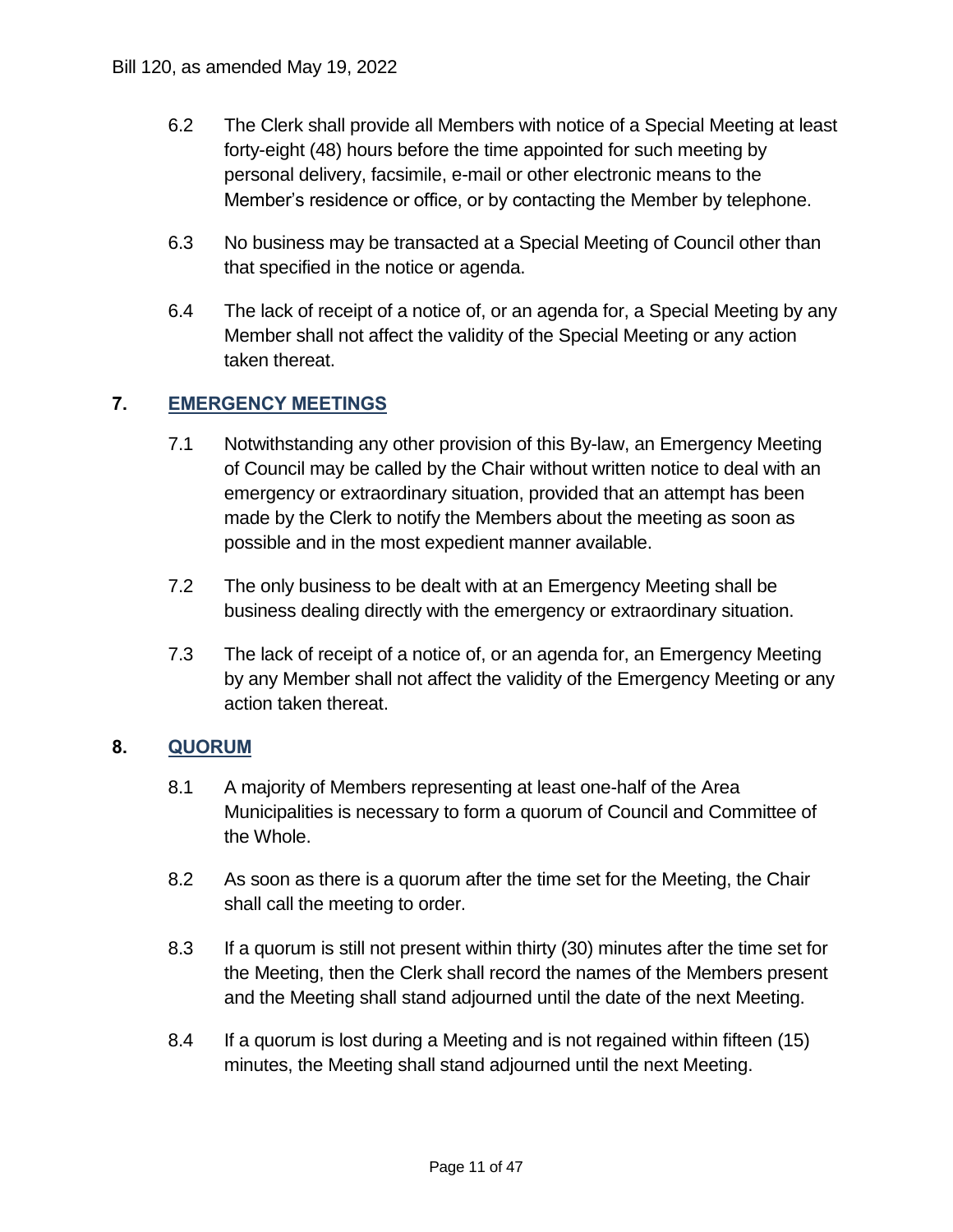- 8.5 The quorum of all Committees, except for Committee of the Whole, shall be as set out in Sections 22.9; 22.10; 22.11; 22.12 and 22.13.
- 8.6 Where the number of Members who, by reason of the provisions of the Municipal Conflict of Interest Act, R.S.O. 1990, c. M.50, are disabled from participating in a meeting, is such that at that meeting the remaining Members are not of sufficient number to constitute a quorum, then the remaining number of Members shall be deemed to constitute a quorum, provided such number is not less than two (2).
- 8.7 Where by reason of an approved Authorized Leave by the Committee Chair, a member(s) is disabled from participating in a meeting, the number of Members shall be reduced temporarily to determine quorum, provided such number is not less than two (2).

#### **9. PUBLIC ACCESS TO MEETINGS**

- 9.1 Except as otherwise provided in this Section, all Meetings shall be open to the public.
- 9.2 As per the Canadian Charter of Rights and Freedoms, meetings shall be conducted to respect the freedom of thought, belief, opinion and expression, including freedom of the press and other media of communication.
- 9.3 When determined by the Regional Clerk, security personnel (third party, by- law enforcement officer, or Sergeant-at-Arms) shall be present to oversee the media and public areas of the gallery.
- 9.4 If a member of the public or media is deemed to be disruptive by the Chair or presiding officer, the security personnel shall be directed to request the person to stop being disruptive. In the event that the disruptive behaviour continues, the security personnel shall provide the person with a warning. If the warning is not adhered to by the person, the security personnel shall advise the Chair or presiding officer.
- 9.5 When advised by security personnel that the disruptive behaviour is continuing, or if the Chair or presiding officer deems the person to exhibit improper conduct, the person may be expelled from the meeting. If the decision is made to expel the person from the meeting, security personnel will request the person to leave the meeting room. If the person is non- compliant to the request to leave the room, security personnel will contact local police services for assistance.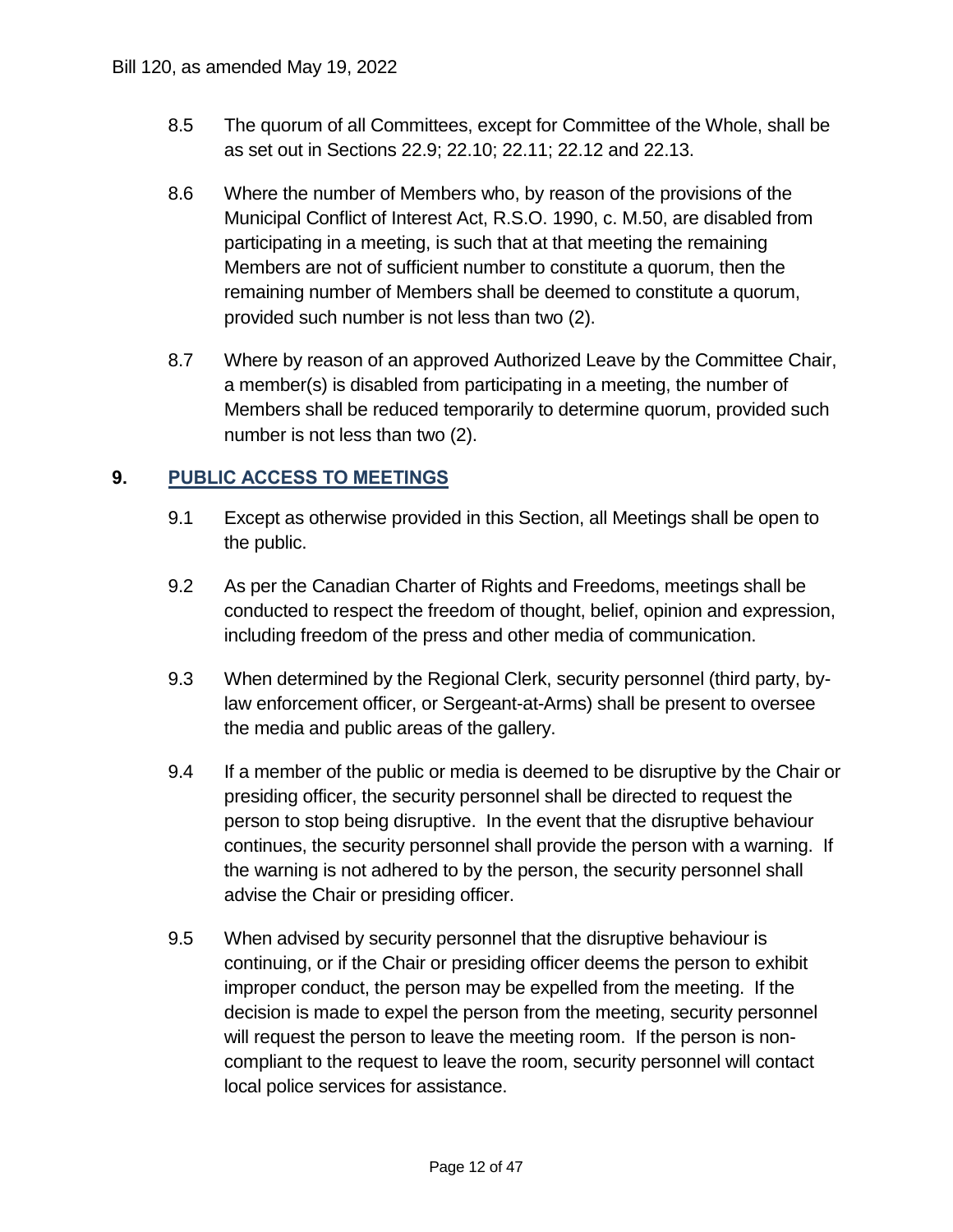- 9.6 In the absence of security personnel, the Regional Clerk (or designate) shall assume the role of the security personnel.
- 9.7 A Meeting or part of a Meeting may be closed to the public if the subject matter being considered is:
	- (a) the security of the property of the Region;
	- (b) personal matters about an identifiable individual, including Regional employees;
	- (c) a proposed or pending acquisition or disposition of land by the Region;
	- (d) labour relations or employee negotiations;
	- (e) litigation or potential litigation, including matters before administrative tribunals, affecting the Region;
	- (f) advice that is subject to solicitor-client privilege, including communications necessary for that purpose;
	- (g) a matter in respect of which a council, board, committee or other body may hold a closed meeting under another Act;
	- (h) information explicitly supplied in confidence to the municipality or local board by Canada, a province or territory or a Crown agency of any of them;
	- (i) a trade secret or scientific, technical, commercial, financial or labour relations information, supplied in confidence to the municipality or local board, which, if disclosed, could reasonably be expected to prejudice significantly the competitive position or interfere significantly with the contractual or other negotiations of a person, group of persons, or organization;
	- (j) a trade secret or scientific, technical, commercial or financial information that belongs to the municipality or local board and has monetary value or potential monetary value; or
	- (k) a position, plan, procedure, criteria or instruction to be applied to any negotiations carried on or to be carried on by or on behalf of the municipality or local board.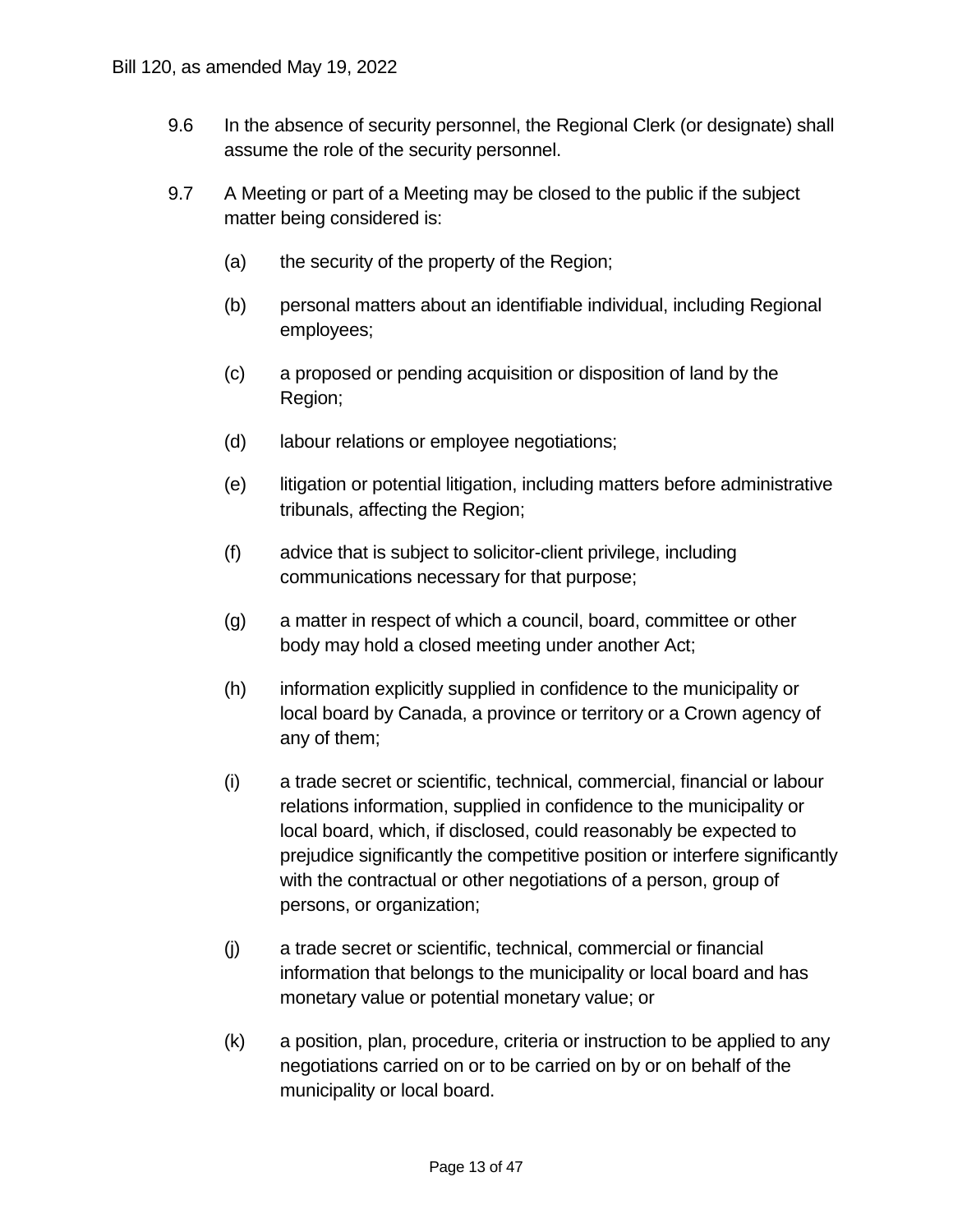- 9.8 A meeting of part of a meeting shall be closed to the public if the subject matter being considered is:
	- (a) a request under the Municipal Freedom of Information and Protection of Privacy Act, R.S.O. 1990, c. M.56, if Council is designated as head of the institution for the purposes of that act; or
	- (b) an ongoing investigation respecting the municipality, a local board or a municipally-controlled corporation by the Ombudsman appointed under the Ombudsman Act, an Ombudsman referred to in subsection 223.13(1) of the Municipal Act, 2001, or the investigator referred to in subsection 239.2(1) of the Municipal Act, 2001.
- 9.9 A Meeting of Council or of a Committee may be closed to the public if the following conditions are both satisfied:
	- (a) the meeting is held for the purpose of educating or training the Members.
	- (b) at the meeting, no Member discusses or otherwise deals with any matter in a way that materially advances the business or decision-making of Council or Committee.
- 9.10 Before holding a Meeting or part of a Meeting that is to be closed to the public, Council or Committee shall state by resolution:
	- (a) the fact of the holding of the Closed Session and the general nature of the matter to be considered at the Closed Session; or
	- (b) in the case of a meeting under Section 9.9, the fact of the holding of the Closed Session, the general nature of its subject-matter and that it is to be closed under that Section.
- 9.11 Only items contained in the resolution provided for in Section 9.10 shall be considered by the Council or Committee in closed session.
- 9.12 A Meeting shall not be closed to the public during the taking of a vote except where:
	- (a) the provisions of this By-law or the Act permit or require the Meeting to be closed to the public; and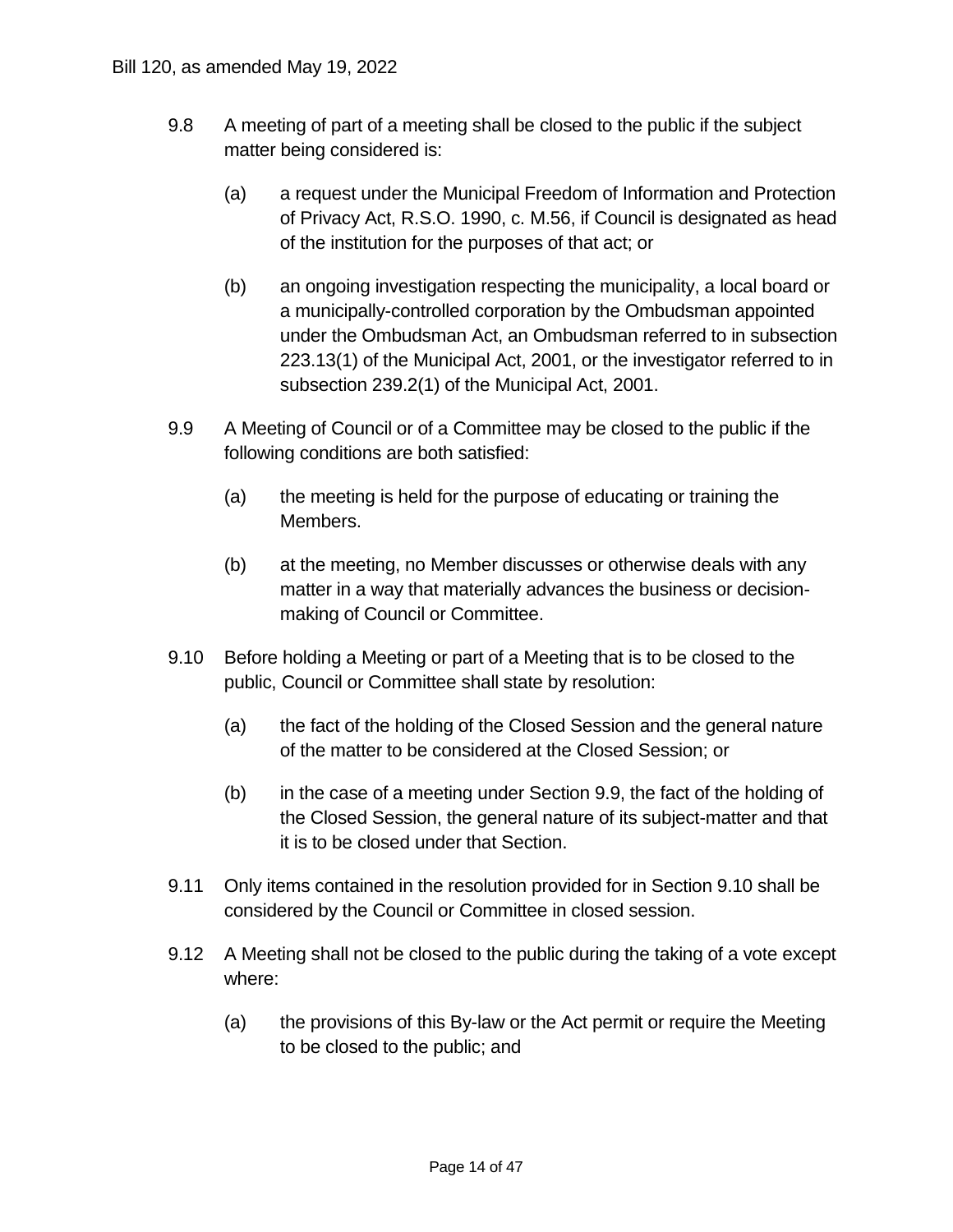- (b) the vote is for a procedural matter or for giving directions or instructions to officers, employees or agents of the Region or persons retained by or under a contract with the Region.
- 9.13 After the Council agenda has been adopted by resolution, a motion to move into closed session is only in order if the motion relates to an item already on the approved agenda and a closed session is permitted in accordance with the provisions of this by-law.
- 9.14 After the motion to move into closed session has been adopted, the Chair or presiding officer shall remind all persons of the public and media (and designated staff) that are vacating the room to ensure all their personal belongings and equipment are also removed.
- 9.15 The Chair or presiding officer shall provide sufficient time to accommodate the public and media (and designated staff) to orderly vacate the room, up to a maximum of five minutes.
- 9.16 In the event there is heavy or bulky media equipment, and upon the discretion of the Regional Clerk (or designate), the equipment may be left in the meeting room if the equipment is verified by the Clerk to be powered off, unplugged, and pointed away from the Council seating areas.
- 9.17 If an emergency occurs during a closed session meeting, the meeting will be automatically deemed suspended in order for staff to manage the emergency.
- 9.18 If a non-emergency event occurs during a closed session meeting, the Chair of Committee or Council will openly declare the meeting suspended in order for staff to manage the event.
- 9.19 If an unauthorized recording device is located during a closed session meeting, the Chair of Committee or Council will openly declare the meeting suspended in order for staff to manage the event.

 The Regional Clerk (or designate) shall attempt to locate the owner of the device. The owner will be asked to demonstrate that the device did not record the closed session meeting to the satisfaction of the Clerk. If the device inadvertently recorded the closed session meeting, the Clerk will request the owner of the device to erase the recording to the satisfaction of the Clerk. If the owner of the device is non-compliant to the request of the Clerk, local police services may be called for assistance.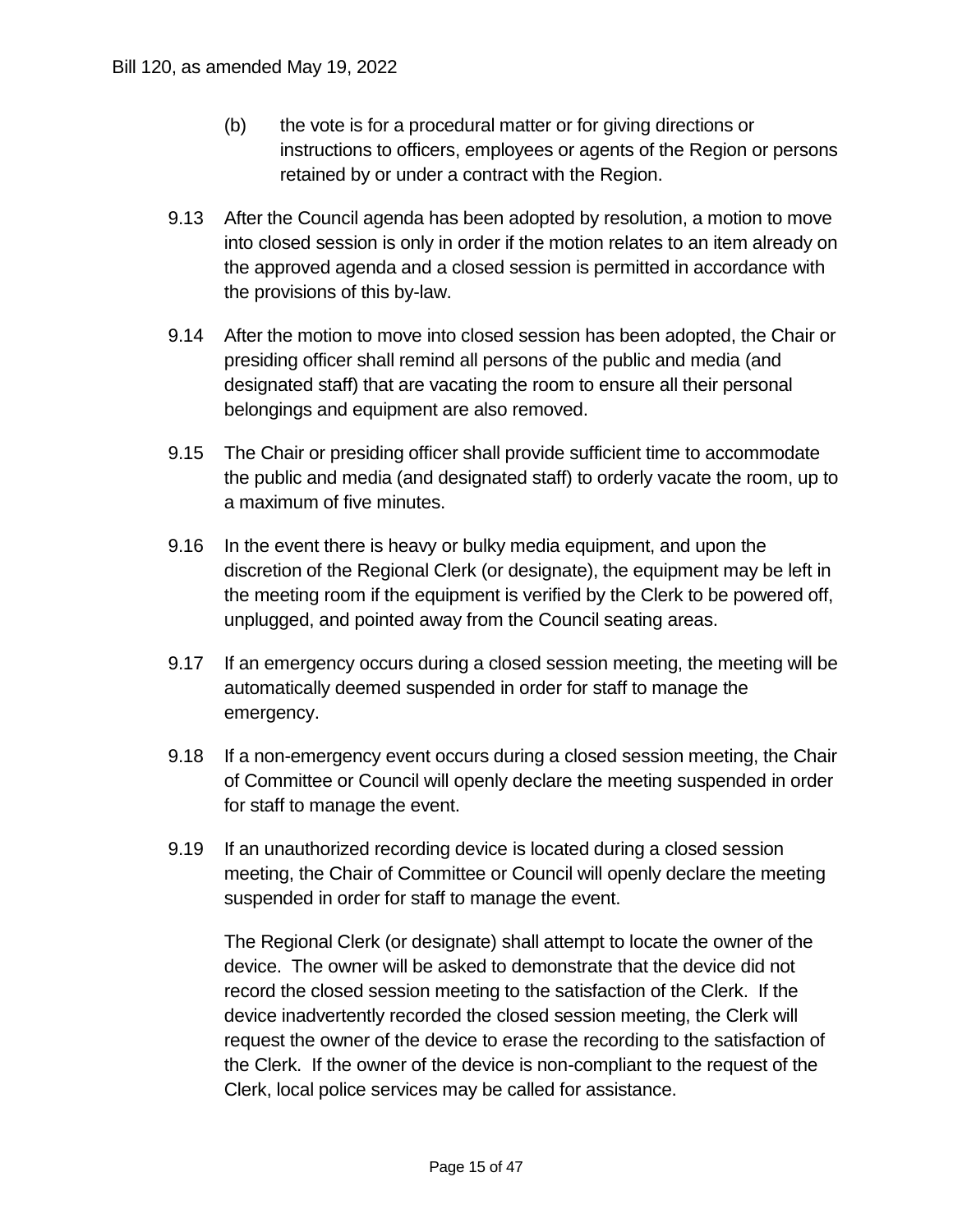- 9.20 After the closed session has concluded, the Chair or presiding officer shall provide sufficient time for the media and public to return to the media table.
- 9.21 All deliberations while in Closed Session shall remain confidential unless otherwise agreed upon by a Majority vote of Council. Only the final results of deliberations may be made public when such disclosure is authorized by Bill 120, as amended May 19, 2022<br>
9.20 After the closed sessic<br>
provide sufficient time<br>
19.21 All deliberations while<br>
of deliberations may b<br>
Council.<br>
10. PUBLIC NOTICE OF MEETI<br>
10.1 The Clerk shall provide<br>
Committee Council.

#### **10. PUBLIC NOTICE OF MEETINGS**

 10.1 The Clerk shall provide public notice of all meetings of Council and Committee by posting a notice on the website of the Region which includes the place, date and time of the Meeting and the Meeting agenda.

#### **11. COUNCIL AGENDA**

- 11.1 The Clerk shall prepare the agenda for all regular meetings of Council. The order of proceedings shall be as follows, or as otherwise determined by the Clerk:
	- (a) Call to Order;
	- (b) Land Acknowledgement Statement;
	- (c) Moment of Reflection;
	- (d) Singing of 'O Canada';
	- (e) Adoption of Agenda:
		- (i) Addition of Items;
		- (ii) Changes in Order of Items
	- (f) Disclosures of Pecuniary Interest;
	- (g) Presentations;
	- (h) Chair's Reports, Announcements, Remarks;
	- (i) Delegations (related to Committee Reports)
	- (j) Adoption of Minutes of Previous Open Session and Closed Session Meeting(s);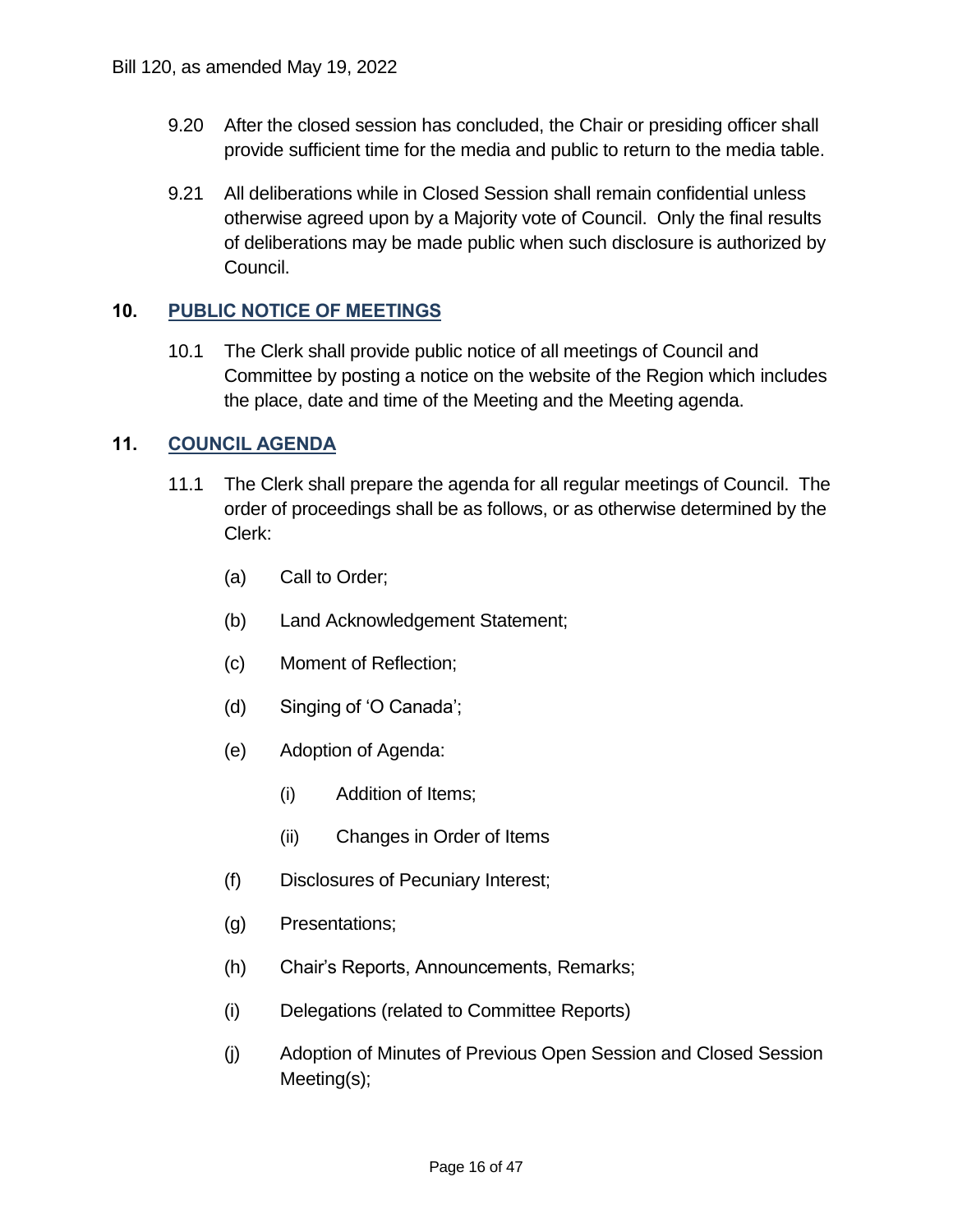- (k) Correspondence, Petitions:
	- (i) Receive and/or Refer to Staff;
	- (ii) For Consideration
- (l) Committee Reports (Open Session);
- (m) Chief Administrative Officer's Reports;
- (n) Motions;
- (o) Notices of Motion;
- (p) Other Business;
- (q) Motion for Closed Session;
- (r) Closed Session;
	- (i) Committee Reports Closed Session
	- (ii) Confidential Report(s) directly submitted to Council
- (s) Report from Closed Session;
- (t) By-laws; and
- (u) Adjournment.
- 11.2 The business of each Meeting shall be dealt with in the order in which it stands in the agenda, unless otherwise decided by a Majority vote of the Members present.
- 11.3 All reports, notices, motions and any other material to be included in the agenda for a regular Council meeting shall be delivered in writing or electronically to the Clerk, by 9:00 a.m. on the Friday preceding the regular Council meeting. The deadline for the submission of matters permitted for inclusion in the addendum to the Council agenda shall be 9:00 a.m. on the day of the Council meeting.
- 11.4 Every item of correspondence, petition, report and other written material intended to be presented to Council shall be legibly written or printed and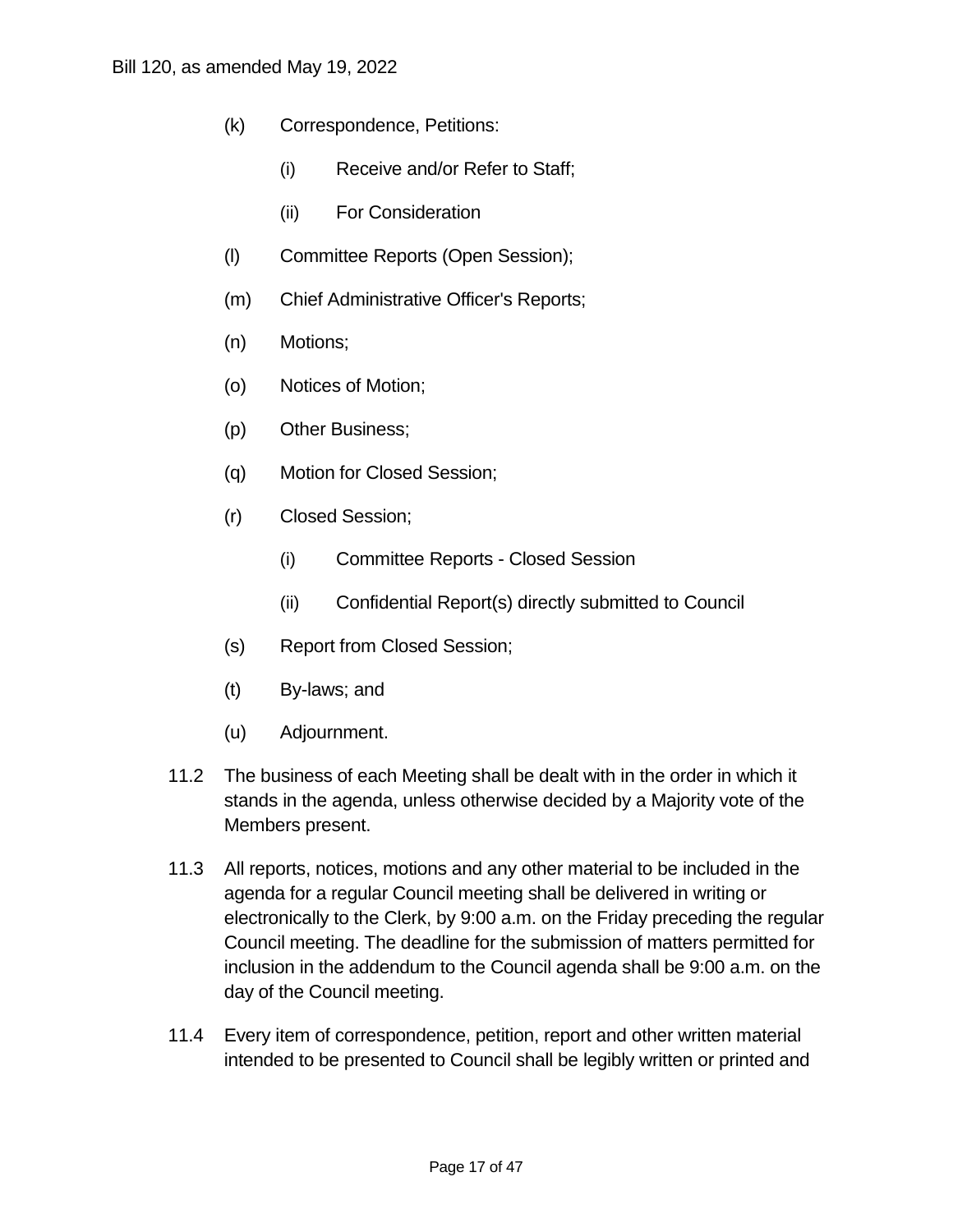shall be signed by at least one person. The Clerk may submit such written communication to Council in summary form.

 11.5 The Clerk shall distribute the agenda for each regular Council meeting to every Member by mail, personal delivery, facsimile, e-mail or other electronic means, not less than seventy-two (72) hours before the scheduled meeting.

#### **12. DISCLOSURE OF PECUNIARY INTEREST**

- 12.1 In accordance with the Municipal Conflict of Interest Act, where a Member has any Pecuniary Interest in any matter and is present at a Council meeting or Committee meeting at which the matter is the subject of consideration, the Member shall:
	- (a) disclose their Pecuniary Interest following the adoption of the agenda;
	- (b) prior to any consideration of the matter at the Meeting, disclose the interest and the general nature thereof;
	- (c) not take part in the discussion of, or vote on, any question in respect of the matter; and
	- (d) not attempt in any way, whether before, during or after the Meeting, to influence the voting on any such question.
- 12.2 Where a meeting is not open to the public, in addition to complying with the requirements set out above, the Member shall forthwith leave the meeting for that part during which the matter is under consideration.
- 12.3 Where the interest of a Member has not been disclosed by reason of his or her absence from the particular Meeting, the Member shall disclose his or her interest at the next Meeting at which such Member attends.
- 12.4 The Clerk shall record in reasonable detail the particulars of any disclosure of Pecuniary Interest made by members of Council or Committees, as the case may be, and any such record shall appear in the minutes of that particular Meeting of Council or of Committee.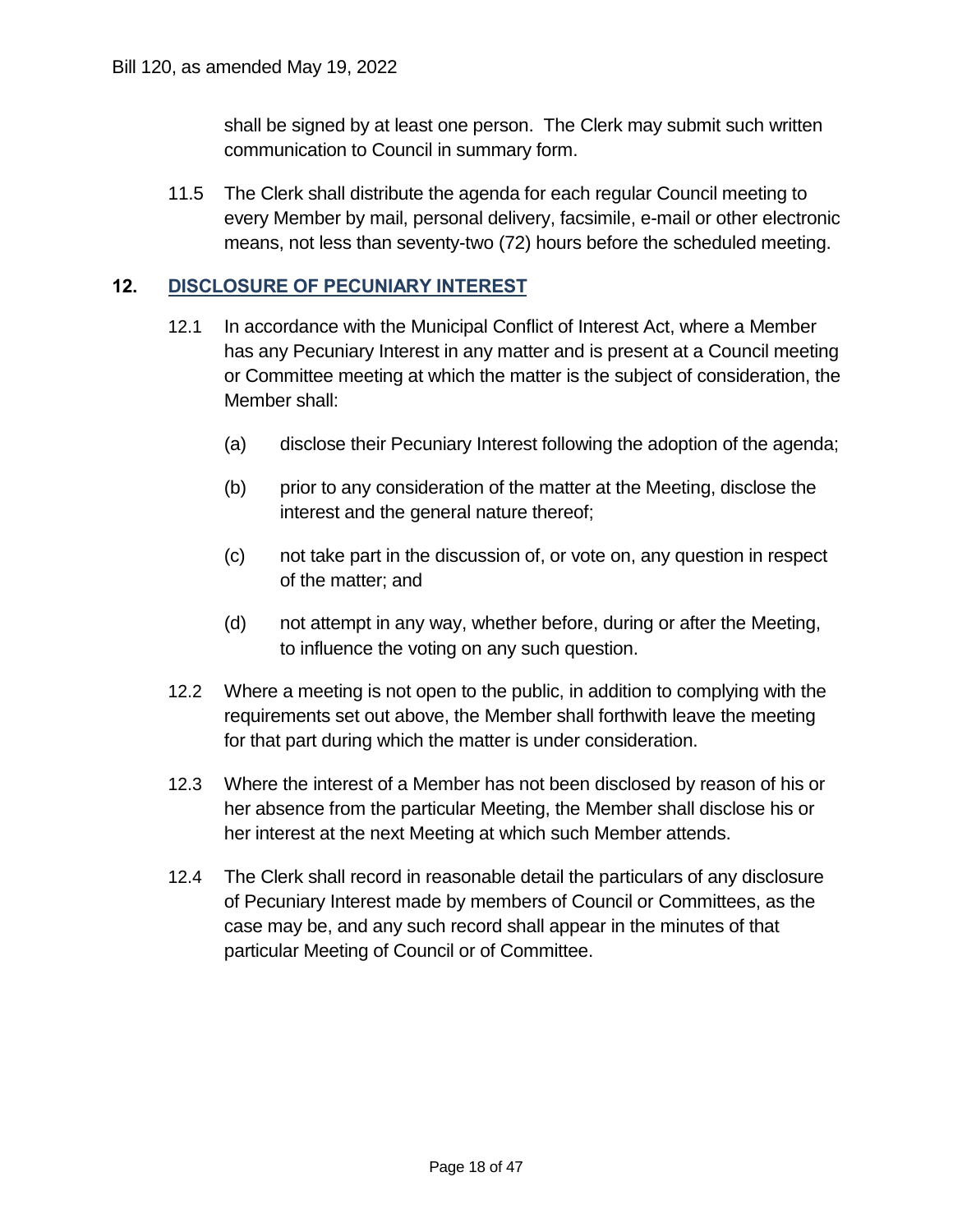#### **13. DELEGATIONS AND PRESENTATIONS**

- 13.1 Any person, group of persons or organization wishing to address a Standing Committee with respect to a matter already on a Committee agenda shall submit a written request to the Clerk no later than 9:00 a.m. on the Thursday the week prior to the meeting of the Committee. Delegation requests to address a Standing Committee on matters not already on the agenda must be submitted at least 14 days before the date and time of the meeting of the Committee. The Clerk shall direct delegations to the appropriate Committee and delegations will not be permitted at more than one Committee. Bill 120, as amended May 19, 2022<br>
13. DELEGATIONS AND PRESI<br>
13.1 Any person, group of p<br>
committee with respeer<br>
submit a written reque<br>
the week prior to the m<br>
address a Standing Cd<br>
be submittee. The Clerk<br>
committee.
	- 13.2 It is Council's preference that all delegations be made to the appropriate Standing Committee. Nevertheless, delegations shall be permitted to appear at Council meetings with respect to items on the Council agenda provided a written request is made to the Clerk by 9:00 a.m. on Friday prior to the meeting. Delegations appearing before a Standing Committee can only appear as a delegation at Council to present new information on the matter involved.
	- 13.3 Any person wishing to submit a written communication regarding a Standing Committee recommendation for inclusion in the Council agenda may do so by filing a written communication with the Clerk by 9:00 a.m. on the Friday prior to the Council meeting. Written submissions for inclusion in the Addendum to the Council agenda must be filed with the Clerk by 9:00 a.m. on the day of the Council meeting.
	- 13.4 Written notice to the Clerk from a delegation shall include the person's name, address; telephone number and a detailed brief of their presentation outlining the request/direction the presenter is seeking from the Standing Committee or Council and if applicable, the name, address and telephone number of any person(s) or organization which he or she represents. The brief will form part of the official record of the proceedings of Committee or Council and therefore will be considered to be a public document.
	- 13.5 In the case of extenuating circumstances, a Standing Committee or Council may, by a Majority vote permit a person to appear as a delegation who does not appear on the agenda. A written request must be made to the Clerk by 9:00 a.m. on the day of the Standing Committee or Council meeting to request a delegation under this section that contains the person's name, address; telephone number and a detailed brief of their presentation outlining the request/direction the presenter is seeking from the Standing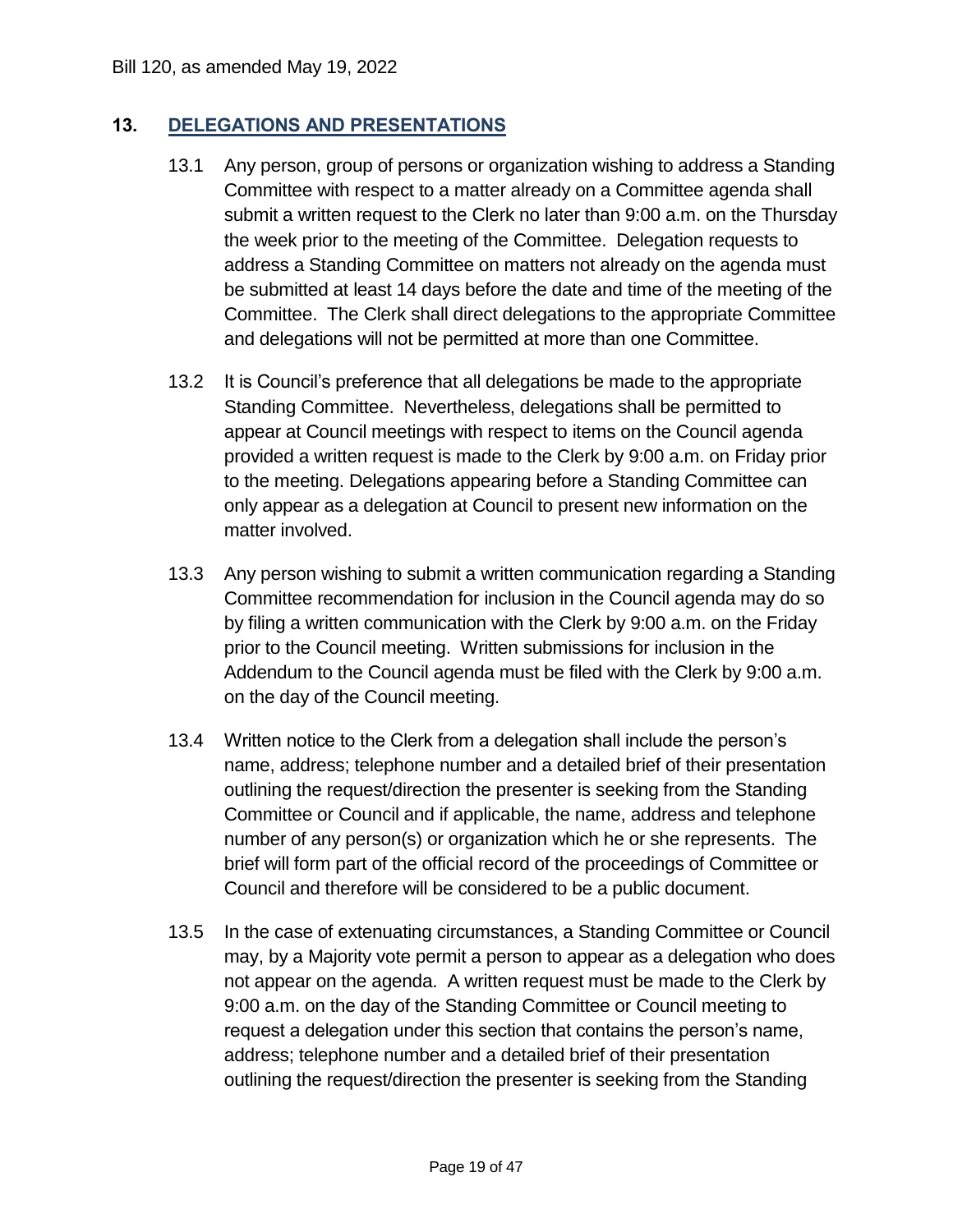Committee or Council. If the delegation request does not relate to a matter already on the agenda it must pertain to an emergent matter.

- 13.6 Delegations and presentations shall be limited to a presentation of not more than ten (10) minutes, unless otherwise determined by the Committee Chair/Co-Chair or Regional Chair. A delegation of not more than five (5) persons, representing a group or organization, shall be limited to two (2) speakers, permitted to speak not more than ten (10) minutes in total. Only new information is to be presented by successive speakers of such delegation.
- 13.7 Delegations concerning labour relations, union negotiations and any employee relations will not be heard at any Standing Committee or Council meetings. All signed submissions received by the Clerk concerning these matters shall be referred to the Chief Administrative Officer of the Region.
- 13.8 Delegations shall not be permitted at Council meetings to address planning matters that were considered at a public meeting pursuant to the provisions to the Planning Act.
- 13.9 Presentations for the purposes of Sections 13.6 and 13.10 are defined as visual presentations given by an agency, board, commission or staff, and shall be limited to:
	- (a) Council business related to services provided by the Region, and programs, policies and practices of the Region;
	- (b) Council sponsored awards
	- (c) Corporate Employee Recognition (CERT);
	- (d) Recognition of staff or Councillor accomplishments at the provincial, national or international level; and
	- (e) matters within The Regional Municipality of Niagara's jurisdiction
- 13.10 Presentations, as defined in Section 13.9, shall be limited to not more than two (2) per Council meeting.
- 13.11 The Clerk shall encourage presentations as defined in Section 13.9 to be made at Standing Committee meetings wherever possible.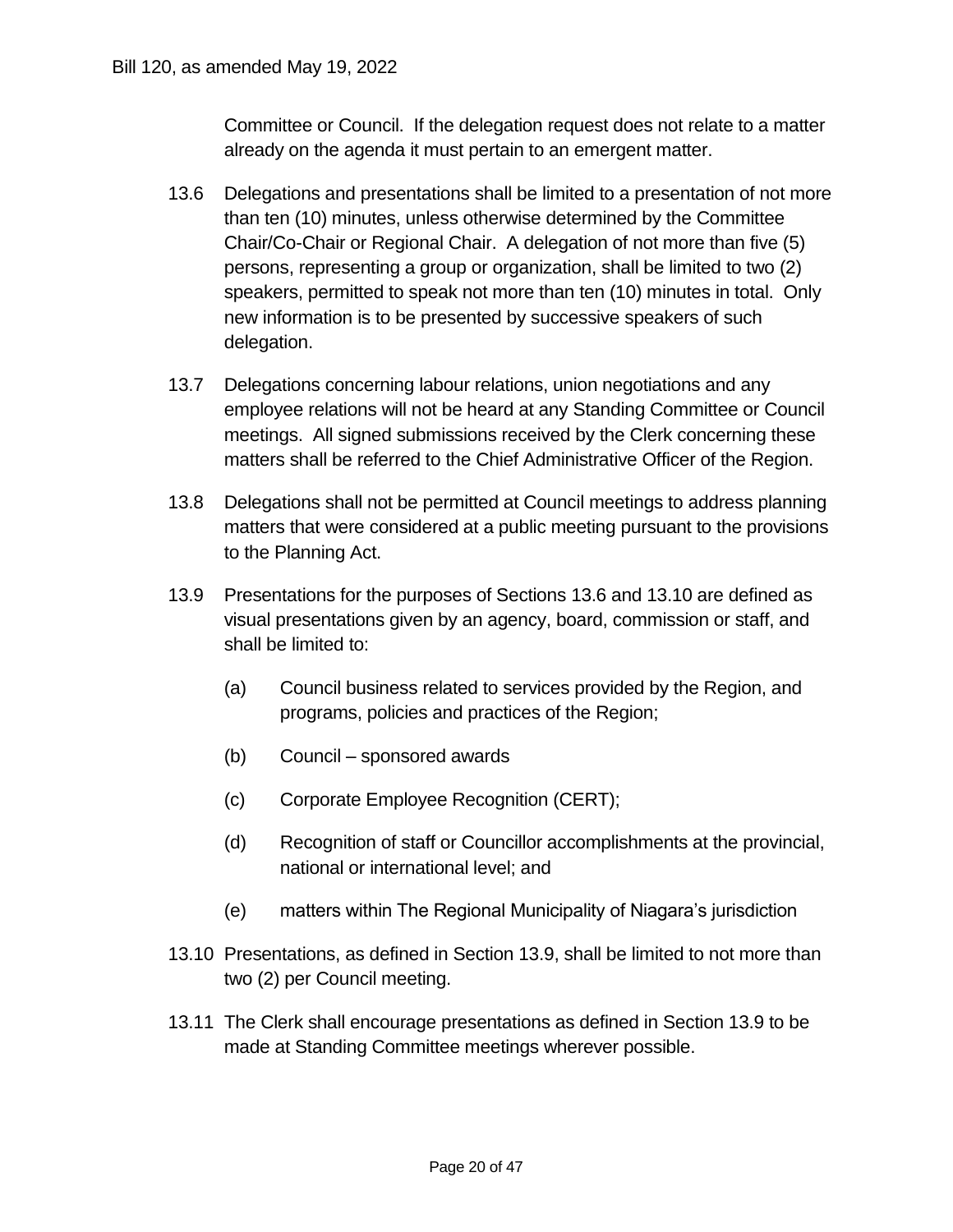#### **14. MINUTES OF MEETINGS**

- 14.1 The minutes of every Meeting, whether it is closed to the public or not, shall be recorded by the Clerk, in the case of meetings of Council, or appropriate officer, in the case of meetings of Committee. For the purposes of this Section 14.1, "Clerk" means the Clerk, Deputy Clerk or designate. Bill 120, as amended May 19, 2022<br> **14.** MINUTES OF MEETINGS<br>
14.1 The minutes of every I<br>
be recorded by the Cle<br>
officer, in the case of r<br>
Section 14.1, "Clerk" n
	- 14.2 The minutes of all meetings of Council and Committees shall record:
		- (a) the place, date and time of meeting;
		- (b) the name of the presiding officer and the record of the attendance of the Members present and those who have sent their regrets, and the name of the recording secretary and senior staff present; and
		- (c) without note or comment, all resolutions, decisions and other proceedings of the meeting.
	- 14.3 The Members may inform the Clerk's office where reasonable of all planned absences, late arrivals and early departures from Council and Committee meetings.
	- 14.4 The minutes of each Council meeting shall be presented to Council at the next regular meeting for approval.
	- 14.5 After the Council minutes have been approved by Council, they shall be signed by the Chair and the Clerk.
	- 14.6 The public Committee report of each Committee meeting shall be presented to Council at the next regular Council meeting for consideration and adoption of Committee recommendations contained in it.
	- 14.7 Recordings of Meetings shall be retained in accordance with the Region's Records Retention By-law.
	- 14.8 The closed session Committee report of each Council or Committee meeting shall be presented to Council at their next regular Council meeting for; and consideration and adoption of Committee recommendations contained in it, in closed session by Council and reported on in open session, as follows:

 That the minutes of closed session of the respective Council and/or Standing Committee held on the meeting date be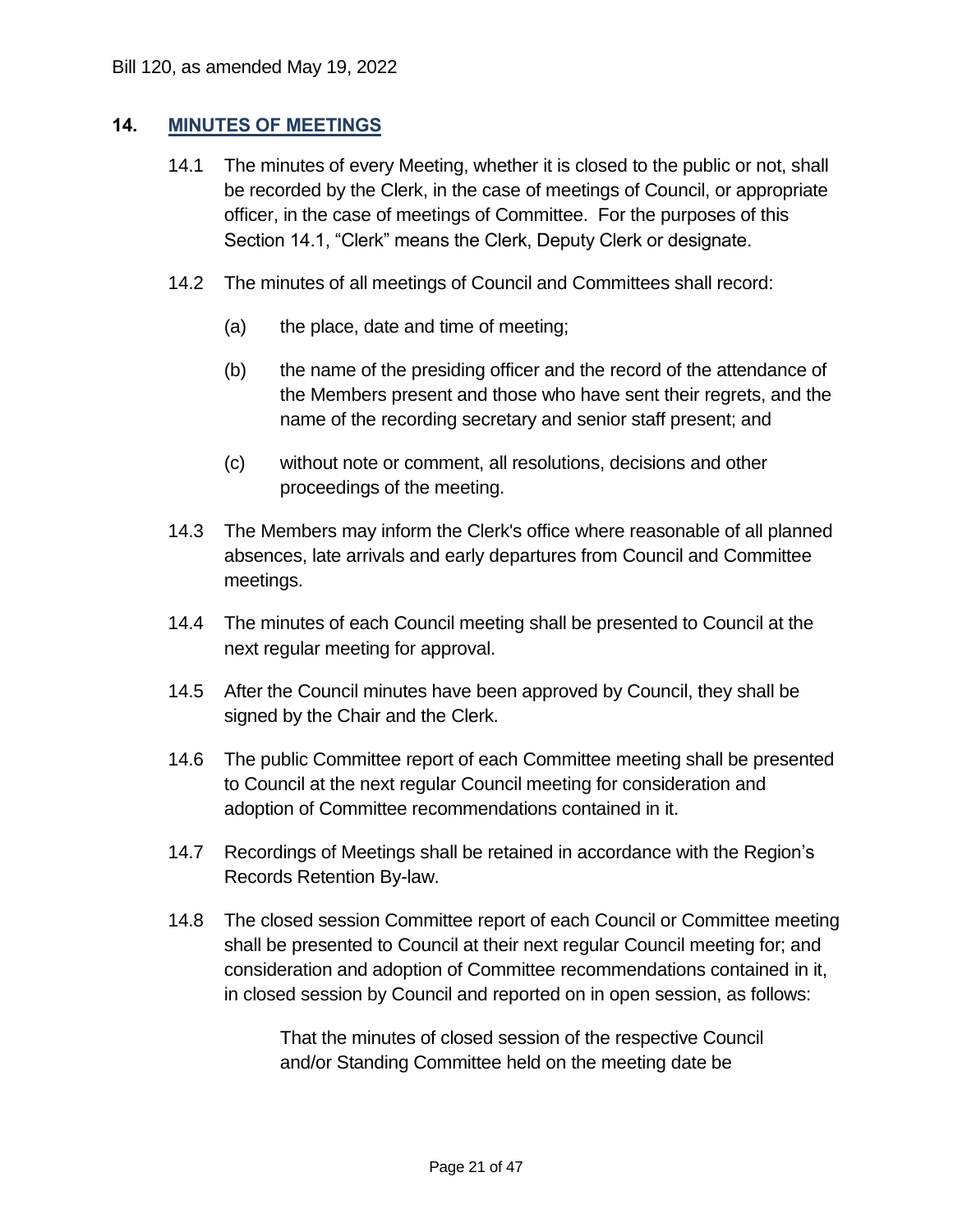received and the recommendations contained therein be approved or approved as amended, including the following:

> That Confidential Report Number, dated, respecting Report Title, report's disposition.

 14.9 A Confidential Report that is submitted directly to Council shall be considered in closed session by Council and reported on in public, as follows:

> That Confidential Report Number, respecting the subject matter, be received and the recommendations contained therein be approved or approved as amended.

#### **15. CODE OF CONDUCT**

 15.1 A code of conduct setting out general standards for acceptable conduct by Members in performance of their public duties is set out in Appendix "A" to this By-law.

#### **16. RULES OF DEBATE**

- 16.1 Any Member who wishes to speak must raise his or her hand and be recognized by the Chair. Once recognized, the Member, if able, shall stand to speak to the matter.
- 16.2 When two (2) or more Members raise their hands, the Chair shall designate the order in which they may speak.
- 16.3 No Member may speak more than once on the same matter unless Regional Council, dispense with this provision with an affirmative vote of at least two- thirds of the members present, except in explanation of a material part of that Member's remarks which may have been misunderstood, and in doing so, that Member shall not introduce any new matter. A reply shall be allowed to a Member who has made a Substantive Motion. in pe<br>
w.<br> **BATE**<br>
ber w<br>
d by t<br>
d by t<br>
d by t<br>
in wh<br>
ber me<br>
he me<br>
ber's
- 16.4 No Member may speak to the same question or in reply for any longer than ten (10) minutes including comments, questions to staff and staff responses in Council and Committee of the Whole, without leave of the Council or Committee of the Whole.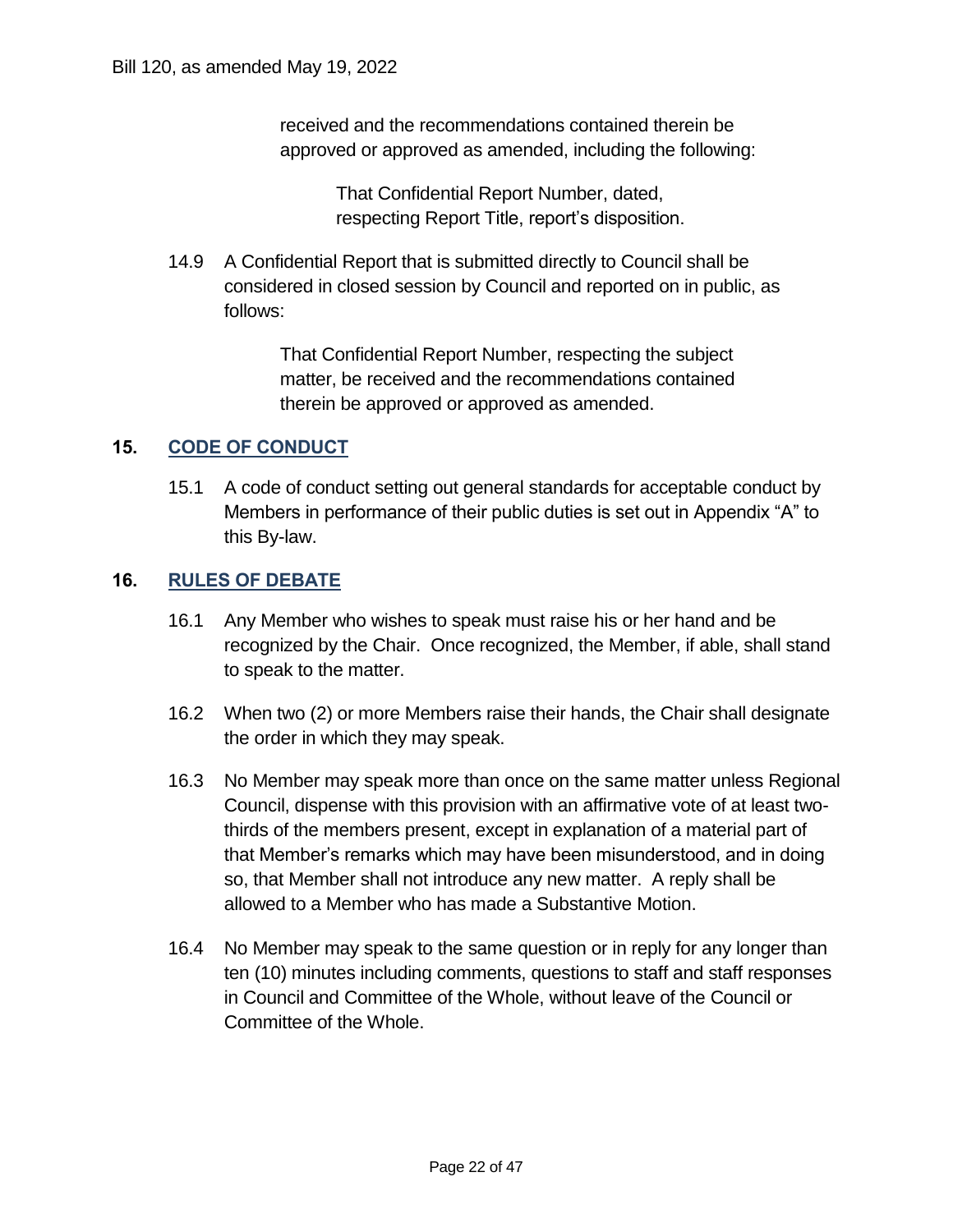- 16.5 When a Member is speaking, no other Member shall pass between that Member and the Chair or interrupt that Member except to raise a point of order.
- 16.6 Any Member may require the question or Motion under discussion to be read at any time during the debate, but not so as to interrupt a Member while speaking.
- 16.7 When the minutes of a Standing Committee meeting are presented to Council, the Committee Co-Chairs, Chairs or Vice Chairs shall have the first opportunity to speak to the matters included and may explain the basis for the Standing Committee's recommendations.

#### **17. POINTS OF PRIVILEGE AND ORDER**

- 17.1 When a Member believes that his or her rights, privileges or integrity, or those of the Members collectively have been prejudicially affected, that Member may ask leave of the Chair to raise a question of privilege and after leave is granted, the Member shall state the point of privilege to the Chair and the point of privilege shall be immediately decided by the Chair. Standing Committee's recomn<br>
DF PRIVILEGE AND ORDER<br>
len a Member believes that his<br>
se of the Members collectively<br>
mber may ask leave of the Cha<br>
ve is granted, the Member shall<br>
d the point of privilege shall be i<br>
len Bill 120, as amended May 19, 2022<br>
16.5 When a Member is sp<br>
Member and the Chaii<br>
order.<br>
16.6 Any Member may requ<br>
read at any time during<br>
speaking.<br>
16.7 When the minutes of a<br>
Council, the Committe<br>
opportunity to spe
	- 17.2 When a Member desires to call attention to a deviation or departure from the Rules of Procedure, that Member shall ask leave of the Chair to raise a point of order and after leave is granted, the Member shall state the point of order to the Chair and the point of order shall be immediately decided by the Chair.
	- 17.3 It shall be the duty of the Chair to decide all points of privilege and order and, if called upon to do so, to state the rule applicable to any point of order, practice or procedure. The Chair's ruling on a point of order shall be made without debate and shall be final subject only to an immediate appeal from such ruling by a Member.
	- 17.4 In the case of an immediate appeal by a Member from the decision of the Chair on a point of order, practice or procedure, such Member shall state the grounds for the appeal and such appeal must be decided, without debate, by the concurring votes of a majority of Members present on "Shall the ruling of the Chair be sustained".
	- 17.5 When the Chair calls a Member to order, that Member shall cease speaking until the point of order is dealt with and that Member shall not speak again to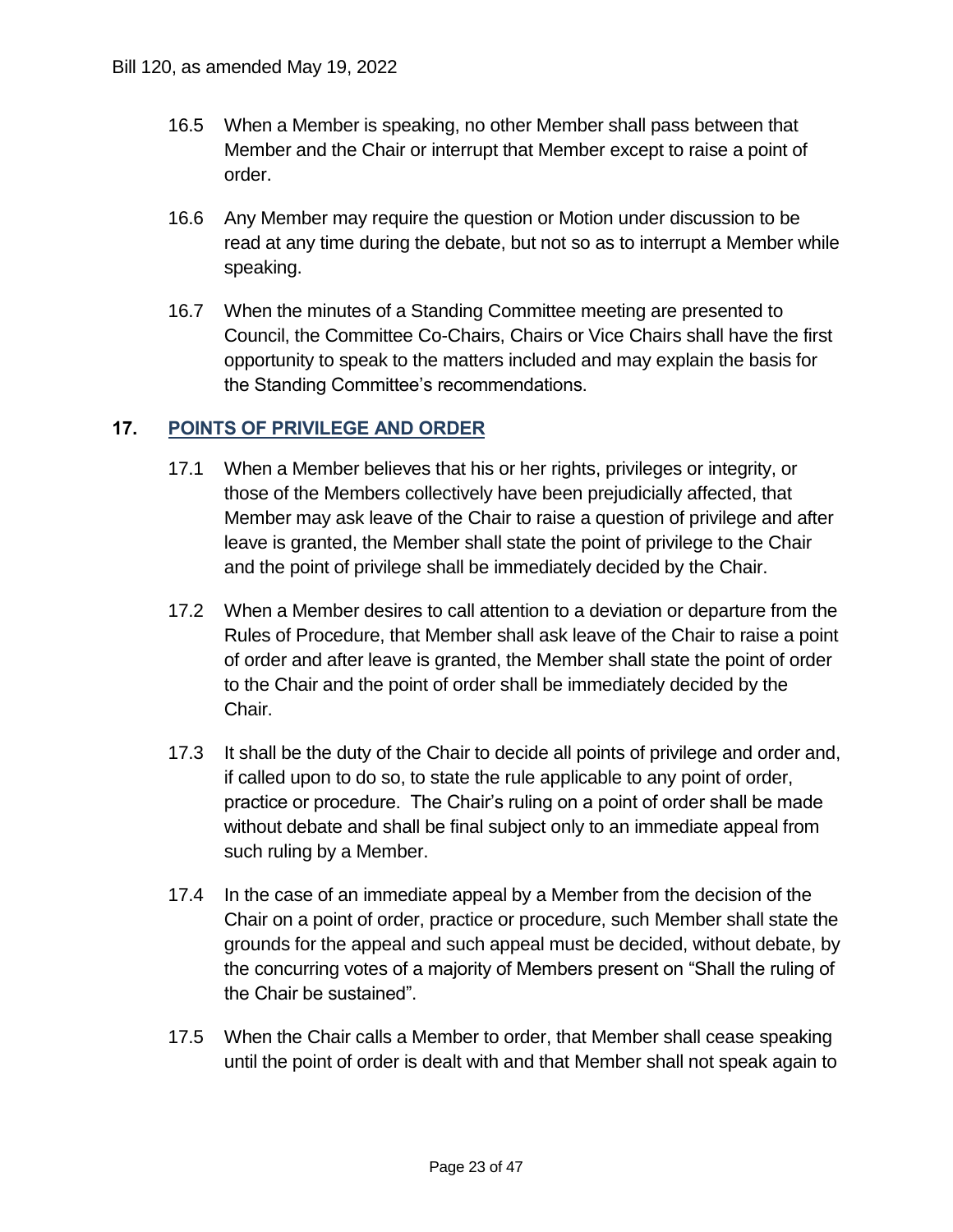the matter under discussion, without the permission of the Chair, unless to appeal the ruling of the Chair.

 17.6 When the Chair considers that the integrity of the Chief Administrative Officer or a member of the staff has been impugned or questioned, the Chair may permit the Chief Administrative Officer or other staff member present to make a statement to the Council.

#### **18. NOTICES OF MOTION**

- 18.1 Except as otherwise provided in this By-law, all notices of Motion shall be:
	- (a) presented at a meeting of Council, but shall not be debated until the next regular meeting of Council; or
	- (b) delivered to the Clerk not less than seven (7) days prior to the date of the Meeting at which the Motion is to be introduced.
- 18.2 A Motion may be introduced without notice if Council, without debate, dispenses with the requirement for notice on the affirmative vote of two-thirds of the Members present.

#### **19. MOTIONS**

- 19.1 A Motion may only be considered if written notice thereof was distributed with the agenda for the Meeting at which the Motion is considered, unless:
	- (a) the Motion is for Council to adopt a report of a Committee, which report was distributed with the agenda for the Council meeting, in which case the presence of the report constitutes written notice of the adopting Motion; or
	- (b) the Motion is to:
		- (i) call the question;
		- (ii) refer;
		- (iii) defer;
		- (iv) recess;
		- (v) adjourn;
		- (vi) suspend the Rules of Procedure;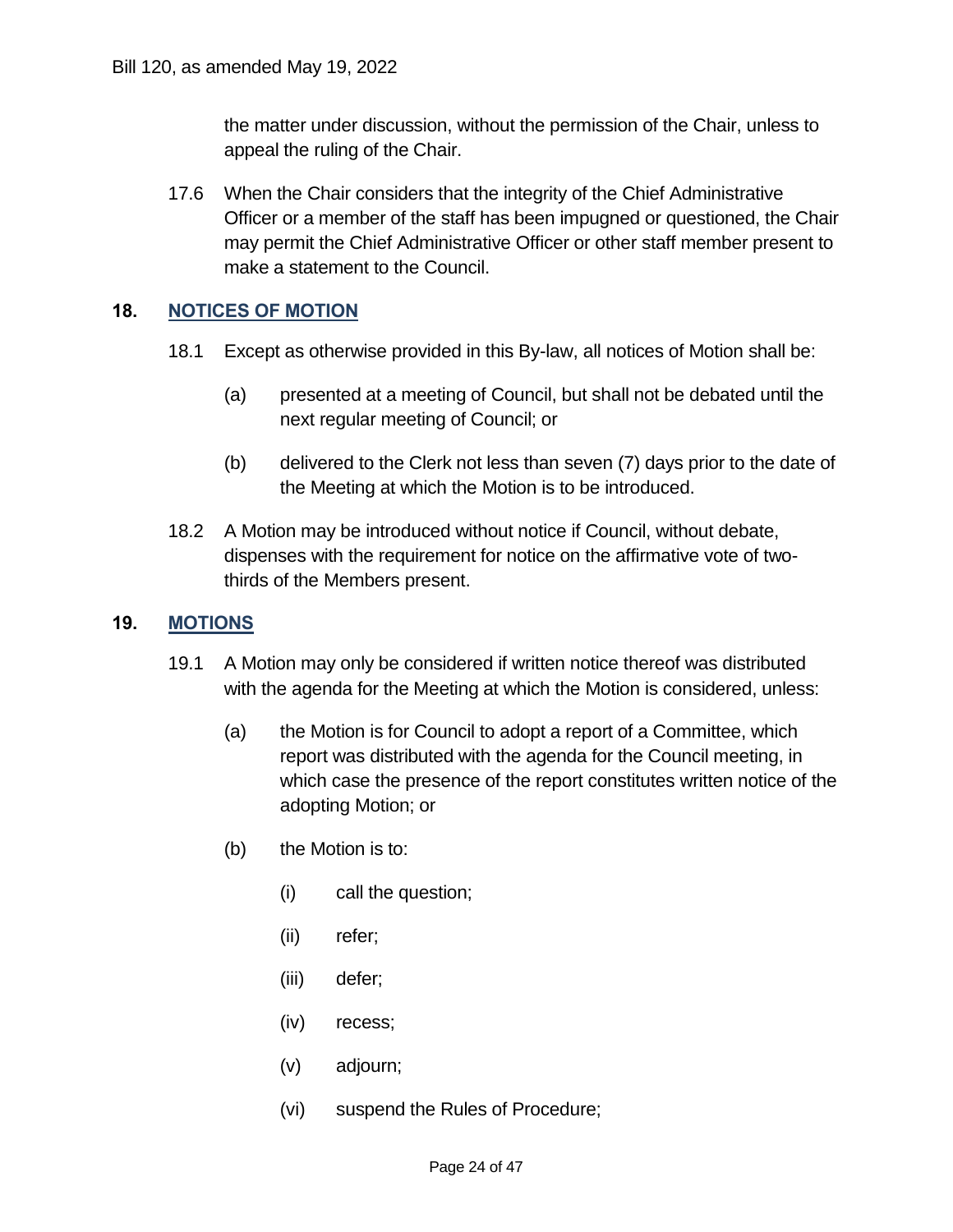- (vii) decide an appeal on a point of order, practice or procedure; or
- (viii) amend a Motion.
- 19.2 Notwithstanding Section 19.1, a Motion which relates to an expenditure of \$1,000,000 or more may only be considered if written notice thereof and a written staff report thereon were distributed not less than twenty-four (24) hours prior to the time of the Meeting.
- 19.3 All motions including motions to adopt a report of a Committee, shall be moved and seconded before being debated or put to a vote.
- 19.4 After a Motion has been read or stated by the Chair, it shall be deemed to be in the possession of Council, but may, with the permission of Council, be withdrawn by the originator at any time before a decision or amendment.
- 19.5 A Motion shall be decided without debate or amendment if it is to:
	- (a) call the question;
	- (b) refer or defer;
	- (c) adjourn; or
	- (d) extend curfew.

 Provided that where a matter that is subject to a Motion to refer is a recommendation of a Standing Committee, the Co-Chair, Chair or Vice Chair of that Committee may address matters raised in the Motion to refer, prior to a vote on the Motion.

- 19.6 The priority of Motions, in declining order, is set out as follows. Each matter or Motion takes precedence over those that are below it in this list (i.e. if moved, it must be decided before others ranking below it):
	- (a) call the question:
	- (b) refer;
	- (c) defer;
	- (d) adjourn;
	- (e) suspend the Rules of Procedure;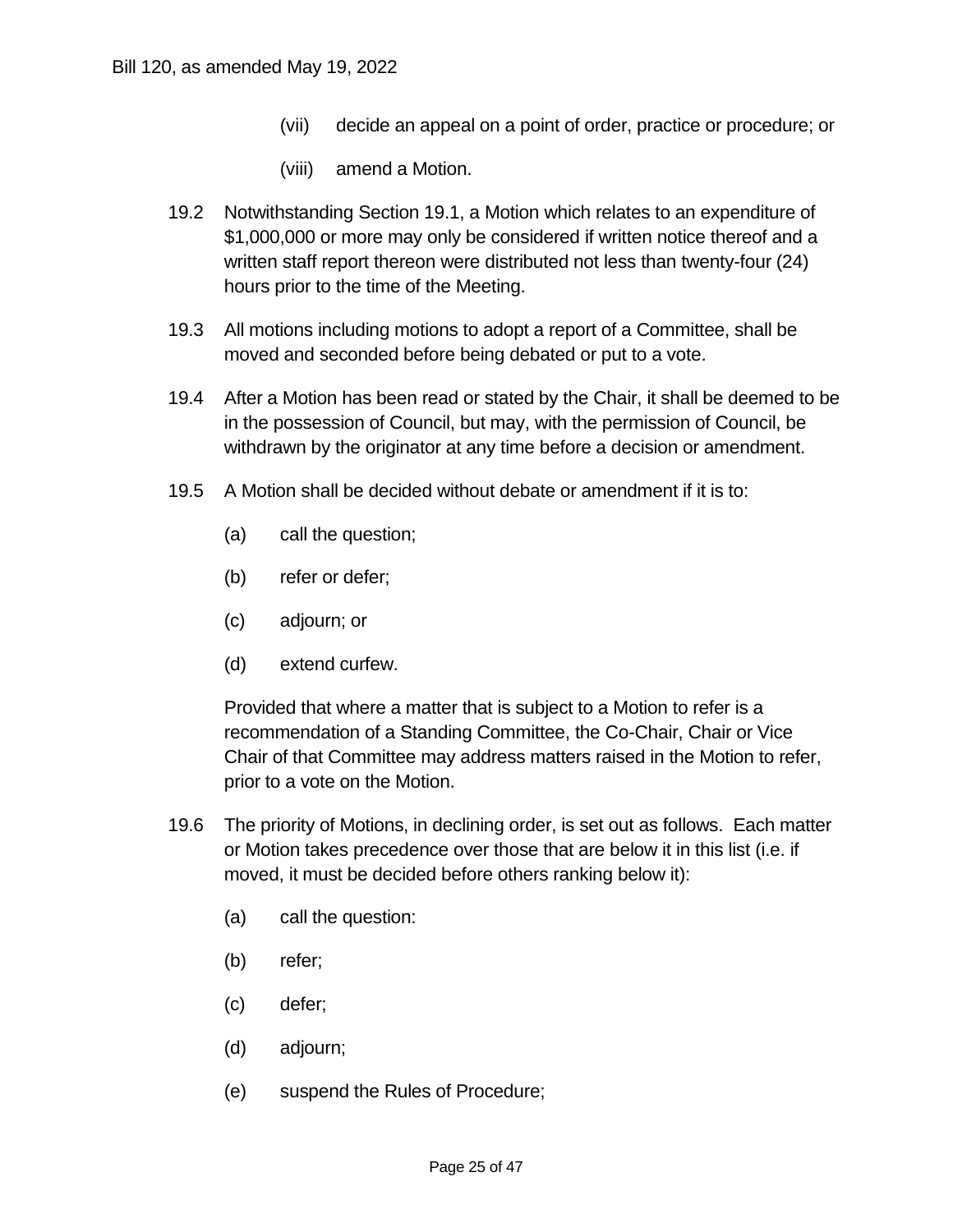- (f) decide an appeal on a point of order, practice or procedure; and
- (g) amend a Motion.

 All other Motions not listed above are of lower priority and are of equal priority among them.

- 19.7 Consideration of a Motion may be interrupted by consideration of a Motion with higher priority.
- 19.8 When a Motion is under debate, no other Motion shall be in order except a Motion to amend.
- 19.9 Motion to Adjourn
	- (a) A Motion to adjourn:
		- (i) is not debatable;
		- (ii) is not amendable;
		- (iii) shall not include qualifications or additional statements; and
		- (iv) is always in order, except when a Member is speaking, when the Members are voting or when made in Committee of the Whole.
	- (b) When a Motion to adjourn has been decided in the negative, no further Motion to adjourn shall be made until Council has conducted further proceedings.
- 19.10 Motion to Amend
	- (a) A Motion to amend:
		- (i) shall be relevant to the main Motion;
		- (ii) shall not be received if in direct opposition to the main Motion;
		- (iii) is debatable; and
		- (iv) is amendable, however, an amendment to the amendment is not.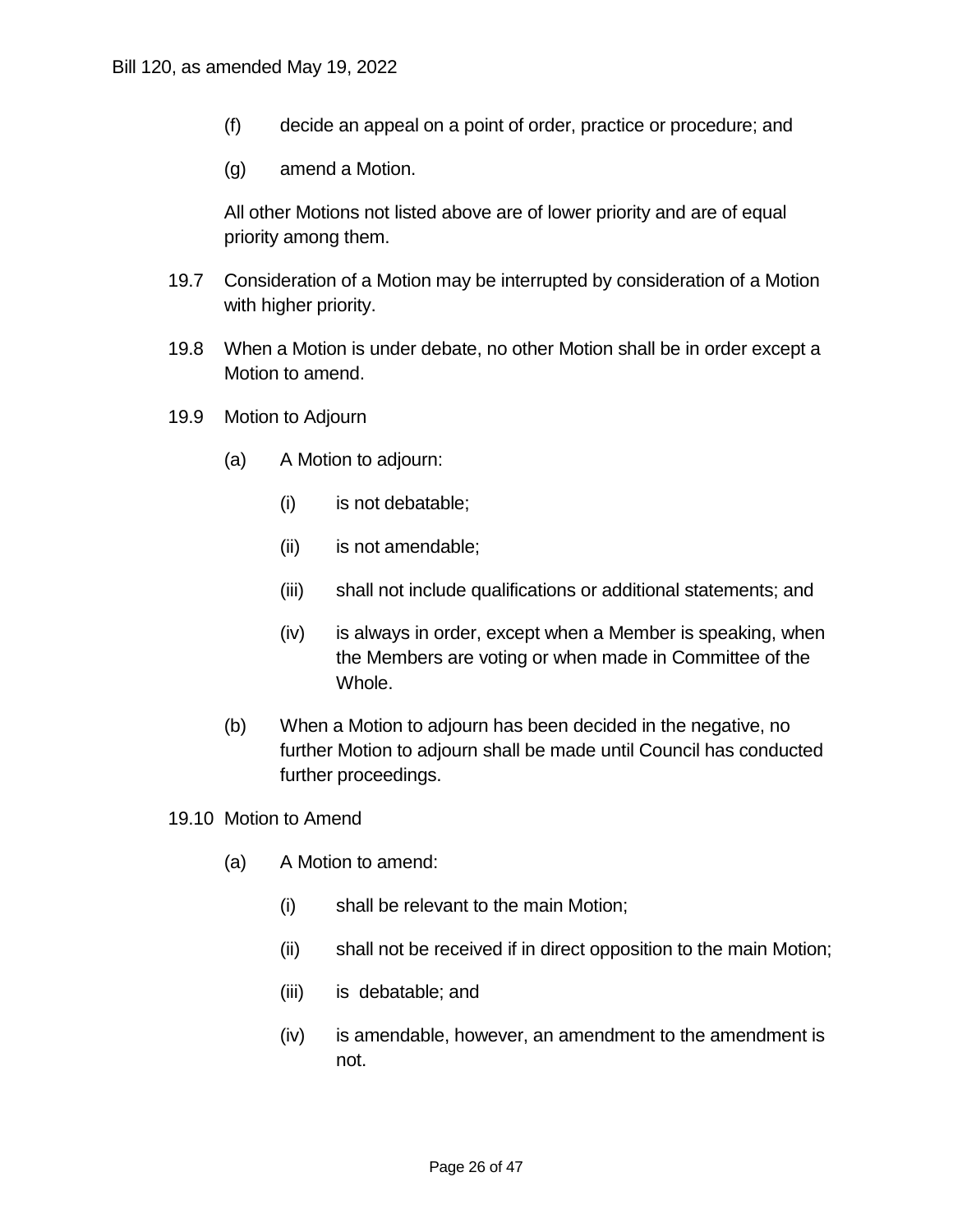- (b) Only one Motion to amend an amendment to the question shall be allowed at one time and any further amendment must be to the main question.
- (c) Voting on the main Motion and amending Motions shall be conducted in the following order:
	- (i) a Motion to amend a Motion to amend the main Motion;
	- (ii) a Motion (as amended or not) to amend the main Motion; and
	- (iii) the main Motion (as amended or not).
- 19.11 Motion to Refer
	- (a) A Motion to refer a matter under consideration back to a Committee or other body:
		- (i) is not debatable, except when instructions are included, in which case only the instructions shall be debatable;
		- (ii) is amendable with respect to the Committee or other body to which the matter is to be referred and the instructions to the Committee or other body; and
		- (iii) shall take precedence over all amendments or debate of the original Motion until it is decided.
	- (b) A Motion to refer a matter shall specify the Committee or other body to whom the matter is being referred and may contain instructions from Council.
	- (c) A Motion to refer a matter may only be moved by a Member who has not yet spoken on the matter (except to give the reason(s) for the Motion to refer) unless every Member who wishes to speak on the matter has had an opportunity to do so.
- 19.12 Motion to Extend Curfew
	- (a) A Motion to extend curfew beyond the hour of 10:30 p.m.:
		- (i) is not amendable;
		- (ii) is not debatable; and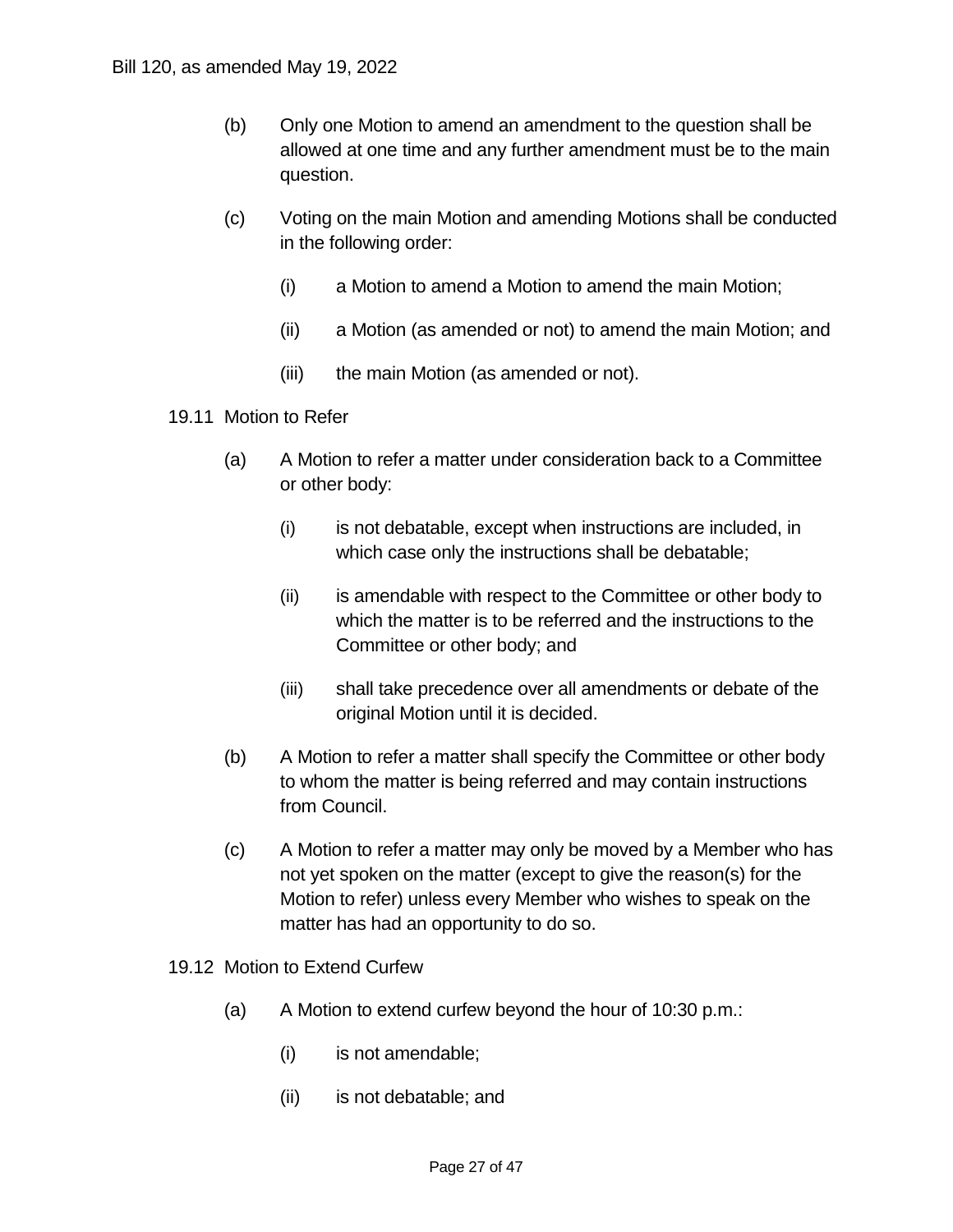- (iii) is always in order, except when a Member is speaking or when the Members are voting.
- (b) Requires a majority vote of the Members present.
- 19.13 Motion to Defer
	- (a) A Motion to defer a matter under consideration:
		- (i) is not amendable;
		- (ii) is not debatable;
		- (iii) is always in order, except when a Member is speaking or when the Members are voting; and
		- (iv) shall specify a date at which time the matter will again be considered by Council.
- 19.14 Motion to Rise With/Without Report
	- (a) A Motion to rise and report shall be decided without debate.
	- (b) A Motion to rise without report:
		- (i) is always in order;
		- (ii) takes precedence over any other Motion; and
		- (iii) is debatable.
- 19.15 Motion to Call the Question

A motion that a vote on the question be now taken:

- (a) can be made only by a Member who is recognized by the Chair as the next speaker wishing to speak to the motion in the following words, "that the question be now put"; Bill 120, as amended May 19, 2022<br>
(iii) is alway:<br>
when the<br>
(b) Requires a maj<br>
19.13 Motion to Defer<br>
(a) A Motion to def<br>
(i) is not an<br>
(ii) is not de<br>
(iii) is alway:<br>
when the<br>
(iv) shall spe<br>
consider<br>
19.14 Motion
	- (b) cannot be proposed when there is an amending motion under consideration, except for the purpose of moving that the amending motion be put;
	- (c) when resolved in the affirmative, requires that the question (motion, amending motion or motion as amended, whichever is under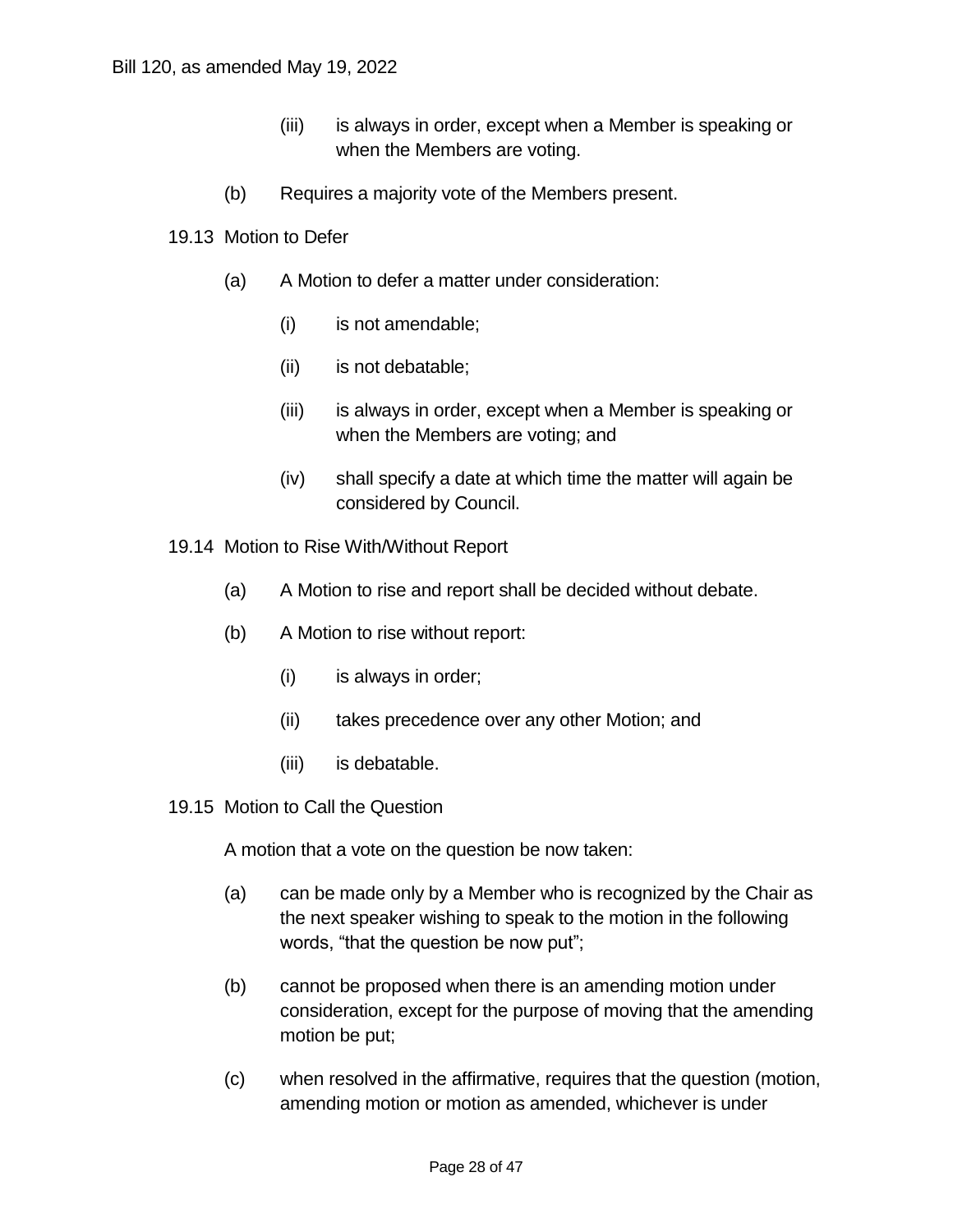consideration) be put forward immediately without debate or amendment;

- (d) Requires a majority vote of the Members present.
- (e) is not a point of order;
- (f) is not amendable; and
- (g) is not debatable.
- 19.16 Motion to Reconsider
- (a) At any regular Council Meeting, after a matter has been decided by Council, a Member who voted in the majority may present a Notice of Motion to reconsider the matter. Such Notice of Motion shall be referred to the next available Meeting of Council and shall be included on the agenda under "Motions". Bill 120, as amended May 19, 2022<br>
consideration)  $\mathsf{I}$ <br>
amendment;<br>
(d) Requires a maj<br>
(e) is not a point of<br>
(f) is not amendab<br>
(g) is not debatable<br>
19.16 Motion to Reconsider<br>
(a) At any regular (Council, a Mem<br>
M
	- (b) Actions of Council that cannot be reversed or suspended cannot be reconsidered.
	- (c) Before accepting a Notice of Motion to reconsider, the Chair may ask the Member to confirm that he/she voted with the majority on the issue in question.
	- (d) A Motion to reconsider a decided matter shall require the approval of at least two-thirds of Council present.
	- (e) No decided matter may be reconsidered more than once, nor shall a Motion to reconsider be reconsidered.
	- (f) No debate on a Motion to reconsider shall be permitted, however, the mover of a Motion to reconsider may provide or may make a brief and concise statement outlining the reasons for proposing such reconsideration.
	- (g) If a Motion to reconsider is decided in the affirmative at a Meeting, then consideration of the original decided matter may become the next order of business or may be referred to a subsequent meeting.
	- (h) A Motion to reconsider a Standing Committee decided matter, shall not be reconsidered by a Committee before the motion is submitted to Council for consideration.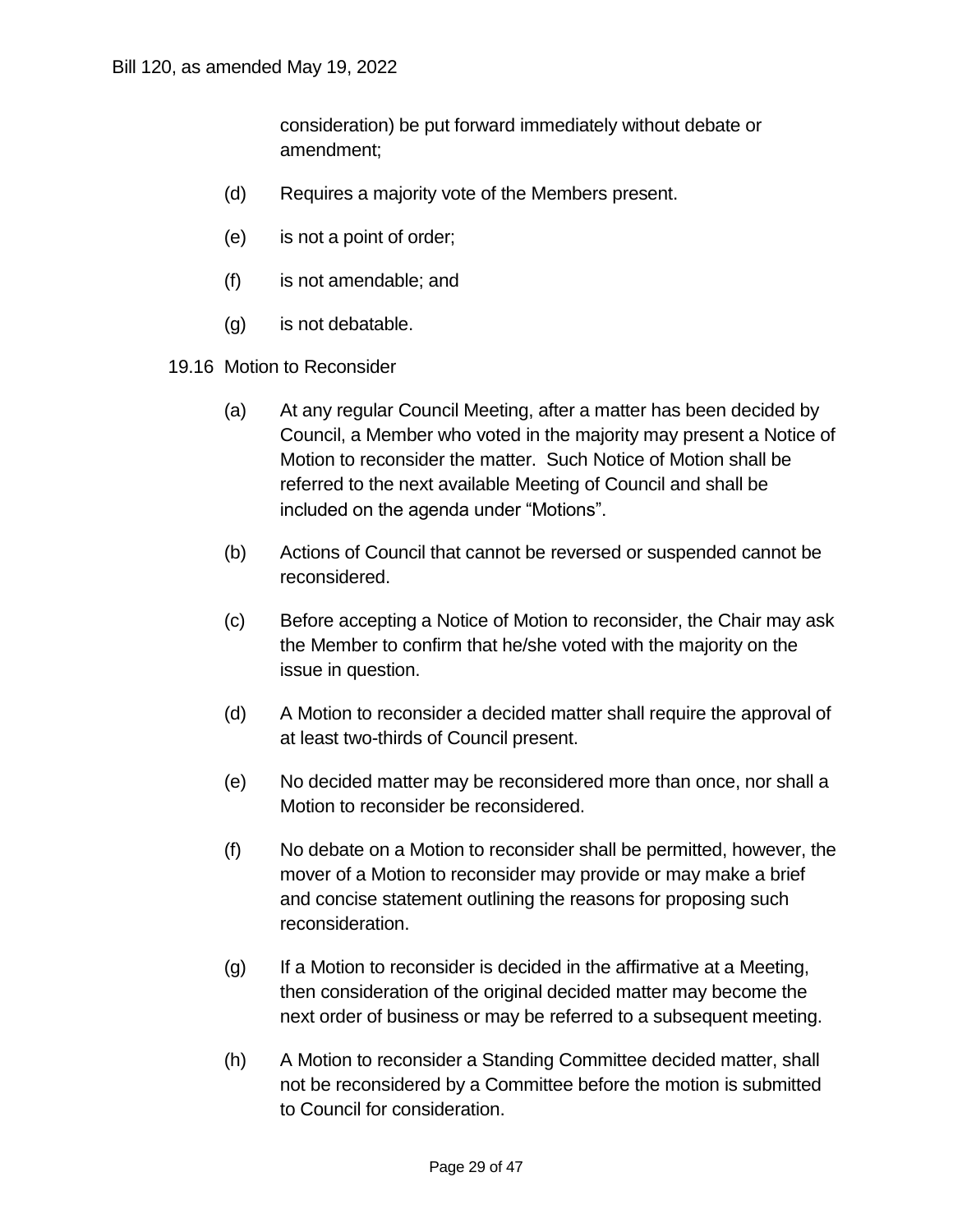- 19.17 Motion to Recess
	- (a) A "recess" is a short intermission in the meeting's proceedings which does not close the meeting, and after which business will immediately be resumed at exactly the point where it was interrupted.
	- (b) A Motion to recess:
		- (i) is not debatable;
		- (ii) is amendable as to the length of the recess; any such amendment is not debatable; and
		- (iii) requires a Majority vote.
- 19.18 Upon the request of any member of Council/Committee, a motion under consideration that contains distinct propositions, can have each proposition voted on separately. Bill 120, as amended May 19, 2022<br>
19.17 Motion to Recess<br>
(a) A "recess" is a short intermi<br>
does not close the meeting,<br>
be resumed at exactly the p<br>
(b) A Motion to recess:<br>
(i) is not debatable;<br>
(ii) is amendable as t
	- 19.19 Notwithstanding Section 19.1, a Motion shall be in writing or in electronic form to permit the display on the screens in the Council Chamber during debate.
	- 19.20 Motion to Close the Speakers List
		- (a) A Motion to close the speakers list as it stands at this time:
			- (i) can be made only by a Member who is recognized by the Chair as the next speaker wishing to speak to the motion in the following words, "that the speakers list be closed as it stands at this time";
			- (ii) when resolved in the affirmative, the Chair will advise the members of the names that are listed on the speakers list;
			- (iii) once the speakers list is exhausted the question (motion, amending motion or motion as amended, whichever is under consideration) be put forward immediately without further debate;
			- (iv) Requires a majority vote of the Members present;
			- (v) is not a point of order;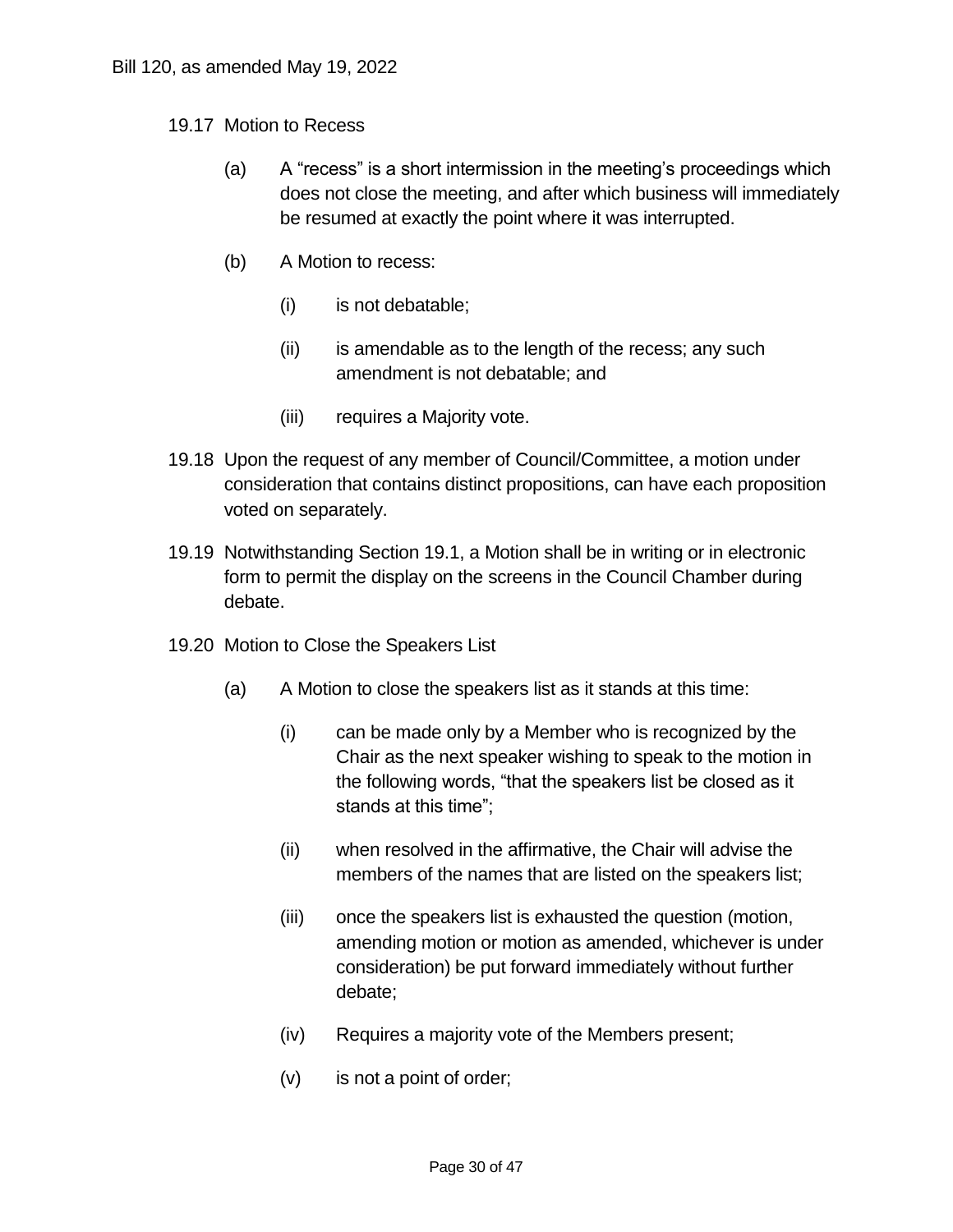- (vi) is not amendable;
- (vii) is not debatable.

#### **20. VOTING PROCEDURES**

- 20.1 A Motion shall be put to a vote by the Chair immediately after all Members desiring to speak on the Motion have spoken in accordance with the Rules of Procedure.
- 20.2 Unless otherwise provided in the By-law or requested by the Chair, a vote may be by voice, show of hands, standing or otherwise.
- 20.3 Unless otherwise provided in the By-law, every Member shall have one (1) vote.
- 20.4 Except for the election of the Chair, no vote shall be taken by ballot or by any other method of secret voting.
- 20.5 Except as otherwise required under the Act, any other statute or this By-law, all Motions, resolutions and by-laws shall be carried, passed and enacted, as the case may be, by a Majority vote.
- 20.6 After a Motion is put to a vote by the Chair, no Member shall speak on that Motion, nor shall any other Motion be made until after the result of the vote is announced by the Chair.
- 20.7 No Member shall leave his or her seat or make any noise or disturbance while a vote is being taken until the vote is declared.
- 20.8 Unless otherwise provided in the By-law, when a question or Motion is put to a vote, every Member present at a Council meeting shall vote thereon, except where the Member is disqualified from voting by reason of a declared Pecuniary Interest or is absent from the Council Chambers when the question or Motion is put to a vote.
- 20.9 Every Member who is not disqualified from voting by reason of a declared Pecuniary Interest shall be deemed to vote against the Motion if the Member declines or abstains from voting.
- 20.10 A Member present at the time of a vote may call for a Recorded Vote immediately before or after the taking of the vote.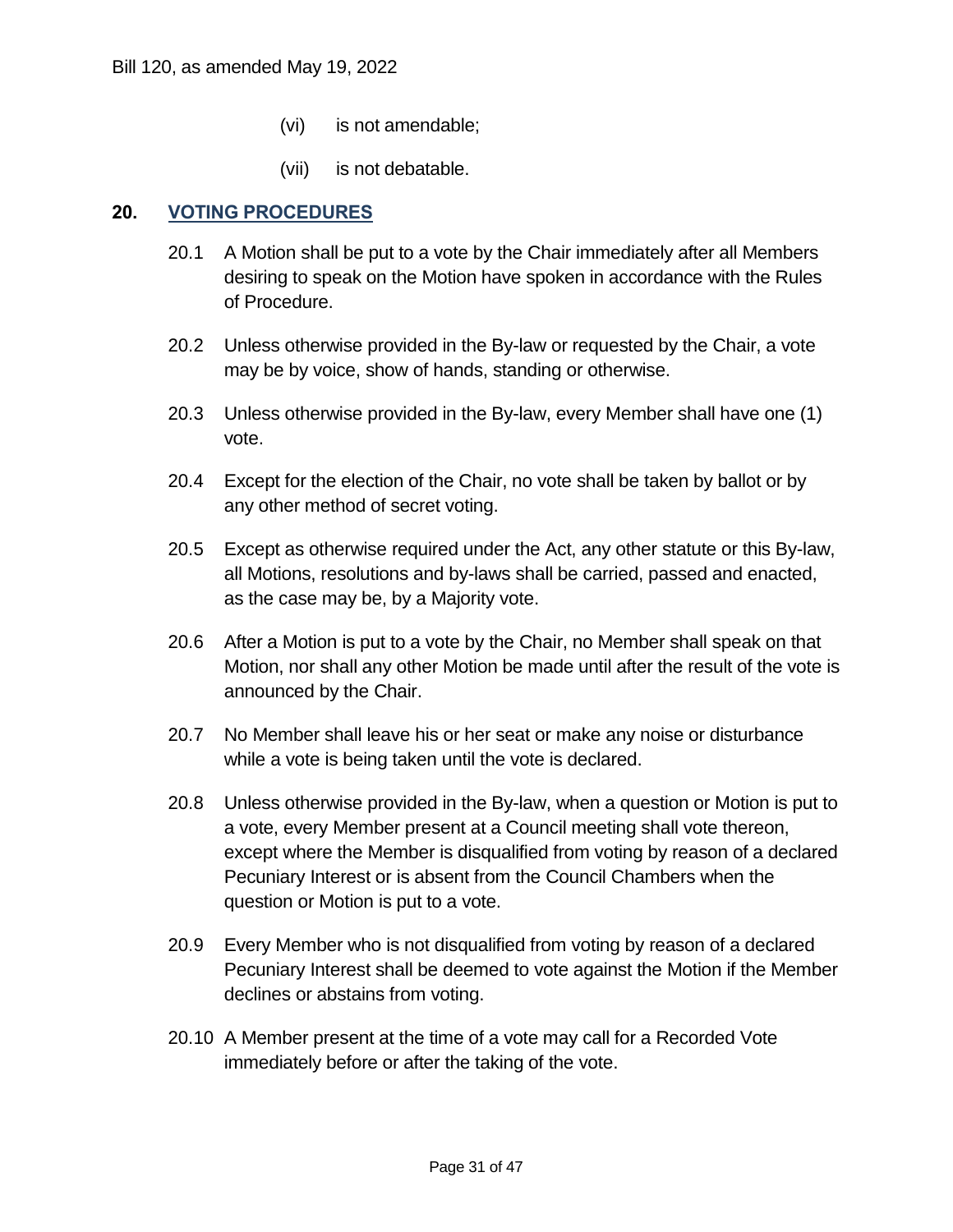- 20.11 Unless otherwise provided in the By-law, each Member present, except a Member who is disqualified from voting by reason of a declared Pecuniary Interest, shall indicate his or her vote openly during the taking of a recorded vote and the Clerk shall record each vote.
- 20.12 When a Recorded Vote is taken, the names of those who voted for and those who voted against the Motion shall be entered in the minutes.
- 20.13 The Chair shall announce the result of every vote. If all of the Members present when a vote is taken vote unanimously, the Chair shall announce the vote accordingly.
- 20.14 If a Member doubts the result of a vote as announced by the Chair, that Member may object immediately to the Chair's declaration and, upon the affirmative vote of the Majority of the Members present, the vote shall be retaken.
- 20.15 Any question on which there is a tie vote shall be deemed to be lost, except where otherwise provided by any act.
- 20.16 Notwithstanding Section 20.15, the Chair shall vote to break a tie vote at Council.
- 20.17 In a vote, the number of Members constituting the Council shall be determined by excluding the number of Members who are present at the Meeting but who are disqualified from voting by reason of a declared Pecuniary Interest.

#### **21. ENACTMENT OF BY-LAWS**

- 21.1 Every by-law shall receive one (1) reading before being enacted by the Council.
- 21.2 A Motion to amend a by-law shall be introduced after the first reading.
- 21.3 Every by-law enacted by Council shall be signed by the Chair and the Clerk, numbered and sealed with the seal of the Corporation.
- 21.4 No by-law, except a by-law to confirm the proceedings of Council, shall be presented to Council unless its subject matter has been considered and approved by Council.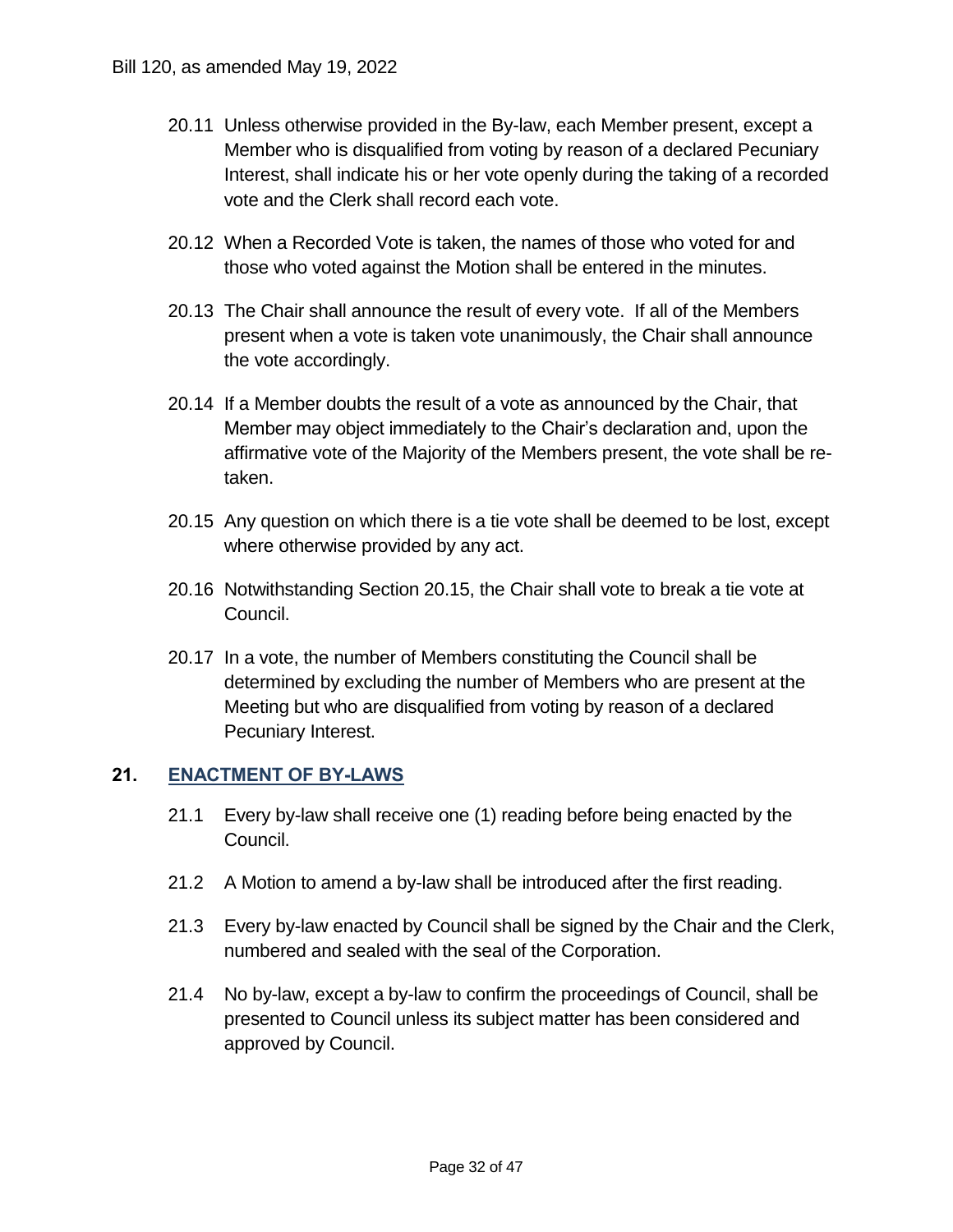21.5 The proceedings of every meeting of Council shall be confirmed by by-law so that every resolution and decision of Council passed at that meeting shall have the same force and effect as if each and every one of them had been the subject of a separate by-law duly enacted. Bill 120, as amended May 19, 2022<br>
21.5 The proceedings of ev<br>
so that every resolutio<br>
have the same force a<br>
the subject of a separa<br>
22. COMMITTEES<br>
22.1 All meetings of Standin<br>
or the Committee Roo

#### **22. COMMITTEES**

- 22.1 All meetings of Standing Committees shall be held in the Council Chamber or the Committee Rooms at 2201 St. David's Road, Thorold.
- 22.2 Standing Committees shall meet on the days and times according to the schedule set annually and approved by Council.
- 22.3 Except as otherwise provided for by the Act or any other statute, Committees may, by resolution, dispense with or alter the time, day and place of any meeting.
- 22.4 A special meeting of a Committee shall be called by the Clerk upon the request of the Committee Co-Chair, Chair or Vice Chair or upon the written request of a majority of the members of that Committee or, in the absence of the Committee Co-Chair, Chair or Vice Chair, upon the request of the Chair.
- 22.5 The Co-Chairs of the following Standing Committee shall be aligned to a respective department Commissioner as follows:

 Public Health and Social Services shall have two (2) Co-Chairs – one (1) aligned to the Public Health Department and one (1) aligned to the Community Services Department.

- 22.6 The Corporate Services Committee, Planning and Development Committee, and Public Works Committee shall be chaired by a Chair and Vice-Chair.
- 22.7 The Co-Chairs/Chair and Vice Chair of each Standing Committee shall be selected by its members.
- 22.8 The term of the Co-Chairs/Chair and Vice Chair shall be for two (2) years.
- 22.9 The quorum of all Committees, except for Committee of the Whole and shall be a majority of its members.
- 22.10 As soon as there is a quorum after the time set for the Meeting, the Committee Chair or Co-Chair shall call the meeting to order.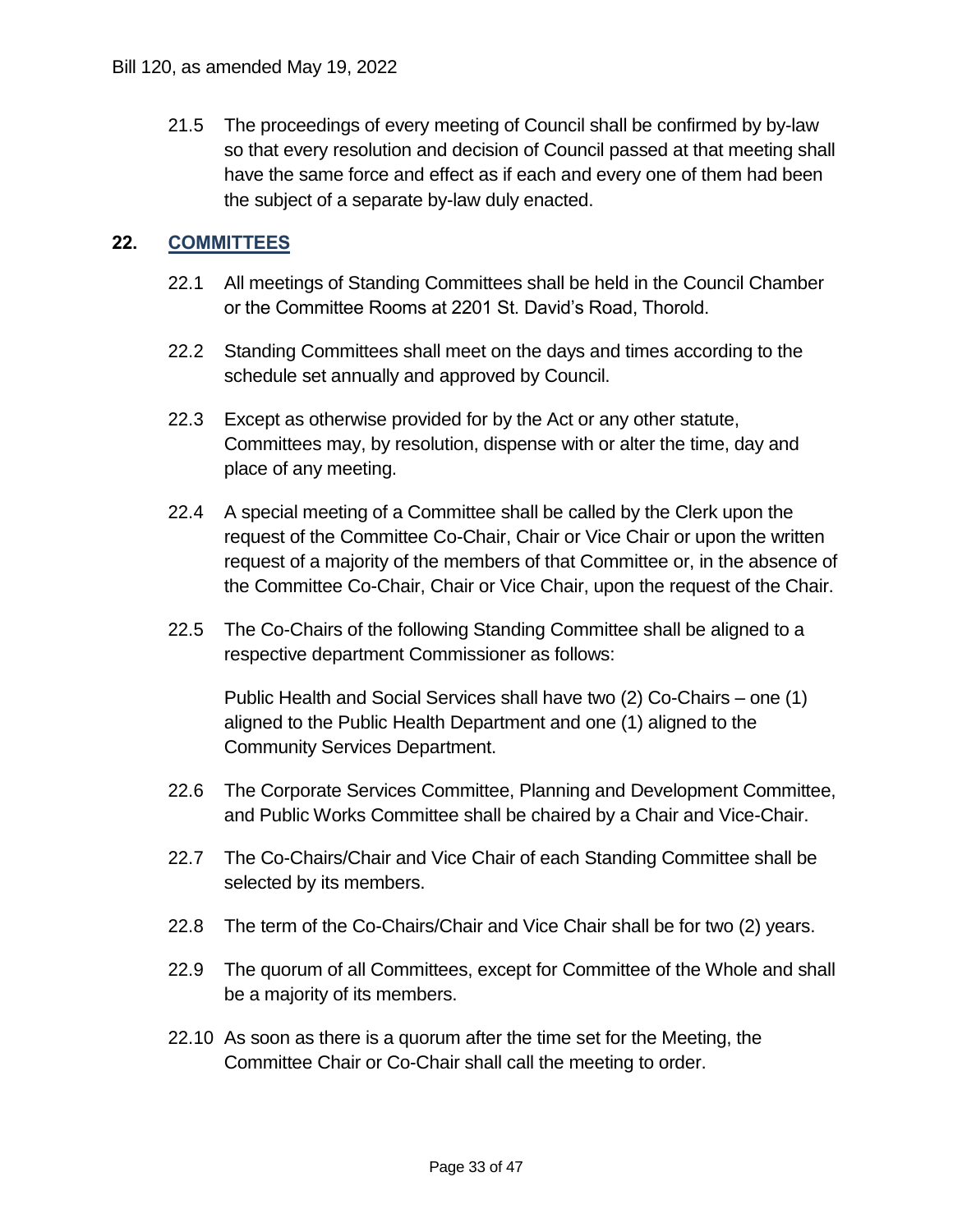- 22.11 If a quorum is still not present within thirty (30) minutes after the time set for the Meeting, then the Clerk shall record the names of the Members present and the Meeting shall stand adjourned until the date of the next Meeting.
- 22.12 If a quorum is lost during a Meeting and is not regained within fifteen (15) minutes, the Meeting shall stand adjourned until the next Meeting.
- 22.13 If proper notice of the meeting has been given and a quorum as set out in Section 22.9 is not in attendance at a Committee meeting and therefore, the meeting stands adjourned due to lack of quorum, any emergent items upon the approval of the Chief Administrative Officer and Committee Chairs or Co-Chairs can be considered directly at the next Council Meeting under Committee Reports.
- 22.14 The Rules of Procedure contained in this By-law shall be observed in Committee meetings, with necessary modifications, except that:
	- (a) the number of times a Member may speak on any question shall not be limited;
	- (b) the length of time a Member may speak on any question shall not be limited;
	- (c) written Notices of Motion are not required; and
	- (d) Members shall not be required to stand to speak.
- 22.15 Every staff report shall be referred by the relevant Department Commissioner to the Chief Administrative Officer or designate for his or her review, approval and signature, prior to being included in a Committee agenda.
- 22.16 The Committee Co-Chairs, Chairs shall have a pre-committee meeting to review the agenda prior to a Standing Committee meeting to ensure the appropriate placement of items on the agenda; to provide appropriate timing for presentations; and to ensure an effective meeting.
- 22.17 The Clerk shall forward the agenda for every Standing Committee meeting to all Members.
- 22.18 A Member who is not a member of a Standing Committee may attend the meetings of that Committee.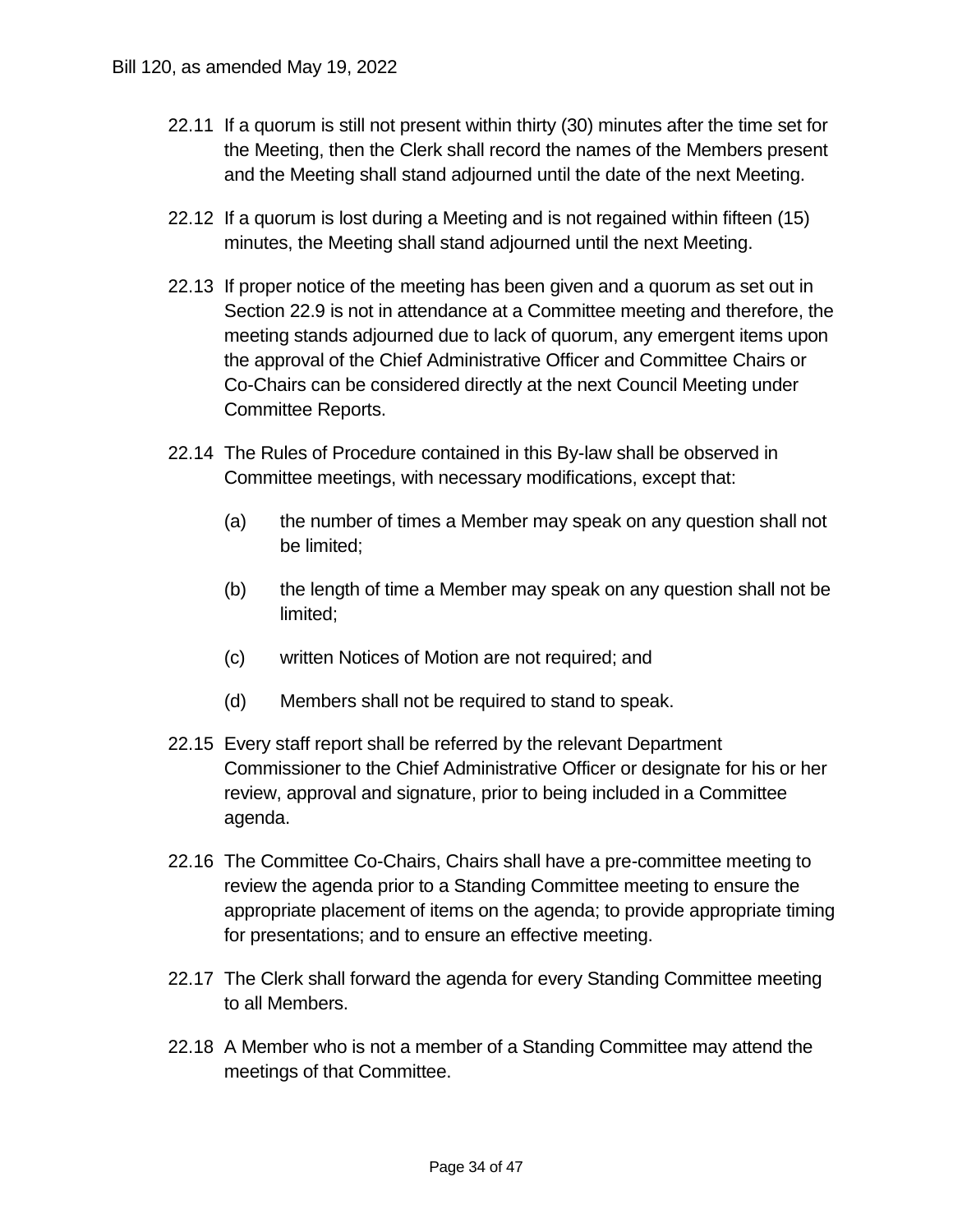- 22.19 With the consent of the Co-Chair, Chair or Vice Chair of the Standing Committee, a Member who is not a member of the Committee may speak and participate at a meeting of the Committee, but such Member has no vote on the Committee.
- 22.20 All agendas for Standing Committee and Committee of the Whole meetings shall include a list of consent items which shall include all minutes, reports and correspondence recommended for receipt by staff and shall be placed after "Items for Consideration" on the Standing Committee agendas.
- 22.21 All of the items listed in the consent part of the agenda for any Standing Committee or the Committee of the Whole shall be the subject of one motion and that motion shall be neither debatable or amendable; provided however, that any member may ask for any item(s) included in the consent motion to be separated from that motion whereupon the consent motion without the separated item(s) shall be put, and the separated item(s) shall be considered immediately thereafter.
- 22.22 Reports may only be submitted to one Standing Committee for consideration. In cases where a matter could fall within the jurisdiction of more than one Standing Committee, the decision on where the matter should be considered shall be made by the Chief Administrative Officer, or designate, in consultation with the Departments Heads and the Clerk. A Committee of the Whole meeting may be called by the Chair in cases where the report is considered by the Chief Administrative Officer or designate to require the consideration by more than one Committee. "Iten<br>f the umitte<br>that r any r<br>epara<br>aratec<br>idere orts n<br>idera<br>idere than<br>the port<br>ire th<br>Clerk<br>able
- 22.23 The Clerk shall make the agenda of every Advisory Committee meeting available in the Clerk's Library for all Members.
- 22.24 Advisory Committees shall consider and report on such matters only as have been referred to them by Council, their respective Standing Committee or such matters as come within their terms of reference.
- 22.25 The minutes of Advisory Committee meetings may be recorded by a secretary designated by the Clerk, by the senior staff member present or by a staff member under the authority of the latter.
- 22.26 The minutes of Advisory Committee meetings shall include sufficient detail where action items are referred to Council (including a list of alternatives considered and costs for any action items) to enable Council to be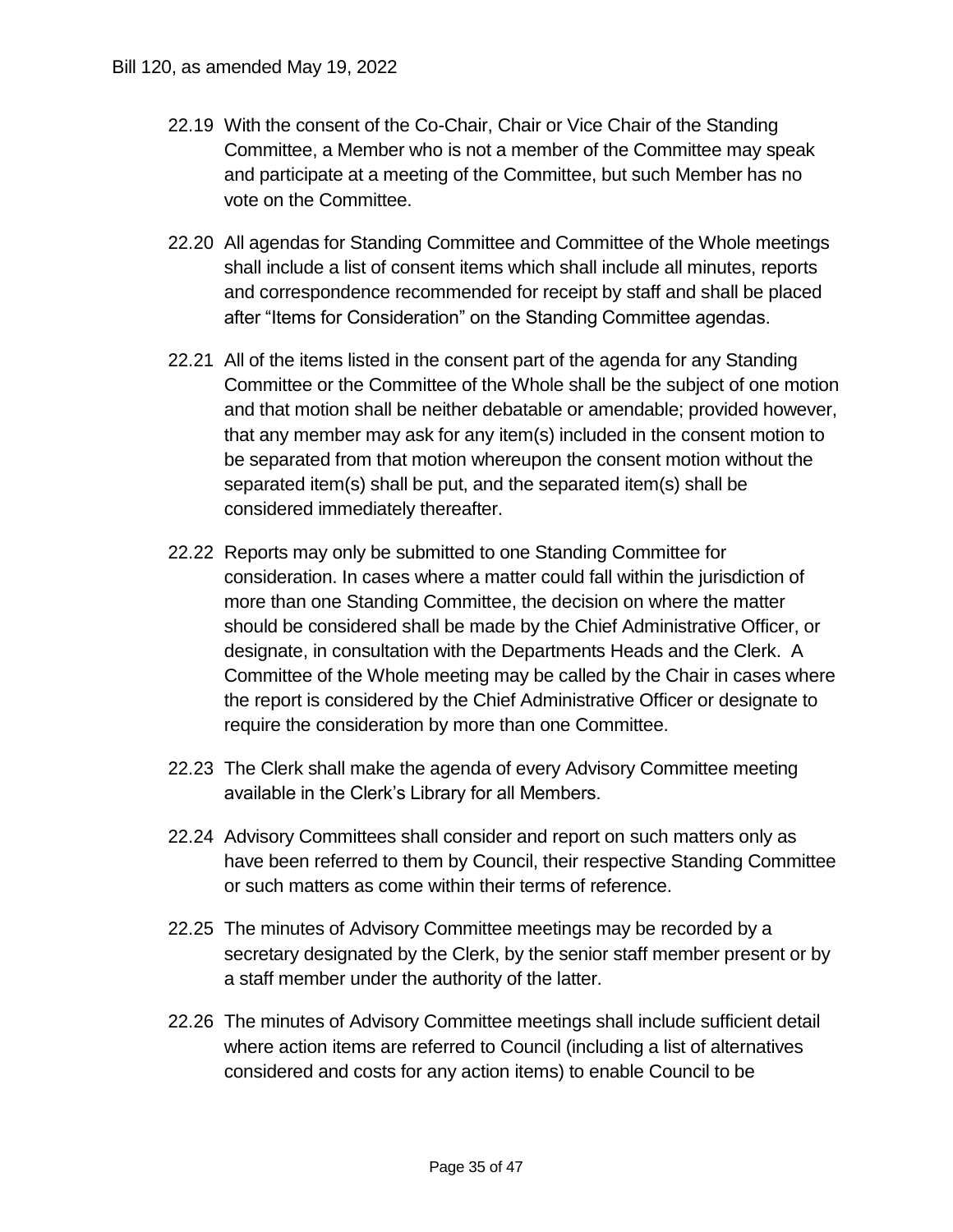reasonably conversant with the action required and the deliberations which resulted in the recommendations.

- 22.27 All recommendations and requests of an Advisory Committee shall be directed to its respective Standing Committee.
- 22.28 Every Committee is advisory to Council unless otherwise stated in the terms of reference, by-law or resolution governing the Committee.
- 22.29 No Committee has the power to pledge the credit of the Region, to commit the Region to any particular action or to give specific direction to any staff member, unless specifically granted such power in the terms of reference, by-law or resolution governing such Committee.
- 22.30 All resolutions from the area municipalities requesting endorsement by Regional Council shall be referred to the appropriate standing committee for review and recommendation to Council. Resolutions received from municipalities outside of Niagara Region shall be circulated by the Clerk to Council and if a Member of Council so requests, the Clerk shall refer the resolution to the appropriate Standing Committee for review and recommendation to Council.
- 22.31 All resolutions received from municipalities outside of Niagara Region shall be circulated by the Clerk to Council and if a Member of Council so requests, the Clerk shall refer the resolution to the appropriate Standing Committee for review and recommendation to Council.
- 22.32 Statutory Public Meetings:

In accordance with the provisions of the Planning Act

- (a) The Integrated Community Planning Committee shall provide for the holding of any and all necessary Statutory Public Meetings in accordance with the provisions of the Planning Act, R.S.O. 1990 c. P.13, as amended from time to time, with respect to Regional Policy Plan Amendments and recommendations to Council on Local Official Plans and General Policy Local Official Plan Amendments.
- (b) Statutory Public Meetings will be held during the regular afternoon agenda of the Integrated Community Planning Committee, unless circumstances would necessitate it being scheduled during the evening where the statutory public meeting will be the only item.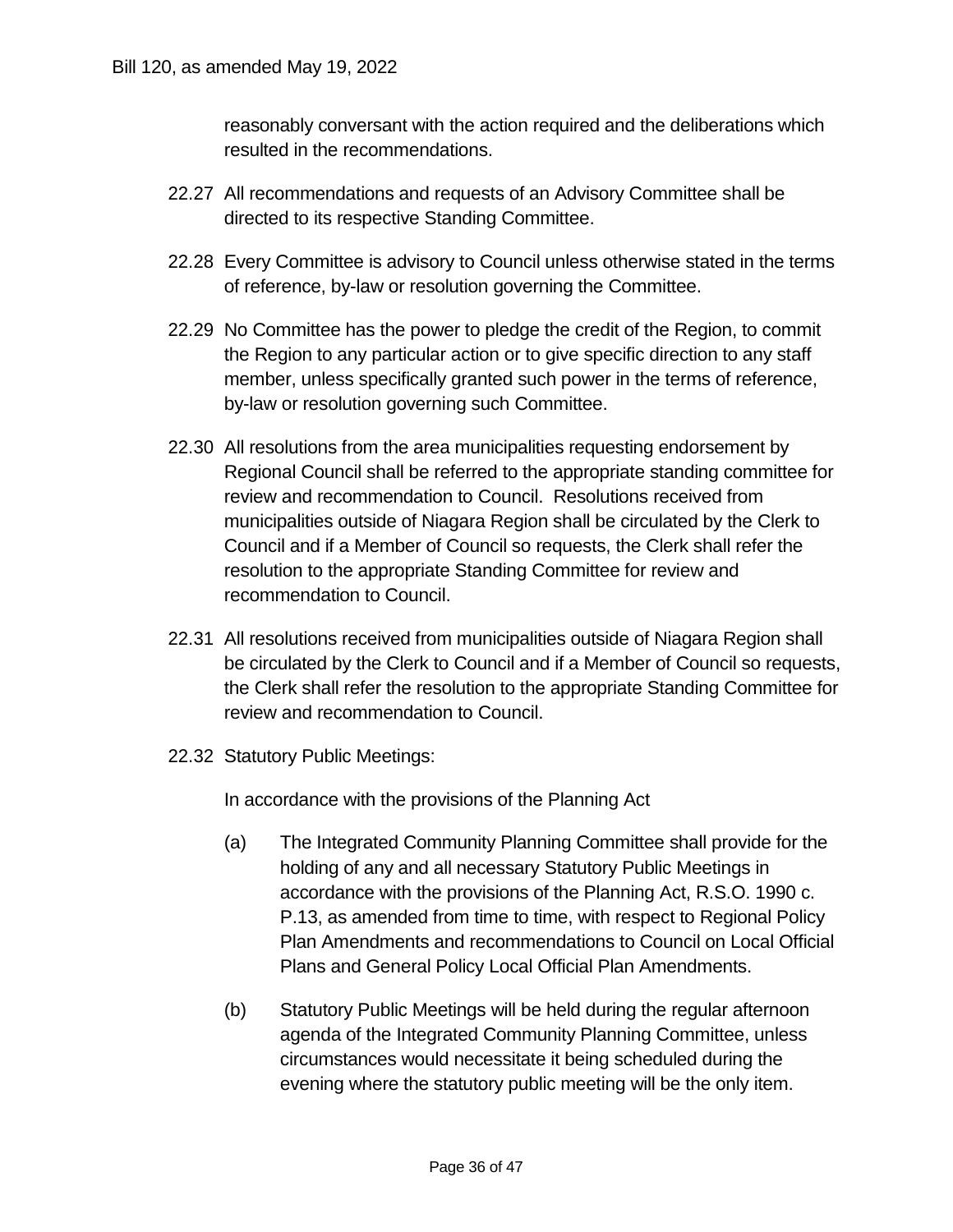A matter may be scheduled on the regular afternoon agenda of the Integrated Community Planning Committee only in the following Bill 120, as amended May 19, 2022<br>
A matter may be schee<br>
Integrated Community<br>
circumstances:<br>
(i) The mat<br>
Houseke<br>
(ii) The info<br>
controve<br>
(iii) Discussi<br>
from the<br>
public m<br>
(iv) Notificat<br>
requirem<br>
(e.g. writ circumstances:

- (i) The matter is routine and non-controversial (e.g. Housekeeping Amendment);
- (ii) The information meeting resulted in no known public issues or controversy;
- (iii) Discussion with the Chair/Vice-Chair and Regional Councillors from the particular municipality confirms that an afternoon public meeting is appropriate;
- (iv) Notification will be in accordance with the statutory requirements of the Planning Act and good public participation (e.g. written in plain English, achieves the Region's accessibility policy);
- (v) The proposed amendment will be available for public review in accordance with the Planning Act;
- (vi) The staff report is available for public review prior to the public meeting;
- (vii) The Clerk of the Committee shall maintain the record of the public meeting.
- 22.33 The presiding Committee Chairs and Co-Chairs shall only vote in the event of a tie or when a recorded vote is requested.
- 22.34 A Co-Chair who is not presiding during the vote shall be required to vote.

#### **23. TEMPORARY VACANCIES**

 23.1 Except for the Chair, if a Member who is also a member of the council of an Area Municipality is unable to act as a member of either council for a period exceeding one (1) month, the council of the Area Municipality may appoint one of its members as an alternate member of Council to act in place of the Member until the Member is able to resume acting as a member of both councils.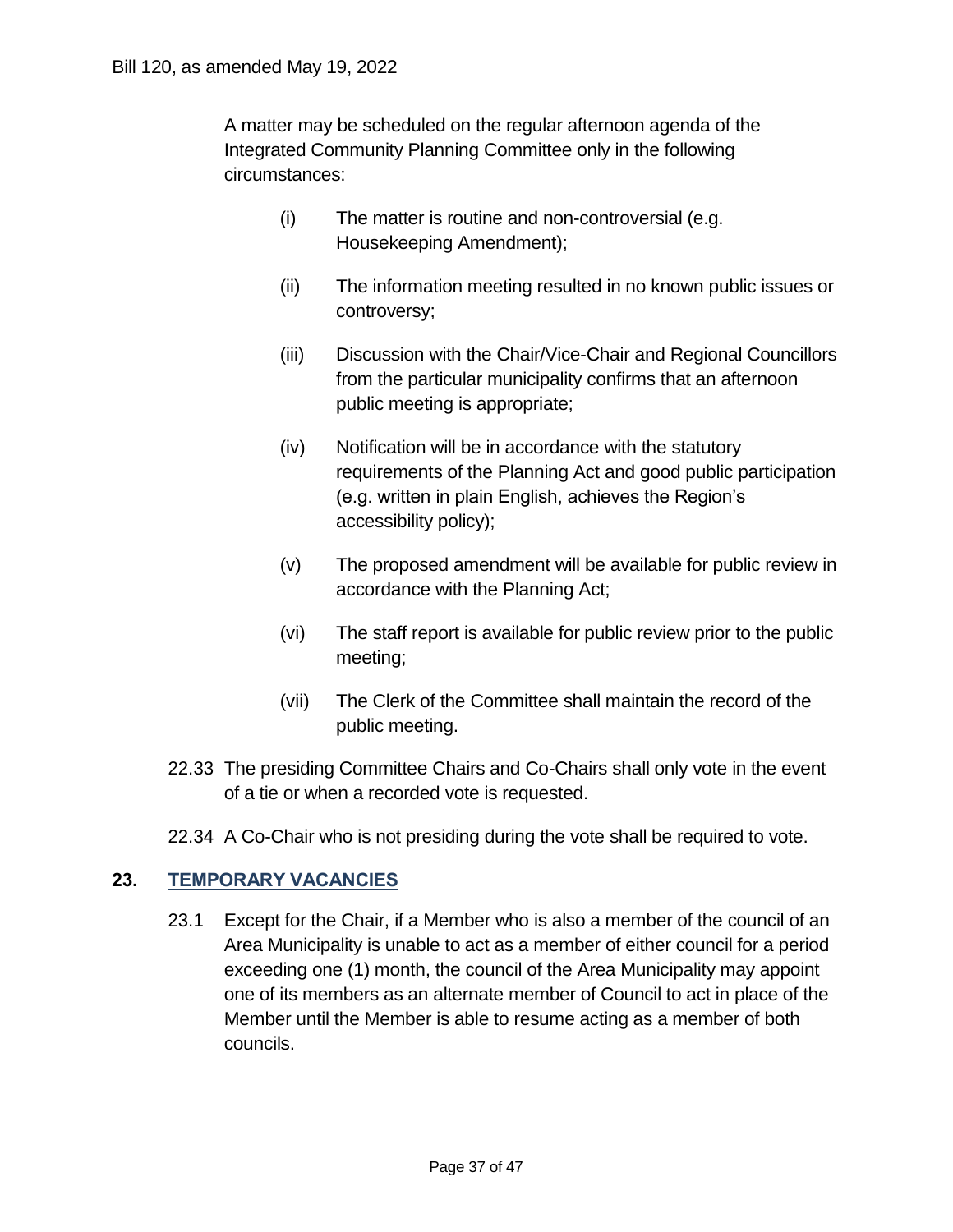- 23.2 The clerk of the Area Municipality shall certify in writing to the Clerk that the council of the Area Municipality has appointed the named member of that area municipal council to act at Council as an alternate member.
- 23.3 Such alternate member shall not take a seat on Council until he or she takes the declaration of office as required by the Act.
- 23.4 Such alternate member shall be deemed to be a member of Council for the designated meeting(s) and may vote at the meetings provided that the member for whom the alternate is acting remains absent from the meeting.

#### **24. POST-ELECTION PROCEDURE**

- 24.1 The inaugural meeting of Council following a regular election shall be held after the councils of the Area Municipalities have held their first meetings but, in any event, not later than 31 days after the term of Council commences.
- 24.2 The inaugural meeting will consist of a morning and afternoon session and shall be called by the Clerk for a date following the inaugural Council meetings of all area municipalities. The morning session shall commence at 10:00 a.m. in the Council Chamber and shall be chaired by the Clerk. The purpose of the morning session shall be for the declarations of office for all Councillors by the Clerk and the election of the Chair. Following the election of the Chair, the meeting shall be adjourned until 4:00 p.m. at which time the meeting will resume and the order of proceedings shall be as follows: Bill 120, as amended May 19, 2022<br>
23.2 The clerk of the Area May<br>
23.2 The clerk of the Area Mu<br>
area municipal council<br>
23.3 Such alternate membe<br>
the declaration of offic<br>
23.4 Such alternate membe<br>
designated meeting(s
	- (a) Call to Order
	- (b) Singing of 'O Canada'
	- (c) Declarations of Oaths of Office to Regional Chair and Councillors
	- (d) Invocation
	- (e) Chair's Inaugural Address
	- (f) Resolution to receive Inaugural Address
	- (g) Confirming By-law
	- 24.3 No business shall be conducted at the inaugural meeting until after the declarations of office have been made by all Members attending, and the Chair has been elected.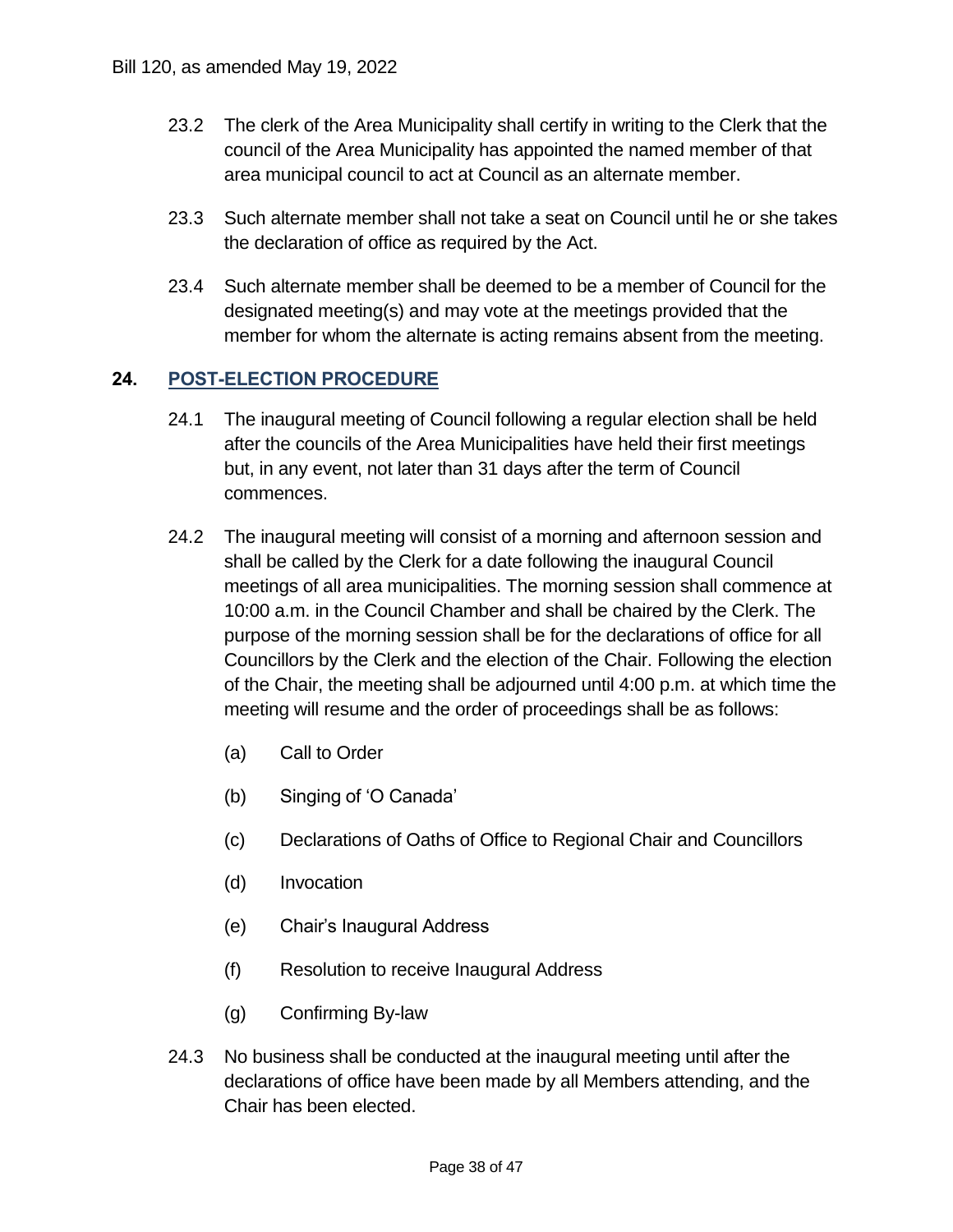- 24.4 At the inaugural meeting, each person who has been elected to Council is entitled to speak and participate and to have one vote.
- 24.5 The election of the Chair shall be conducted in the following manner:
	- (a) The Clerk, acting as Chair, shall call for nominations;
	- (b) Each nomination shall be in writing, regularly moved and seconded, and shall have the written consent of the nominee attached;
	- (c) Prior to the vote being taken, each nominee shall be permitted to speak to his or her nomination for not more than five (5) minutes;
	- (d) The speakers shall be called upon in the alphabetical order of their names;
	- (e) The voting for the election of the Chair shall be conducted by secret ballot as permitted by the Municipal Act;
	- (f) To be elected as Chair, a nominee shall obtain the concurring votes of a majority of the Members present;
- (g) If there are more than two (2) nominees and if, upon the vote, no nominee receives the majority required for election, the name of the nominee receiving the least number of votes shall be dropped and another vote shall be conducted; Bill 120, as amended May 19, 2022<br>
24.4 At the inaugural meetic<br>
entitled to speak and p<br>
24.5 The election of the Ch<br>
(a) The Clerk, actin<br>
(b) Each nominatic<br>
and shall have<br>
(c) Prior to the vott<br>
speak to his or<br>
(d) T
	- (h) If two (2) or more nominees are tied with the least number of votes, a special vote shall be taken to decide which one of such tied nominees' names shall be dropped from the list of names to be voted upon in the next vote; and
	- (i) Such voting shall continue until either:
		- (i) A nominee receives the majority required for election, at which time such nominee shall be declared elected; or
		- (ii) It becomes apparent by reason of an equality of votes that no nominee can be elected.
	- 24.6 The principal business of the Council meeting held the week after the inaugural meeting shall consist of: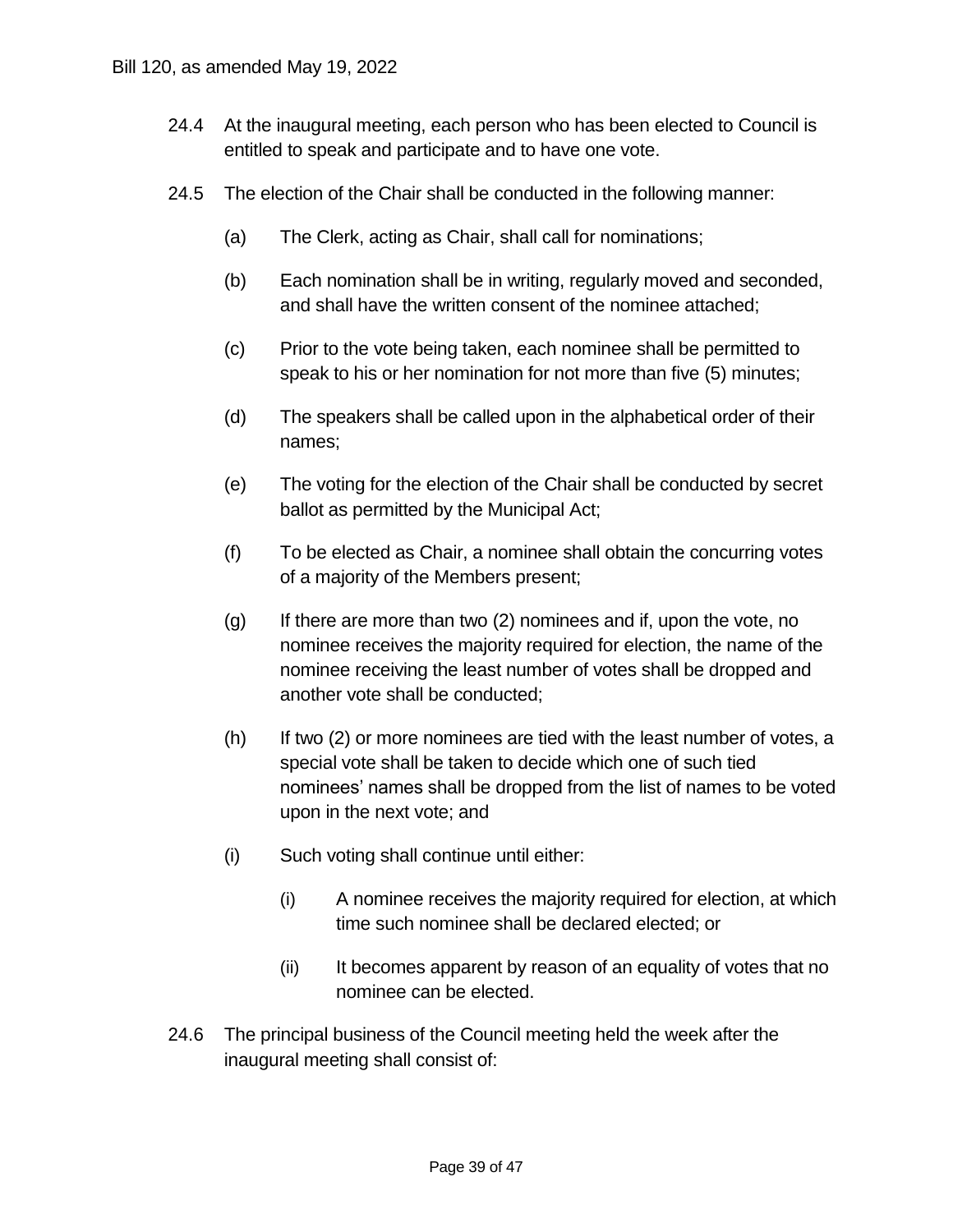- (a) The establishment of the size of each Standing Committee of Council;
- (b) The appointment of Councillors to Standing Committees, Advisory Committees, Agencies, Boards and Commissions; and
- (c) Appointment of Acting Chair(s) until appointment of Chairs and Co-Chairs of Standing Committees as Acting Chairs.
- 24.7 Prior to the inaugural meeting, each person who has been elected to Council shall submit to the Clerk his or her preferences for the Standing and Advisory Committees of Council (including agencies, boards and commissions) upon which he or she wishes to serve.
- 24.8 If the number of Members wishing to serve on any Standing or Advisory Committee of Council (including agencies, boards and commissions) is greater than the number of positions available, then the selection shall be conducted by open ballot.
- 24.9 Each Member shall serve on at least one (1) Standing Committee.

#### **25. SHORT TITLE**

25.1 The short title of this By-law is "The Procedural By-law".

#### **26. REPEAL**

26.1 By-law 96-2007 and all amendments thereto are hereby repealed.

#### **27. EFFECT**

27.1 This by-law shall become effective on the date of passage.

Approved on this 24th day of September, 2010.

Original Signed By Peter Partington, Regional Chair, and Kevin Bain, Regional Clerk

Passed: September 24, 2010.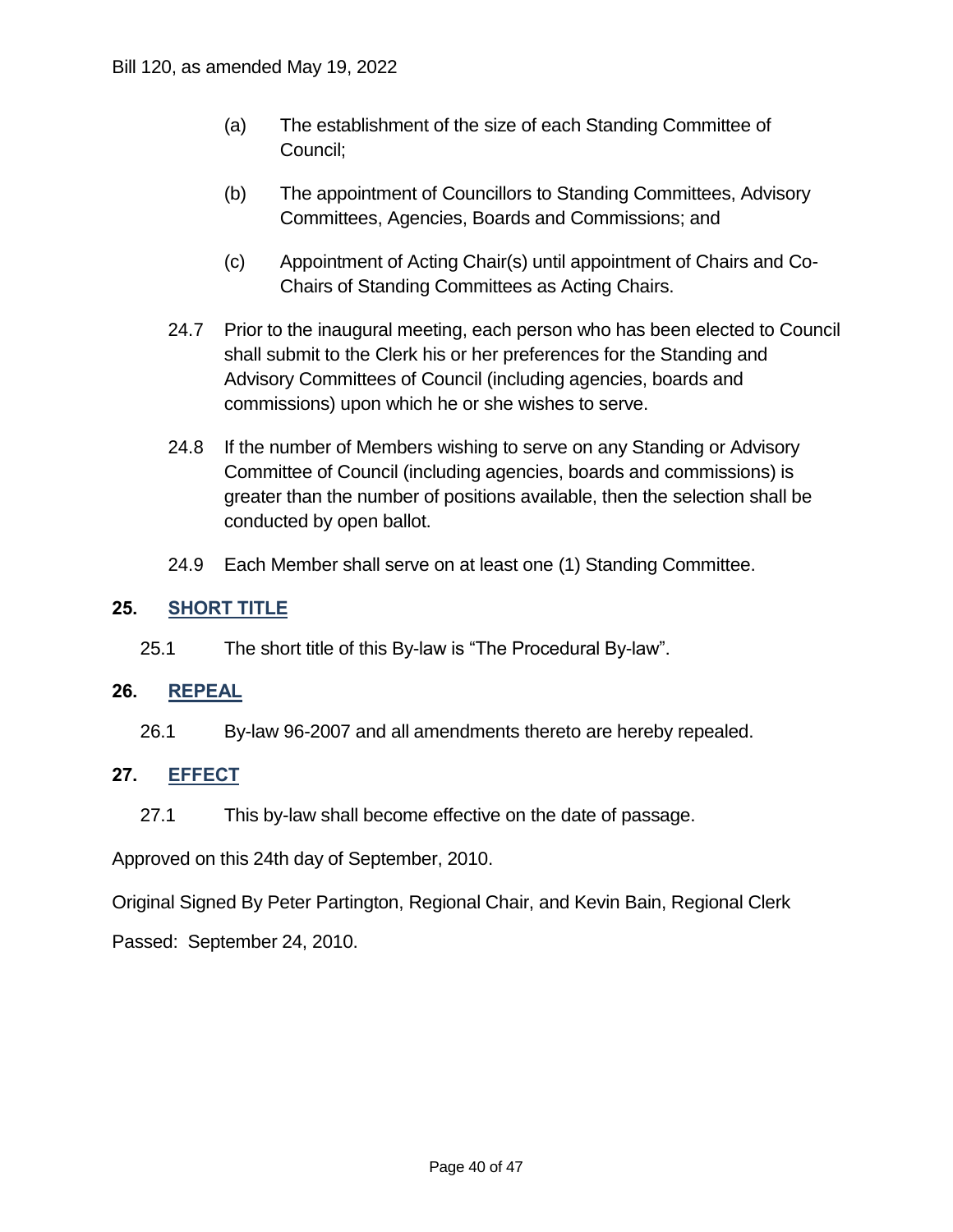#### **CODE OF CONDUCT FOR MEMBERS OF COUNCIL**

#### **Purpose of the Code of Conduct**

 The Niagara Region is well respected by the general public, clients, employees, elected officials, suppliers, communities, and governments due to its excellent track record of ethical conduct and high integrity. The purpose of this Code of Conduct is to outline the responsibilities and procedures to be followed.

#### **Scope of the Code of Conduct**

 This Code of Conduct applies to every member of Council of Niagara Region. Members of Council are encouraged to discuss any situations of concern or doubt regarding the code with the Regional Chair. The Code of Conduct helps to ensure that the members of Regional Council share a common basis for acceptable conduct. These standards are designed to provide a reference guide and a supplement to the legislative parameters within which the members of Council must operate. These standards should serve to enhance public confidence that Regional Municipality of Niagara's elected representatives operate from a base of integrity, justice and courtesy.

 The Code of Conduct is a general standard that augments the provincial laws and Regional by-laws that govern the conduct. It is not intended to replace personal ethics.

#### **General Principles**

 All members of Council shall observe the highest standard of ethical conduct. They are expected to act honestly, independently, impartially, with discretion and without regard to self-interest and to avoid any situation liable to give rise to a conflict of interest. They are expected to be mindful of the importance of their duties and responsibilities, to take into account the public character of their function and to conduct themselves in a way that maintains and promotes the public's trust in the Regional Municipality of Niagara. All members of Council have a duty to act honestly, in good faith and in best interests of the Regional Municipality of Niagara. All members shall serve their constituents in a conscientious and diligent manner. No member shall use the influence of office for any purpose other than the exercise of his or her official duties. oublic<br>
om a ł<br>
of Co<br>
by-law<br> **Princil**<br>
ers of<br>
to act<br>
st and<br>
to be l<br>
ne pub<br>
and p

#### **Foster Respect for Decision-making Process**

 All Members of Council shall accurately communicate the decisions of Council, even if they disagree with Council's decision, such that respect for the decision-making processes of Council is fostered.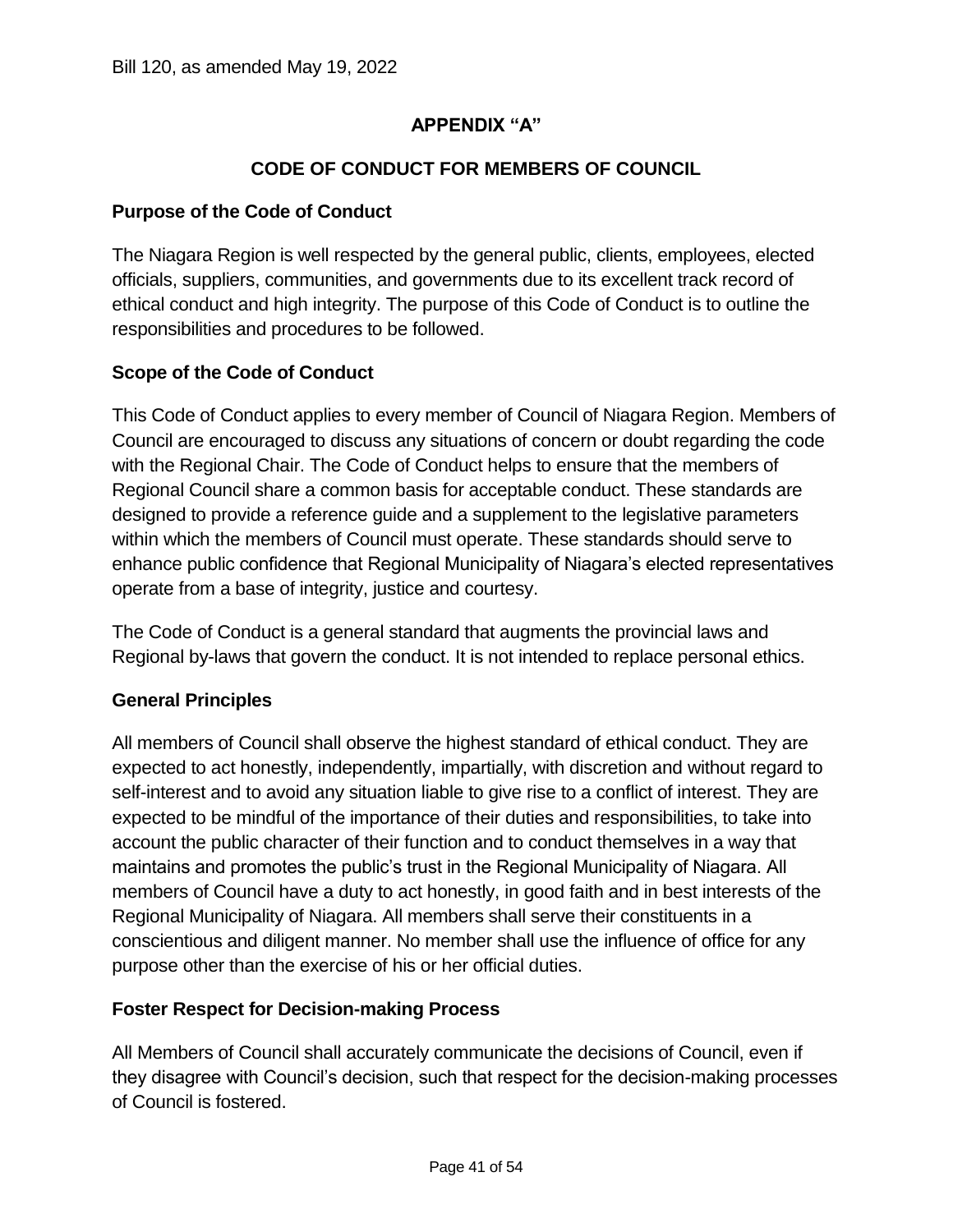#### **CODE OF CONDUCT FOR MEMBERS OF COUNCIL**

#### **Release of Confidential Information Prohibited**

 Members of Council have a duty to hold in strict confidence all information concerning matters dealt with at meetings closed to the public. A Member of Council shall not, either directly or indirectly, release, make public or in any way divulge any such information or any aspect of the meeting closed to the public deliberations to anyone, unless expressly authorized by Council or required by law to do so.

 Members of Council shall not release information in contravention of the provisions of the Municipal Freedom of Information and Protection of Privacy Act and shall comply with the provisions of the Information Access and Privacy Protection Policy for Niagara Region.

 Members of Council shall not release information subject to solicitor-client privilege, unless expressly authorized by Council or required by law to do so.

 Members of Council shall not misuse confidential information (information that they may have knowledge of by virtue of their position as Councillor that is not in the public domain, including e-mails and correspondence from other Members of Council or third parties) such that it may cause detriment to the Corporation, Council or others, or benefit or detriment to themselves or others.

#### **Avoiding Conflict of Interest and Unethical Behaviour**

 Members of Council of Niagara Region shall avoid conflict of interest or unethical behaviour. This policy will assist members of Council to identify and handle potential conflicts of interest and provide a useful reference guide to help to ensure consistency in dealing with situations. It is intended to supplement other professional codes in use.

#### **Compliance with the Municipal Conflict of Interest Act and Avoidance of Conflicts**

 The Members of Council shall fully comply with the provisions of the Municipal Conflict of Interest Act. This Act outlines the procedure to be followed if a party wishes to pursue an alleged contravention of the Municipal Conflict of Interest Act. Members of Council shall also avoid conflict of interest or unethical behaviour in the following situations (note conflicts are not limited to the following):

 Members of Council shall not use their position within the Region to gain any particular interest personal or family advantage or benefit in utilizing any service provided by the Region or in conducting any business on behalf of the Region.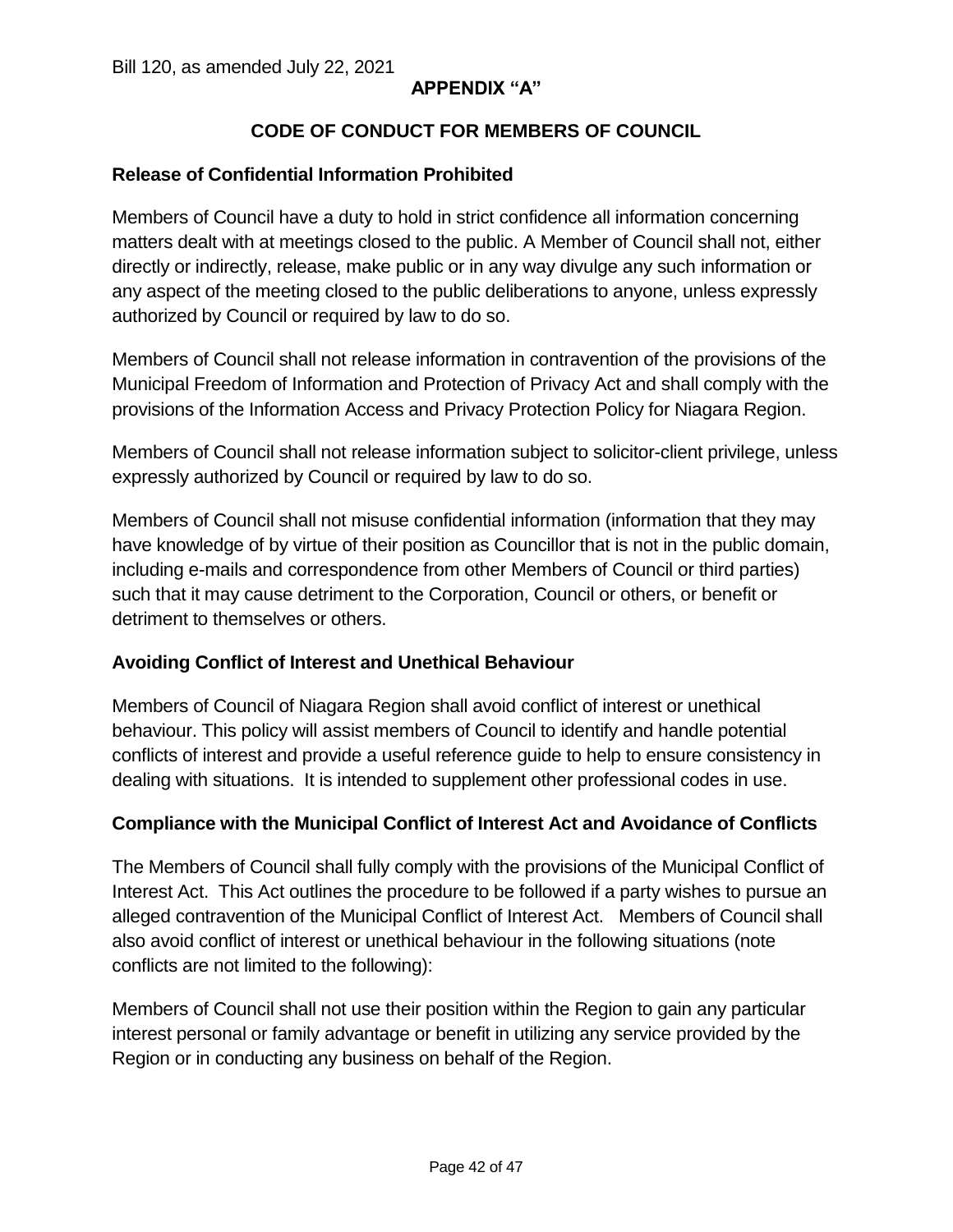#### **CODE OF CONDUCT FOR MEMBERS OF COUNCIL**

 (i) Members of Council shall not be involved as an official of the Region in judging, inspecting or making a decision on any matter in which they have a personal or family interest. Any Member of Council involved shall immediately declare a conflict of interest as soon as such conflict is identified.

#### **Respect, Truth, Honesty and Integrity**

- 1. Members of Council shall respect the values of truth, honesty and integrity in all Niagara Region matters, issues and activities.
- 2. Members of Council shall not impose their personal, moral or religious standards on others as every person is an individual with specific rights, values, beliefs and personality traits to be respected at all times.
- 3. Members of Council shall respect the right to confidentiality and privacy of all clients, volunteers and employees and be aware of their responsibilities under relevant legislation, corporate and departmental policies, ethical standards and where appropriate, professional standards. No discussion regarding clients, volunteers or employees will be conducted other than with authorized persons in accordance with corporate and department policy.

#### **Pursuit of Excellence**

- 1. Members of Council shall act in the best interest of the community, in a responsible manner, and be held accountable for their actions.
- 2. Members of Council shall strive to achieve the highest standards of competence.
- 3. Members of Council shall be cognizant of their position within the Region and the trust and influence that can be afforded these positions by clients and community agencies. Employees shall ensure that they are operating in a manner that does not violate trust relationships or abuse the power of the position.

#### **Gifts and Benefits**

 Members shall not accept fees, gifts, hospitality or personal benefits that are connected directly or indirectly with the performance of duties as Regional Councillors, except compensation authorized by law.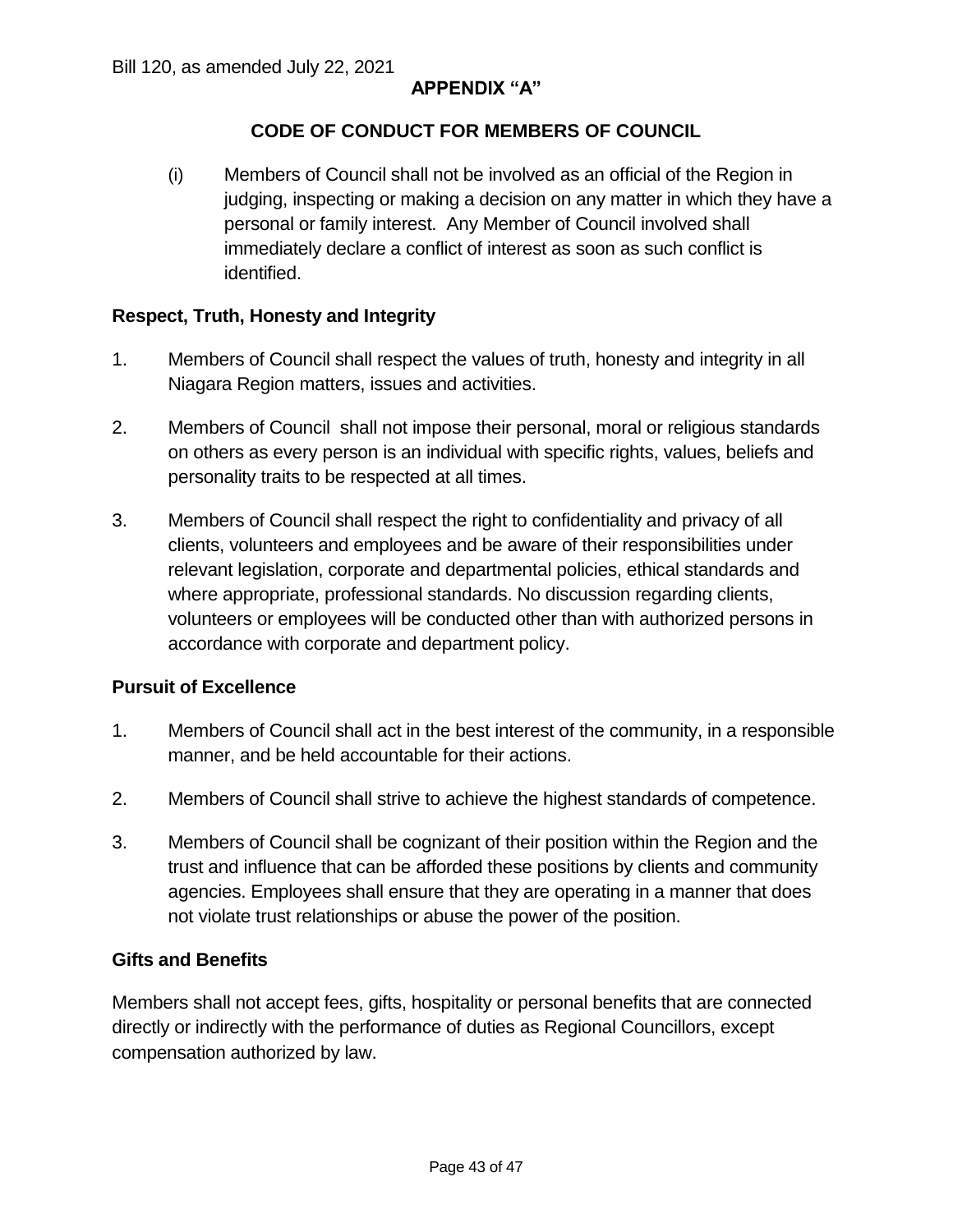#### **CODE OF CONDUCT FOR MEMBERS OF COUNCIL**

 This section does not apply to tokens, mementoes, souvenirs, or such gifts or benefits that are received as an incident of protocol or social obligation that normally accompanies the responsibilities of office.

 No Member shall seek or obtain by reason of his or her office any personal privilege or advantage with respect to Regional services not otherwise available to the general public and not consequent to his or her official duties.

#### **Conduct**

 As representatives of the Region, every member of Council has the duty and responsibility to treat members of the public, one another and staff appropriately and without abuse, bullying or intimidation and to ensure that the municipal work environment is free from discrimination and harassment. A member shall not use indecent, abusive, or insulting words or expressions toward any other member, any member of staff or any member of the public. A member shall not speak in a manner that is discriminatory to any individual based on the person's race, ancestry, place of origin, creed, gender, sexual orientation, age, colour, marital status or disability. Members shall be encouraged to disable the audible signals on their cell phones during any Committee or Regional Council meetings. Bill 120, as amended July 22, 2021<br>
CODE OF CONDI<br>
This section does not apply to token<br>
are received as an incident of protoc<br>
responsibilities of office.<br>
No Member shall seek or obtain by ladvantage with respect to Regi

#### **Influence on Staff**

 Under the direction of the Chief Administrative Officer, Regional staff serve Council as a whole. Without a specific delegation from Council, no individual member of Council has executive authority over municipal staff. Members of Council shall be respectful of the fact that staff work for the Region as a body corporate and are charged with making recommendations to Council that reflect their professional expertise and a corporate perspective without undue influence from any member or group of members. Members of Council shall not maliciously or falsely injure the professional or ethical reputation of staff.

#### **Complaint Procedure**

 The procedure for filing complaints alleging that a member of Council has contravened the Code shall be governed by the policies of Council as amended from time to time.

#### **Regional Property**

 Council is the custodian of the assets of the Region. The community places its trust in Council and those it appoints to make decisions for the public good in relation to these assets.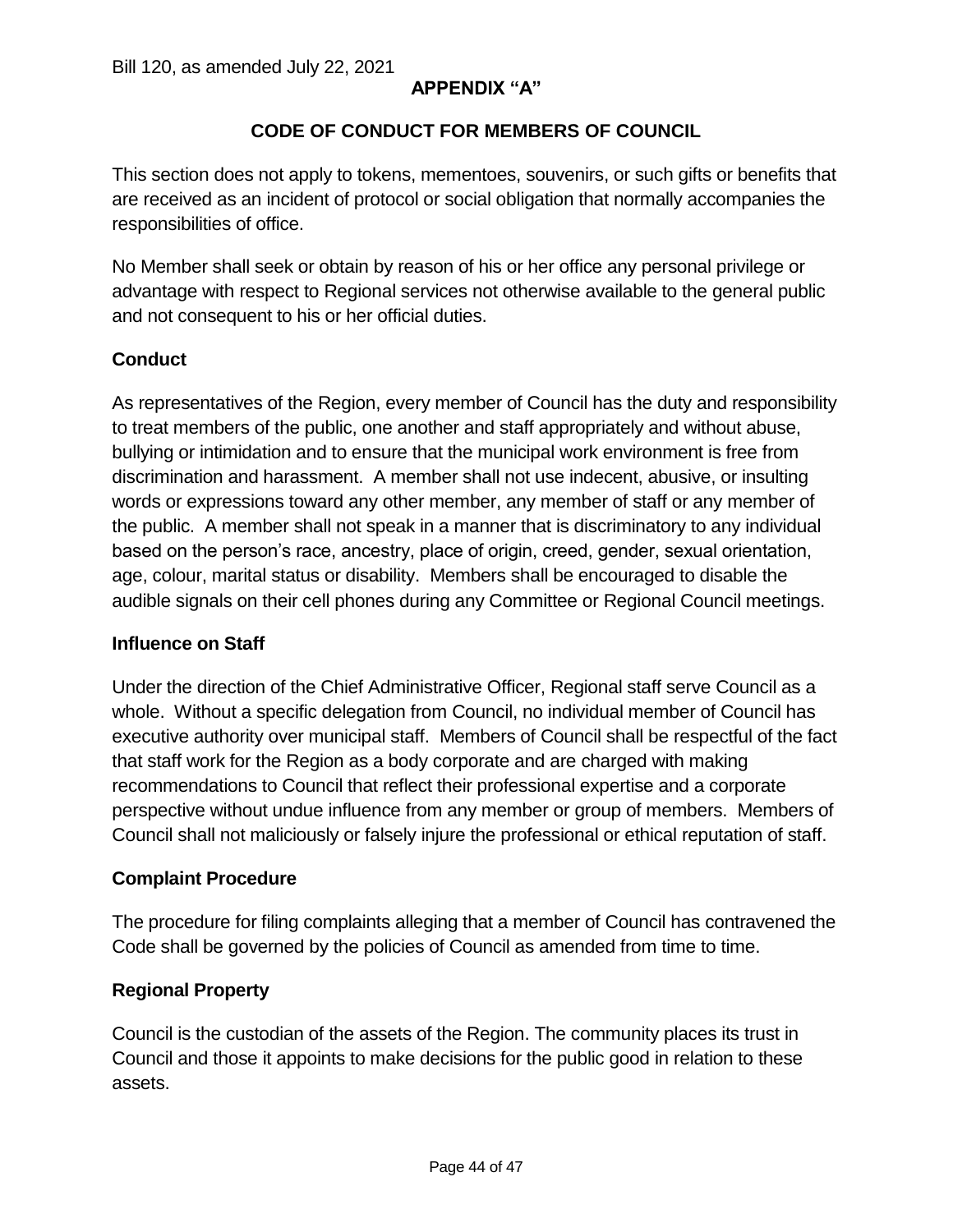#### **CODE OF CONDUCT FOR MEMBERS OF COUNCIL**

i. Region's land, facilities, equipment, supplies, services, staff or other resources for activities other than the business of the Region. No Member shall seek financial gain for themselves, family or friends from the use or sale of Region-owned intellectual property, computer programs, technological innovations, or other patent, trademarks or copyright held by the Region. Bill 120, as amended July 22, 2021<br>**CODE OF COND**<br>By virtue of their office or appointme<br>Region's land, facilities, equipment, By virtue of their office or appointment, Members must not use or permit the use of the

 No Member shall use information gained in the execution of his or her official duties that is not available to the general public for any purposes other than his or her official duties.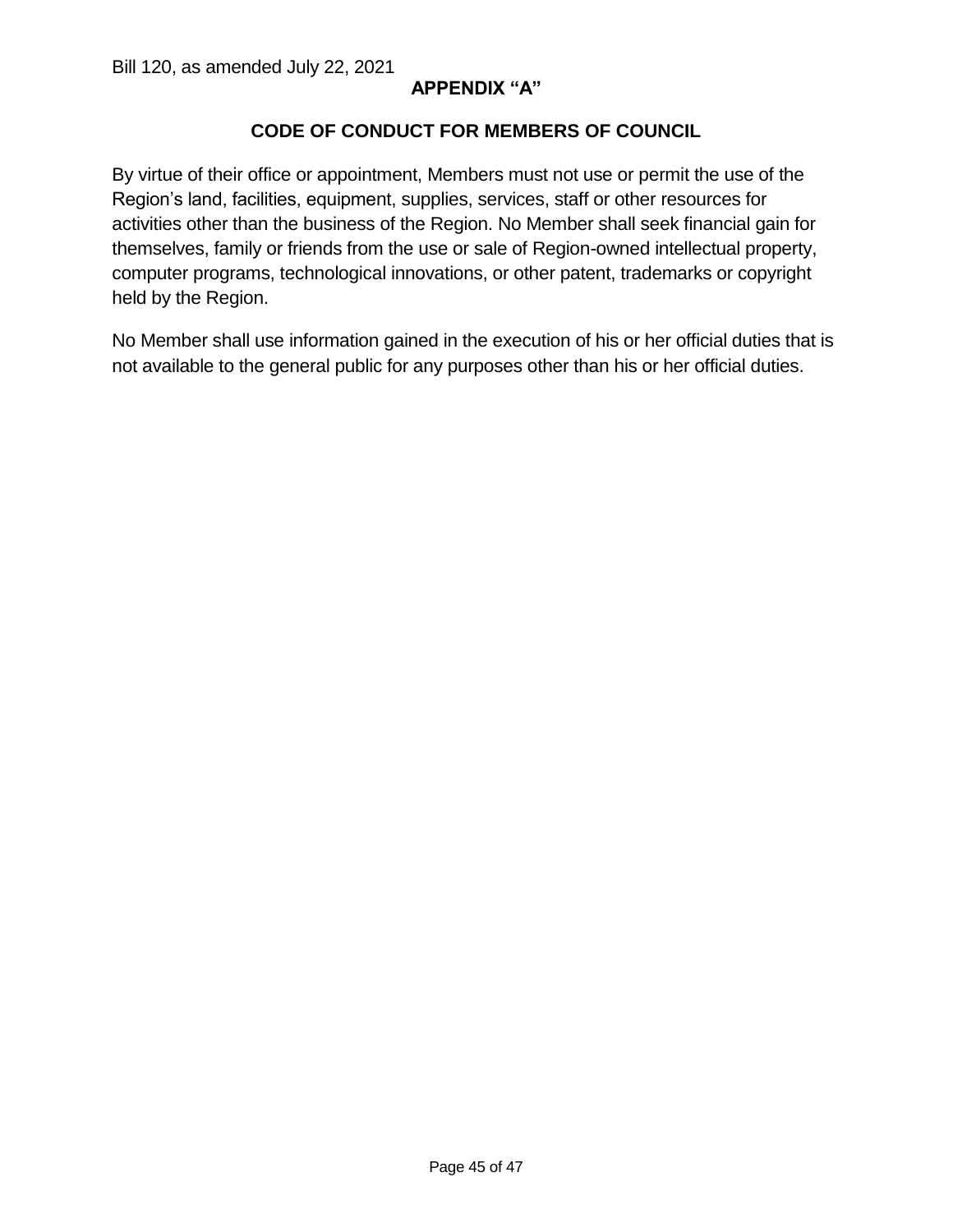## **MOTIONS TABLE**

| <b>MOTION</b>                                                                    |   | Debatable    | Non-Debatable | Amendable                                                                                                                    | Non-Amendable | are voting or when<br>made in a<br>Committee of the Whole<br>Always in order except<br>When a Member is<br>speaking, Members | <b>NOTES</b>                                                                                                                                                                                                                                                                                                                                                                                                                                                           |
|----------------------------------------------------------------------------------|---|--------------|---------------|------------------------------------------------------------------------------------------------------------------------------|---------------|------------------------------------------------------------------------------------------------------------------------------|------------------------------------------------------------------------------------------------------------------------------------------------------------------------------------------------------------------------------------------------------------------------------------------------------------------------------------------------------------------------------------------------------------------------------------------------------------------------|
| Adjourn (Section 19.9)                                                           | 4 |              | Χ             |                                                                                                                              | Χ             | shall not include<br>qualifications or<br>additional<br>statements                                                           | When decided in the negative, no further<br>motion to adjourn shall be made until Council<br>has conducted further proceedings.                                                                                                                                                                                                                                                                                                                                        |
| Amend (Section 19.10)                                                            | 7 | $\mathsf{X}$ |               | х<br>Not more<br>than once<br>Additional<br>amendments<br>are to be to the<br>main motion                                    |               |                                                                                                                              | Shall be relevant to the main motion<br>Shall not be in direct opposition to the main<br>motion.<br>Shall be voted on in the following order:<br>a motion to amend a motion to amend the<br>main motion;<br>a motion (as amended or not) to amend the<br>main Motion; and<br>the main Motion (as amended or not).                                                                                                                                                      |
| Decide an appeal on a point of<br>order, practice or procedure<br>(Section 17.4) | 6 |              | Х             |                                                                                                                              |               |                                                                                                                              | Member shall state the grounds for the<br>appeal and such appeal must be decided,<br>without debate,<br>Requires a Majority vote.                                                                                                                                                                                                                                                                                                                                      |
| Defer (Section 19.13)                                                            | 3 |              | X             |                                                                                                                              | Χ             | Χ                                                                                                                            | Shall specify a date when the matter will<br>again be considered by Council.                                                                                                                                                                                                                                                                                                                                                                                           |
| Extend Curfew (Section 19.12)                                                    |   |              | X             |                                                                                                                              | X             | X                                                                                                                            | Requires a Majority vote.                                                                                                                                                                                                                                                                                                                                                                                                                                              |
| Recess (Section 19.17)                                                           |   |              | Х             | X<br>Only as to the length<br>of the recess                                                                                  |               |                                                                                                                              | Requires a Majority vote.                                                                                                                                                                                                                                                                                                                                                                                                                                              |
| Call the question<br>(Section 19.15)                                             |   |              | Χ             |                                                                                                                              | Χ             | a Member who is<br>recognized by the<br>Chair as the next<br>speaker wishing to<br>speak to the motion                       | cannot be proposed when there is an<br>amending motion under consideration,<br>can be made only by except for the purpose of moving that the<br>amending motion be put; when resolved in<br>the affirmative, requires that the question<br>(motion, amending motion or motion as<br>amended, whichever is under consideration)<br>be put forward immediately without debate or<br>amendment; is not a point of order.<br>Requires a Majority vote.                     |
| Refer (Section 19.11)                                                            |   |              | ΙX            | X<br>Only with respect to<br>the committee or<br>other body to which<br>the matter and<br>instructions are<br>being referred |               |                                                                                                                              | Shall take precedence over all amendments<br>or debate of the original motion until it is<br>decided.<br>Shall specify the Committee or other body to<br>whom the matter is being referred and may<br>contain instructions from Council.<br>May only be moved by a Member who has<br>not yet spoken on the matter (except to give<br>the reasons for the motion to refer) unless<br>every Member who wishes to speak on the<br>matter has had an opportunity to do so. |
| Rise without report<br>(Section 19.14)                                           |   | ΙX           |               |                                                                                                                              |               |                                                                                                                              | Always in order and takes precedence over<br>any other motion                                                                                                                                                                                                                                                                                                                                                                                                          |
| Rise with report (Section 19.14)                                                 |   |              | X             |                                                                                                                              |               |                                                                                                                              |                                                                                                                                                                                                                                                                                                                                                                                                                                                                        |
| Suspend these rules                                                              |   |              |               |                                                                                                                              |               |                                                                                                                              | affirmative vote of two-thirds of the Members                                                                                                                                                                                                                                                                                                                                                                                                                          |
| (Section 2.4)                                                                    | 5 |              |               |                                                                                                                              |               |                                                                                                                              | present.                                                                                                                                                                                                                                                                                                                                                                                                                                                               |

\* Any motion that is not given a priority is of equal priority among themselves, following those with ranking.